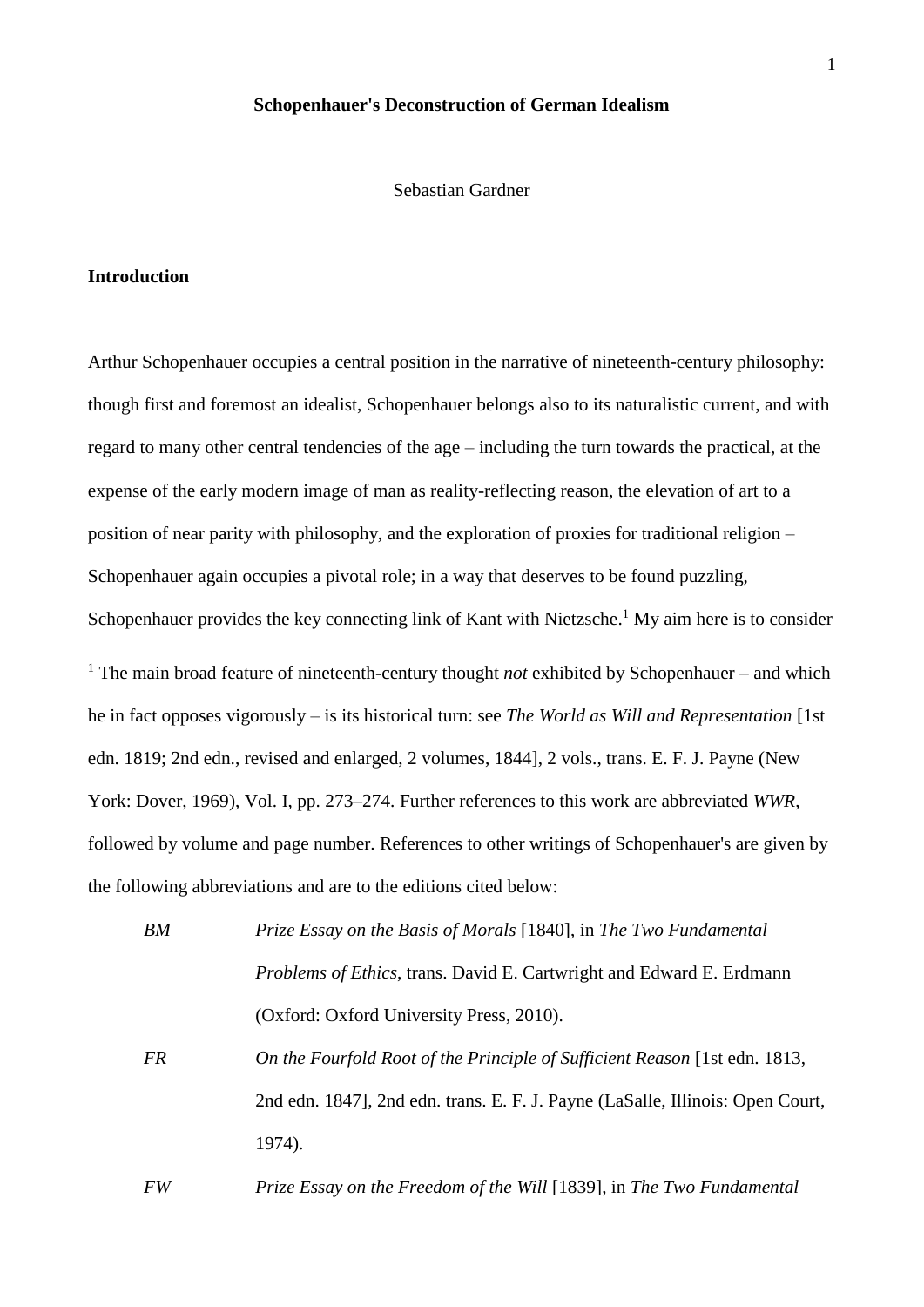Schopenhauer's philosophy from the perspective of German Idealism, an approach which, I will try to show, takes us to the heart of his project and allows us to understand how a philosopher only one step removed from the philosophy of the Enlightenment could provide crucial impetus to late modern anti-rationalism.

Some preliminary remarks are needed concerning this contextualization. Schopenhauer's intention was not of course to provide simply a critique of German Idealism, but rather to present a

|             | Problems of Ethics, trans. David E. Cartwright and Edward E. Erdmann              |
|-------------|-----------------------------------------------------------------------------------|
|             | (Oxford: Oxford University Press, 2010).                                          |
| <b>MREM</b> | Manuscript Remains: Early Manuscripts (1804–1818), ed. Arthur Hübscher,           |
|             | trans. E. F. J. Payne, Manuscript Remains in Four Volumes, Vol. 1 (New            |
|             | York: Berg, 1988).                                                                |
| <b>MRCD</b> | Manuscript Remains: Critical Debates (1809–1818), ed. Arthur Hübscher,            |
|             | trans. E. F. J. Payne, Manuscript Remains in Four Volumes, Vol. 2 (New            |
|             | York: Berg, 1988).                                                                |
| PP          | Parerga and Paralipomena: Short Philosophical Essays [1851], 2 vols.,             |
|             | trans. E. F. J. Payne (Oxford: Clarendon, 1974).                                  |
| VgP         | Vorlesung über die gesammte Philosophie d.i. Die Lehre vom Wesen der              |
|             | Welt und von dem menschlichen Geiste. In vier Theilen. Erster Theil: Theorie      |
|             | des gesammten Vorstellen, Denkens und Erkennens, in Theorie des                   |
|             | gesammten Vorstellens, Denkens und Erkennens. Aus dem handschriftlichen           |
|             | <i>Nachlaβ</i> [1820], hrsg. u. eingeleitet von Volker Spierling (München: Piper, |
|             | 1986).                                                                            |
| WN          | On the Will in Nature: A Discussion of the Corroborations from the                |
|             | Empirical Sciences that the Author's Philosophy has Received Since its First      |
|             | Appearance [1836], ed. David E. Cartwright, trans. E. F. J. Payne (Oxford:        |
|             | Berg, 1991).                                                                      |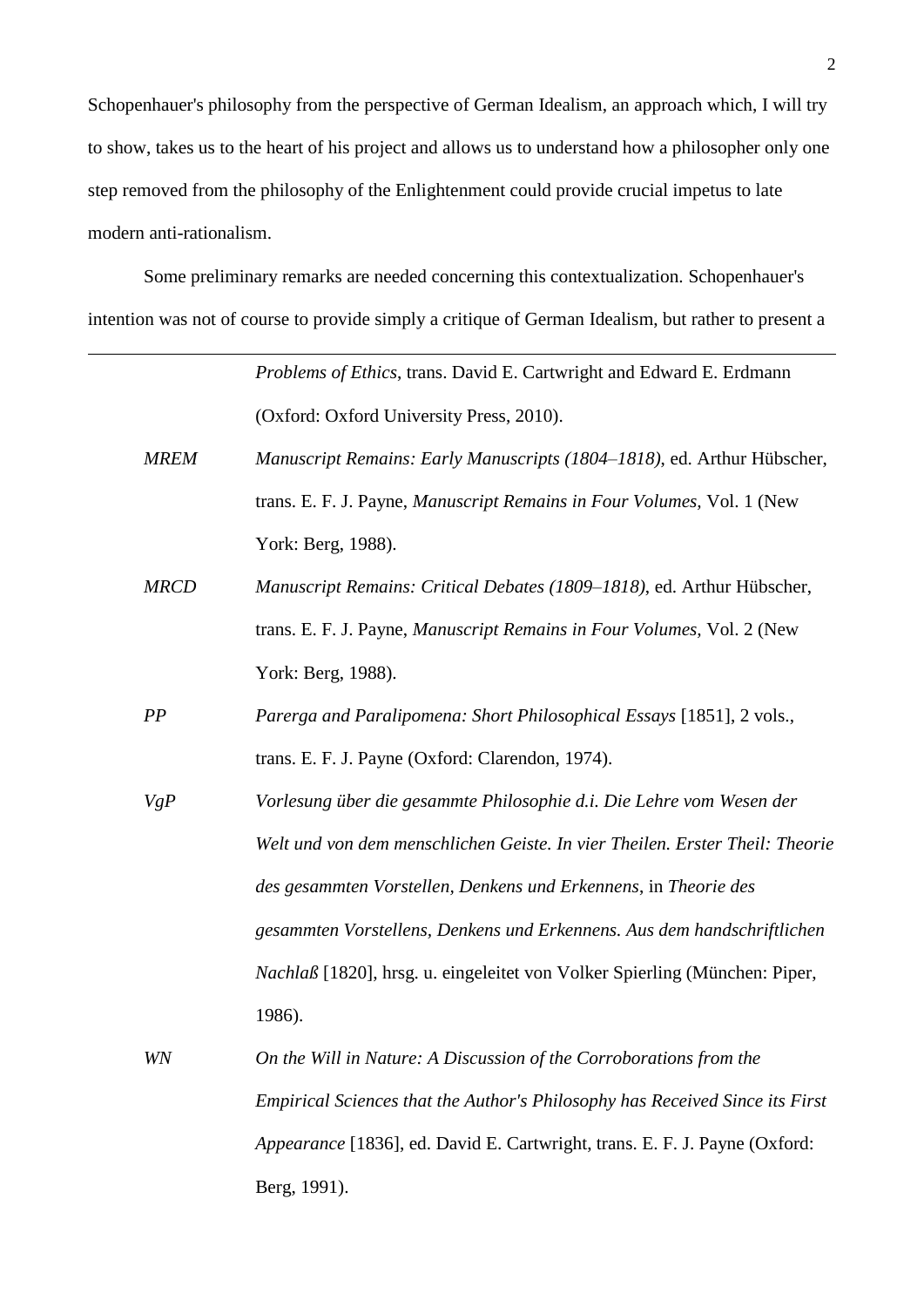self-standing, independently intelligible system, the grounds of which are contained in basic facts of consciousness and accessible to anyone who is able and willing to reflect on these in the unobscured light of Kant's first *Critique*. Nor again is Schopenhauer's target – the world-view he intends his system to confute – identified narrowly with the positions of Fichte, Schelling, or Hegel: it comprises, much more broadly, the dominant tendency operative within all the major schools of Western philosophy, namely, their directedness towards an *optimistic* solution to the riddle of the existence of the world.

It is possible, therefore, to detach Schopenhauer's philosophy from all consideration of German Idealism, or to consider it, as much commentary does, only in relation to Kant and Nietzsche, but there are sound reasons for instead understanding his system abreactively – as in the first instance an attempt to simultaneously undermine, appropriate, and recast the legacy of German Idealism. It is a matter of historical record that Schopenhauer in the earliest years of his philosophical formation had extensive exposure to the lectures and writings of Fichte and Schelling, with whom he engages more closely in his early notebooks than with any other figures in the history of philosophy with the exception of Kant.<sup>2</sup> Approaching Schopenhauer with this in mind allows better sense to be made of Schopenhauer's ideas than can be got simply by placing them directly alongside Kant's, Schopenhauer's departures from whom often seem oddly undermotivated:<sup>3</sup> Schopenhauer's return *to* Kant is a return *from* German Idealism, conducted in light of

<sup>2</sup> On Schopenhauer's early years, see Arthur Hübscher, *The Philosophy of Schopenhauer in its Intellectual Context: Thinker against the Tide*, trans. Joachim T. Baer and David E. Cartwright (Lewiston, NY: Edwin Mellen, 1989), Chs. 5–6, and David E. Cartwright, *Schopenhauer: A Biography* (Cambridge: Cambridge University Press, 2010), Ch. 4.

1

<sup>3</sup> Christopher Janaway, in *Self and World in Schopenhauer's Philosophy* (Oxford: Oxford University Press, 1989), pp. 141–142, similarly affirms the need to set Schopenhauer in historical context in order to understand his departures from Kant. For analyses of Schopenhauer's epistemology and metaphysics, see, in addition to Janaway, Julian Young, *Willing and Unwilling: A*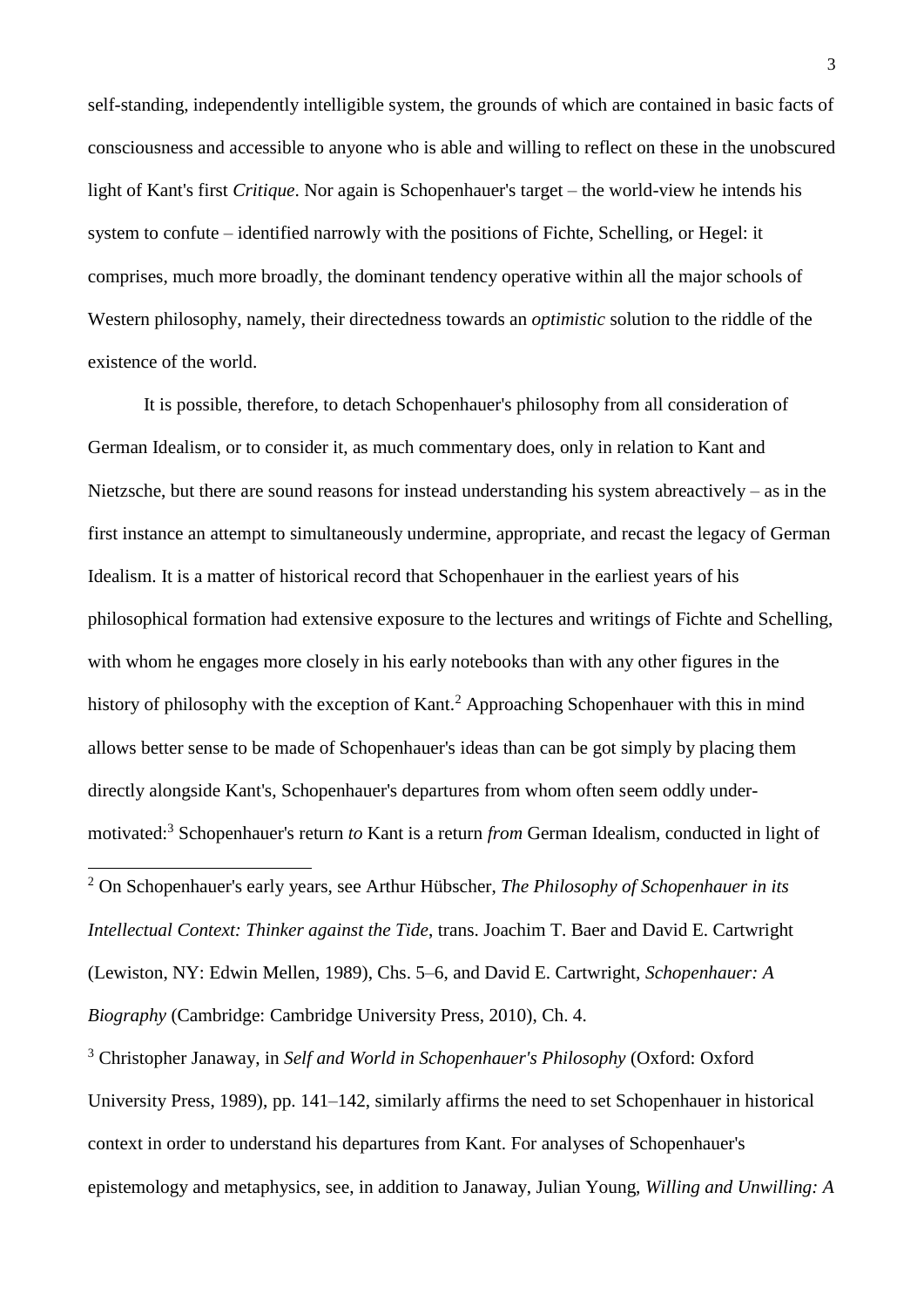its misconstrual (as he perceives it) of Kant's thought. It is of course in relation to Kant alone that Schopenhauer asks for his system to be considered, but we can understand without difficulty the reasons why Schopenhauer would have wished to write German Idealism out of his philosophical ancestry.<sup>4</sup> German Idealism represents for Schopenhauer the culmination of the optimistic tendency of Western philosophy and theology, which it equips with the most advanced modern articulation,<sup>5</sup> its distinctive historical position consisting in its having recognized the profound and original advance made by Critical philosophy yet perversely refused to grasp its anti-optimistic vector.<sup>6</sup> Finally, Schopenhauer's central metaphysical claims allow themselves to be understood as negations of key claims in German Idealism.

Schopenhauer's philosophy represents, I therefore suggest, the result of an attempt to as it were re-run the post-Kantian development – the attempt beginning in the 1790s to fix Kant's problems – on the basis of a *rejection* of two crucial assumptions of Fichte and Schelling. The first of these is their reaffirmation of the Principle of Sufficient Reason (PSR), to which they grant unrestricted scope and authority. The second concerns the value of our existence and that of the world, which is held, following Kant, to be secured by the moral Fact of Reason, meaning that value in general is grounded on freedom and enters the world primordially through the exercise of pure practical reason. On the basis of his controversion of these two fundamental assumptions, Schopenhauer inverts the significance of the concepts which he, completing his own extension of Kant's philosophy, borrows from Fichte and Schelling.

*Study in the Philosophy of Arthur Schopenhauer* (Dordrecht: Kluwer, 1987) and *Schopenhauer* (London: Routledge, 2005), and John E. Atwell, *Schopenhauer on the Character of the World: The Metaphysics of Will* (Berkeley: University of California Press, 1995).

<sup>4</sup> As he does explicitly at *WWR* I, 416, and *PP* I, 132.

1

<sup>5</sup> *WWR* II, 644–645: all German Idealism is Spinozistic, and therefore optimistic.

<sup>6</sup> See *MREM*, 13: Kant exposed the contradictions in the lie which is life.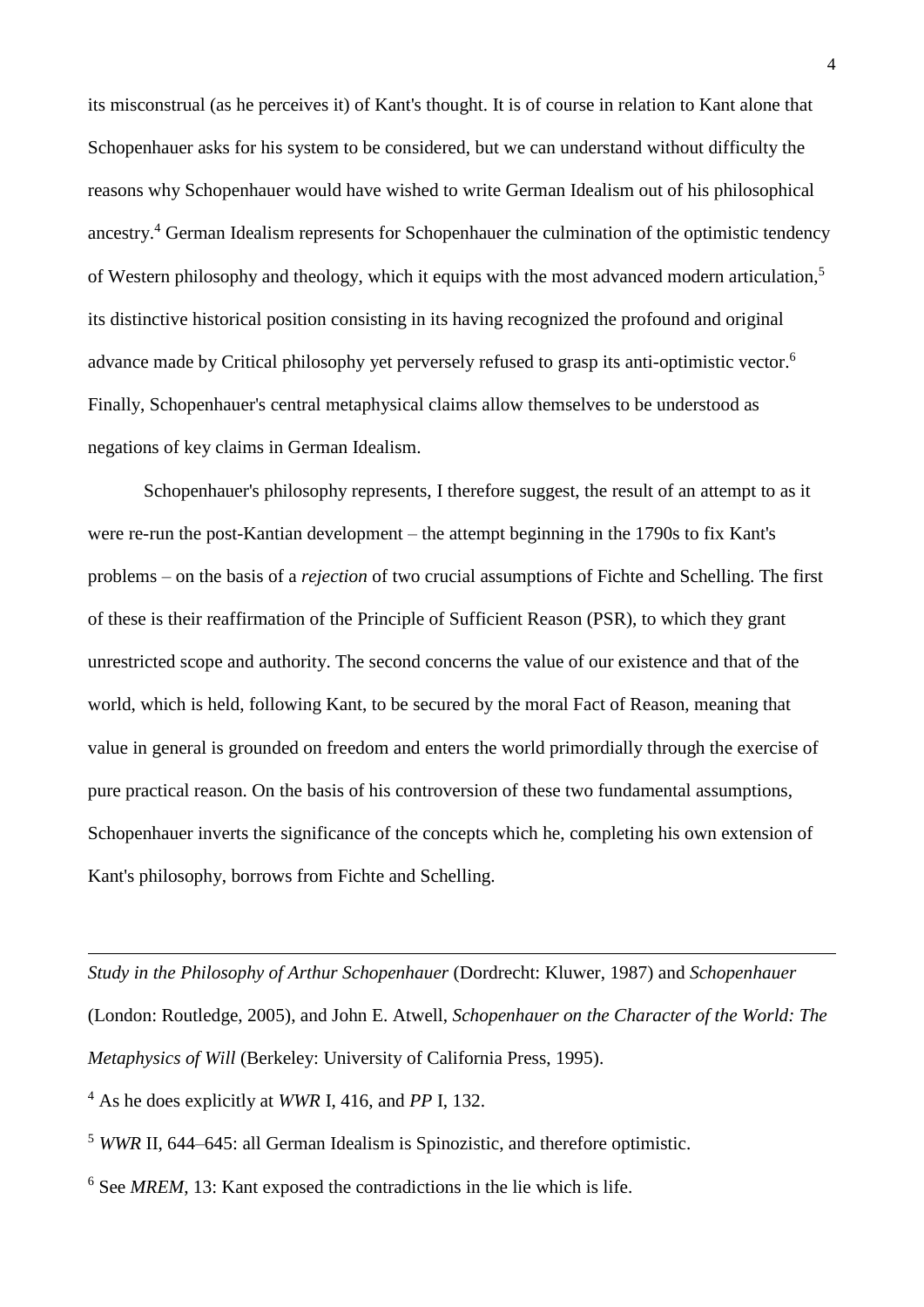The net result is a system which has much of the formal structure and outward appearance of the German Idealist systems but a directly contrary import. Schopenhauer does not quite affirm the thoroughly disenchanted view of the world that the German Idealists attempted to show need not be accepted as the price of modernity, but the residue of enchantment which he allows to continue to attach to our existence is relocated outside the objectual world, in the form of its negation: the world itself inherits the 'nothingness', the 'lack of an ultimate purpose or object' and 'absence of all aim', of its metaphysical ground.<sup>7</sup> Though Schopenhauer officially repudiates the Spinozistic nihilism that F. H. Jacobi warns of as the inevitable upshot of Kantianism<sup>8</sup> – on the somewhat thin basis that his doctrine of the negation of the world endows it with (inverted) moral-metaphysical significance<sup>9</sup> – his proximity to it can hardly be exaggerated: Schopenhauer reaffirms Spinoza's anti-theism, determinism, materialist tendency, naturalistic view of human motivation, and reductionist account of value.

### **I. Schopenhauer's strategy**

### 1. Contraction of the Principle of Sufficient Reason

<sup>7</sup> *WWR* I, 149, 164.

<sup>&</sup>lt;sup>8</sup> The 'notion that the world has merely a physical, and no moral, significance is the most deplorable error that has sprung from the greatest perversity of mind' (*PP* II, 102). Schopenhauer distinguishes his position from the 'Neo-Spinozism' described by Jacobi at *WWR* II, 645–646.

<sup>9</sup> See Schopenhauer's claim to have solved the age-old problem of demonstrating 'a *moral* worldorder as the basis of the *physical*', *WWR* II, 590–591.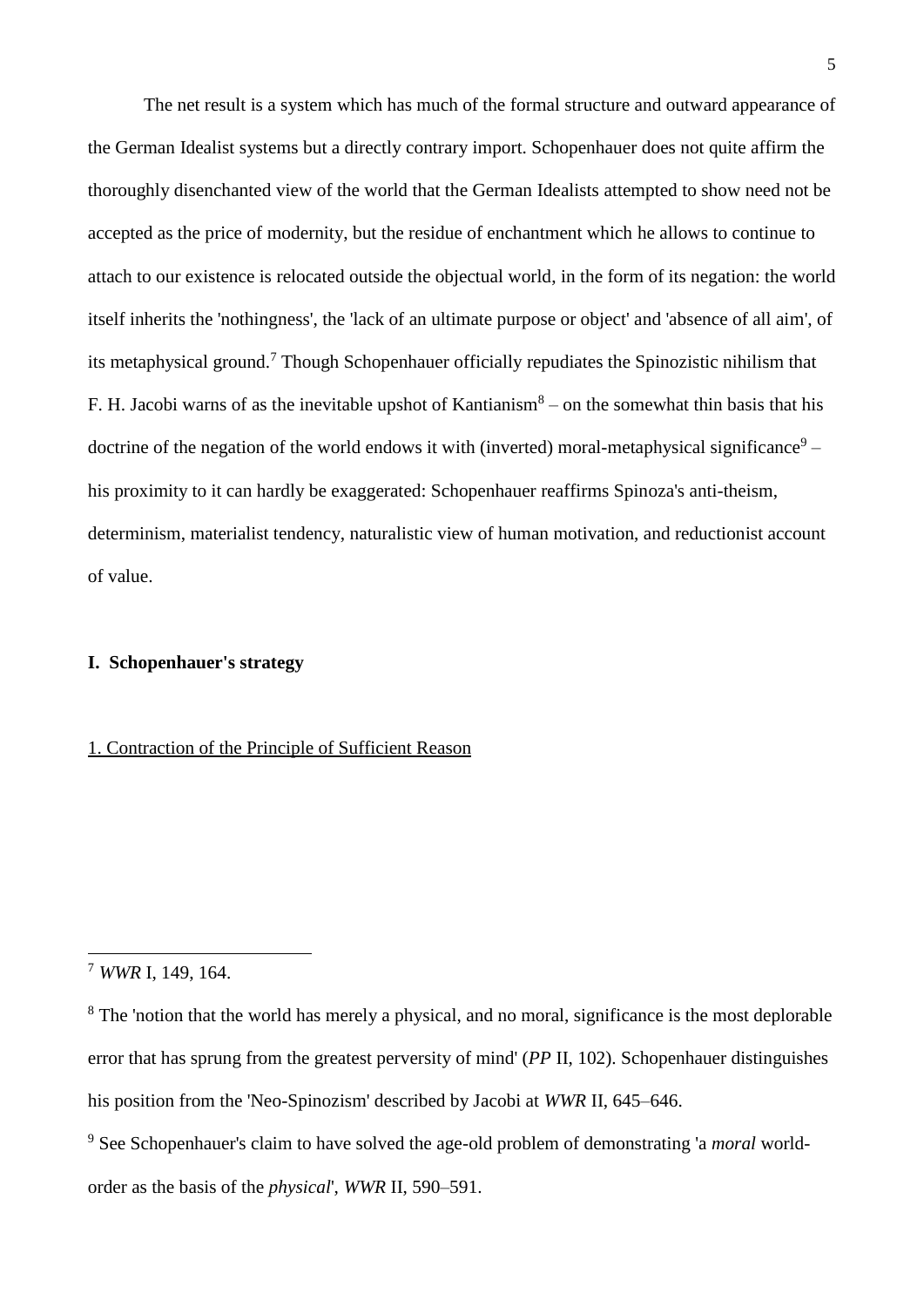The first part of Schopenhauer's strategy is presented in *The Fourfold Root of the Principle of Sufficient Reason*, his first publication and a work to which he frequently refers back, declaring its conclusions to be presupposed by the argument of *WWR*. 10

*Fourfold Root* presents itself in the first instance as a historical review conjoined with a systematic analysis of PSR, but it is clear from the outset that it is not intended as a neutral account of the different ways in which PSR has been invoked or may be understood. The work's chief concern is to show, negatively, that confusions of different senses of ground or reason (*Grund*) have played a decisive role in metaphysical reasoning, and, positively, to offer a radically original, minimal account of the principle's content.<sup>11</sup> Schopenhauer identifies PSR with the conjunction of four principles: (i) the law of causality, requiring changes in real objects to have efficient causes; (ii) the condition on true judgement, that it have a ground outside itself; (iii) the mutual determination of all parts of space and time; and (iv) the law of motivation governing acts of will. Characteristically metaphysicians have confused the first two, especially in proofs of God's existence, reflecting their illicit conviction that the order of things is in essence that of thought.<sup>12</sup>

The full force of Schopenhauer's devaluation of PSR becomes clear in his nominalist answer to the question whether it constitutes one principle or many. Though drawn at times to talk of a unitary *Grund* 'presenting itself in a fourfold aspect',<sup>13</sup> ultimately Schopenhauer rejects the notion of a '*ground in general*', *einen Grund überhaupt*, <sup>14</sup> reducing PSR to an aggregate and leaving no scope

1

<sup>13</sup> *FR*, 162–163, 232.

<sup>10</sup> E.g. *WWR* I, xiv.

 $11$  The critical intention becomes more pronounced in the amplified second edition of 1847, but is clear even in the first (1813).

<sup>12</sup> *FR* 14–16, 18–19, 228–229.

<sup>14</sup> *FR*, 234. See also *FR*, 2–4, 231; *WWR* II, 641; and *VgP*, 494. I discuss *Fourfold Root* in more detail in Sebastian Gardner, 'Schopenhauer's Contraction of Reason: Clarifying Kant and Undoing German Idealism', *Kantian Review* 17, 2012, 375–401, Section 3.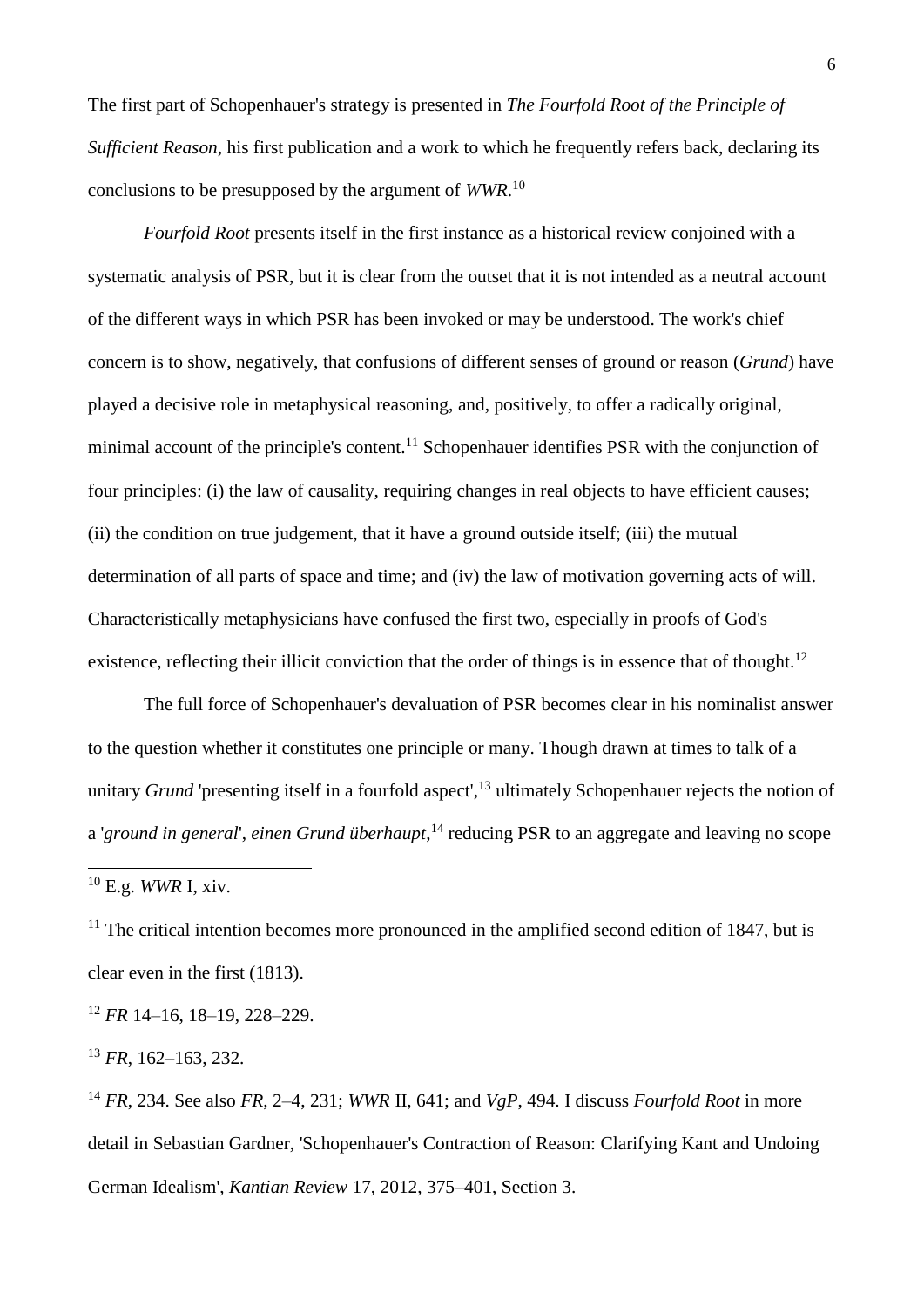for the formation of a novel, non-empirical conception of *Grund* such as those freely employed by the German Idealists.<sup>15</sup> The concept of reason in general or as such becomes a mere abstraction; what unifies the four principles is simply their fundamental character and epistemic immanence, i.e., our knowledge of them as constituting the form of objects within the world as representation. It follows that PSR extends only to the phenomenon, not to the thing in itself or 'inner essence' of things, to which it is entirely 'foreign'.<sup>16</sup> The implications of its contraction are, as Schopenhauer at one place spells them out: that '*the laws of the faculty of reason are not absolute laws*'; that 'there is just as little unconditioned as conditioned, just as little God as world'; that the question how the world and nature have arisen can be likened to 'the talking of one who is still half in a dream'; and that in the realm beyond nature 'there is really no why and no wherefore'.<sup>17</sup>

Schopenhauer's contraction of PSR goes hand in hand with his *concept empiricism*, according to which concepts arise only from intuitive representations, formed by abstraction from immediately given data in much the way that British empiricism tells us.<sup>18</sup> This avoids returning us to Hume's denial of all objective necessity, as an orthodox Kantian might object, because on Schopenhauer's account experience itself – intuitive representation, in his terminology – contains seams of necessity, defined by the four sub-forms of PSR.<sup>19</sup> Where Schopenhauer departs from

<sup>15</sup> See *FR*, 234.

-

<sup>16</sup> E.g. *WWR* I, 128, 163; *WWR* II, 579; *PP* II, 94.

<sup>17</sup> *MRCD*, 430–431.

<sup>18</sup> '[I]f we wish to call any concept *objective*, then it must be one which demonstrates its origin and object in sensuous feeling (the five senses)' (*MRCD*, 357); 'concepts have no meaning other than their relation to intuitive representations (whose representatives they are)' (*MRCD*, 471). See also *FR*, 15, 146–148; *WWR* I, 39–42; and *MRCD*, 298–299, 468.

<sup>19</sup> To clarify their relation: Schopenhauer's account of PSR does not presuppose and is not argued for *via* his concept empiricism. Schopenhauer's concept empiricism, however, is not independent of his account of PSR, since this is presupposed by his account of the intuitive representations from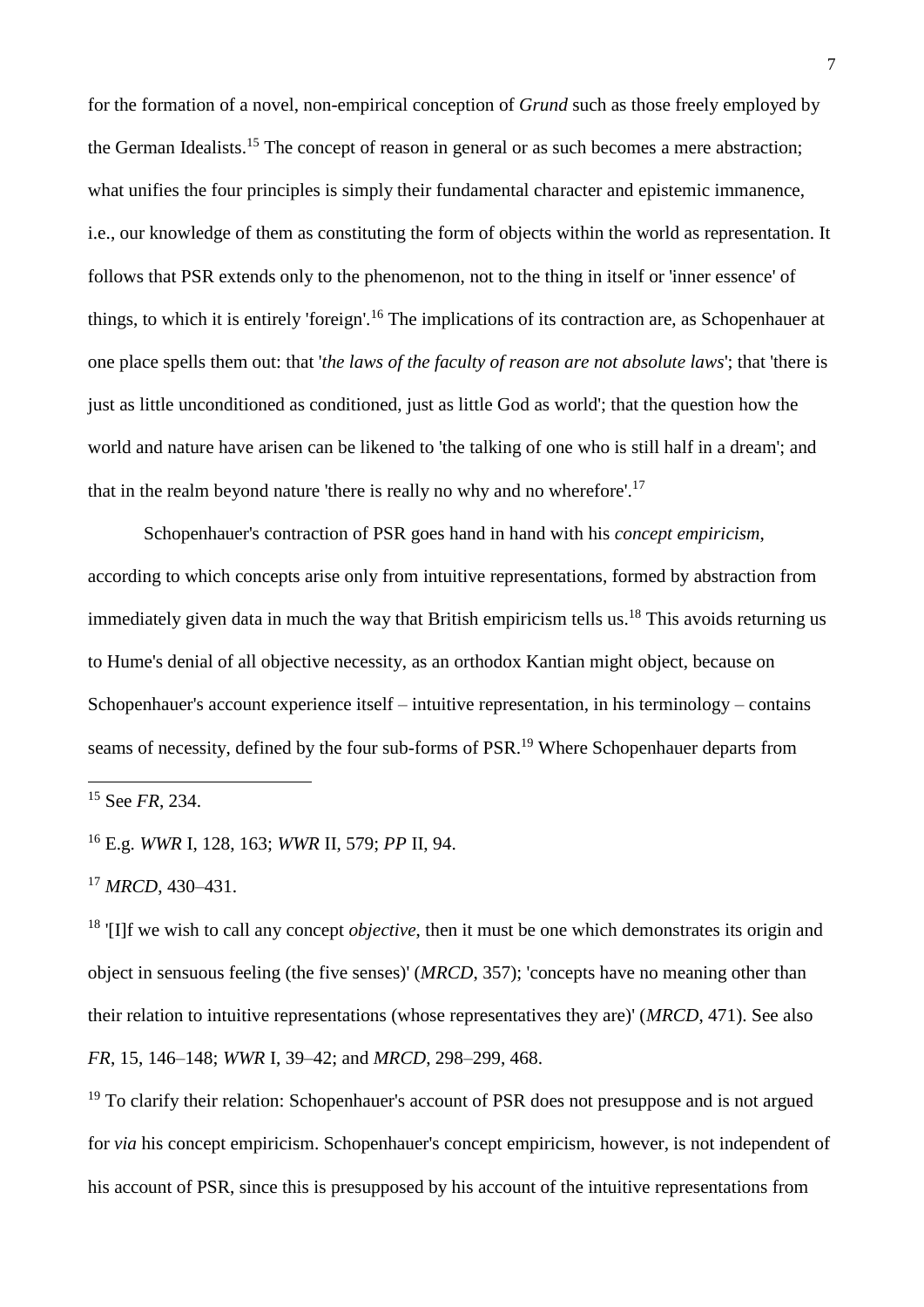Kant is in his claim is that no independently originating concepts are *brought to* the data of intuition or are required to *make possible* cognition of objects. And this denial of the pre-existence of concepts in any form, along with the impossibility of forming new concepts not already implicated in PSR-structured experience, is taken by Schopenhauer to entail the *strict meaninglessness* of any employment of concepts outside the domain of representation. The scope which Kant allowed to remain for employment of the unschematized categories – to provide the necessary foundation for our thought of problematic objects, Ideas of reason, and exercise of pure practical reason – is thereby eliminated: conceptuality and the world as representation are rendered co-extensive, and the Kantian faculty of reason is collapsed into the understanding. Schopenhauer supports this conclusion by arguing that Kant's central argument for the necessity of differentiating *Vernunft* from *Verstand*, the Antinomy of Pure Reason, is bogus.<sup>20</sup>

What drove Schopenhauer to this major departure from Kantian doctrine – and indeed to focus, in his very first work, on an officially antiquated piece of philosophical apparatus with unmistakeable Leibnizian-Wolffian connotations – is his perception of what inevitably happens when PSR is allowed to remain in the partially deflated yet fundamentally intact state that Kant leaves it in: to wit, the spectacular reinflation which it receives at the hands of Fichte, Schelling, and Hegel.<sup>21</sup> After Kant had reduced the positive epistemic significance of PSR to (i) the principle of

which concepts are formed. What concept empiricism adds to the contraction of PSR is the closing of a loophole which the transcendent post-Kantian might seek to exploit, viz., the possibility of novel conceptual construction.

1

 $20$  The theses of all four antinomies are, Schopenhauer argues, groundless: dialectical illusion is purely one-sided, and the world infinite in all its dimensions. See *MRCD*, 480–485; *WWR* I, 492– 501; and *VgP*, 492–496.

 $21$  'Just as though Kant had never existed, the principle of sufficient reason is for Fichte just what it was for all the scholastics, namely an *aeternae veritas*' (*WWR* I, 33). That Fichte alerted Schopenhauer to the importance of PSR is suggested by his annotated lecture notes. In a lecture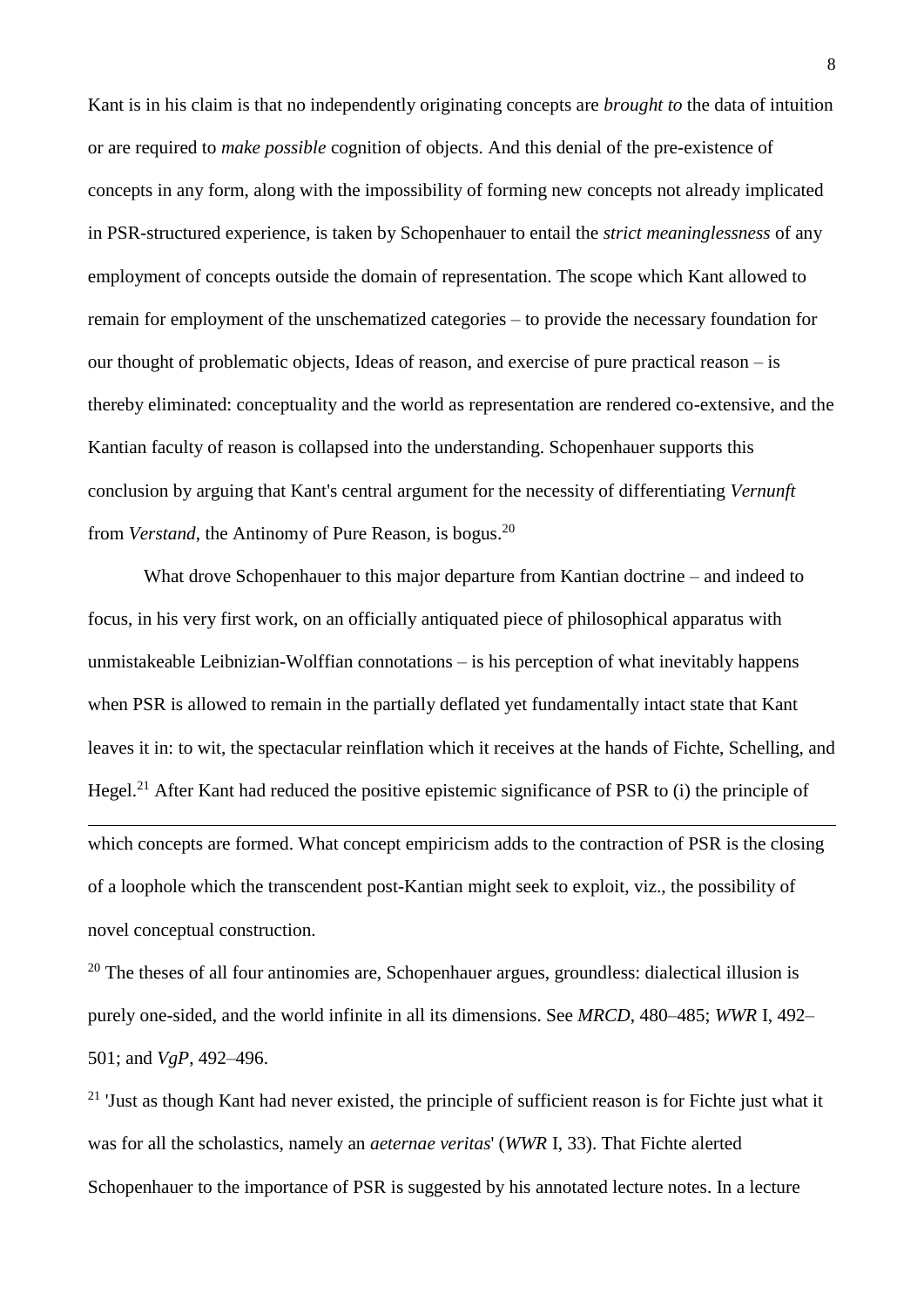causality and (ii) the regulative function of reason.<sup>22</sup> the German Idealists reinstate the principle through their demand for absolute systematic completeness, and embark on the (in Schopenhauer's eyes, futile) business of formulating new conceptions of what may count as a *Grund*, their speculative innovations involving transcendent use of Kant's categories.<sup>23</sup>

The German Idealist reinflation and redeployment of PSR, as well as evincing the epistemic hubris that Kant sought to curb, has a substantive implication which makes it especially objectionable to Schopenhauer. PSR is connected closely in early modern rationalism with the ontological argument, which Schopenhauer sees the German Idealist systems as attempting to revive: Fichte's *Wissenschaftslehre* is 'Onto-theology',<sup>24</sup> and Schelling 'venerates the ontological

transcript from 1811 Schopenhauer records Fichte's identification of *Wissenschaft* with 'the region of *reasons or grounds*', which is 'supernatural or spiritual', and of the *Wissenschaftslehre* with 'the reason or ground of all knowing' (*MRCD*, 22, 28). In *WWR* I, 33, Fichte is charged with construing the ego-world relation, on the basis of PSR, as a ground-consequent relation.

<sup>22</sup> See Béatrice Longuenesse, 'Kant's Deconstruction of the Principle of Sufficient Reason', in *Kant on the Human Standpoint* (Cambridge: Cambridge University Press, 2005).

<sup>23</sup> Again and again Schopenhauer returns to the point that German Idealism rests on a transcendent and hence illegitimate employment of a priori concepts, especially that of causality: *MRCD*, 22, 359, 372, 376, 378–379, 384–386. In an annotation to lectures from 1811–12, Schopenhauer identifies Fichte's fundamental mistake with his 'failure to understand Kant's teaching' ('possibly due to a defect in Kant's doctrine') that explanation stops with immanent causes, and describes Fichte's appeal to the I *qua* 'principle' as a concealed attempt to circumvent this restriction (*MRCD*, 64; see also 124 and 134). Note that Kant too, on Schopenhauer's account, fell victim to the illusion cast by PSR (*MRCD*, 463n.), and bears some responsibility for the German Idealist development (*MRCD*, 64, 412; *FR*, 164, 176; *VgP*, 252–253).

<sup>24</sup> *MRCD*, 111.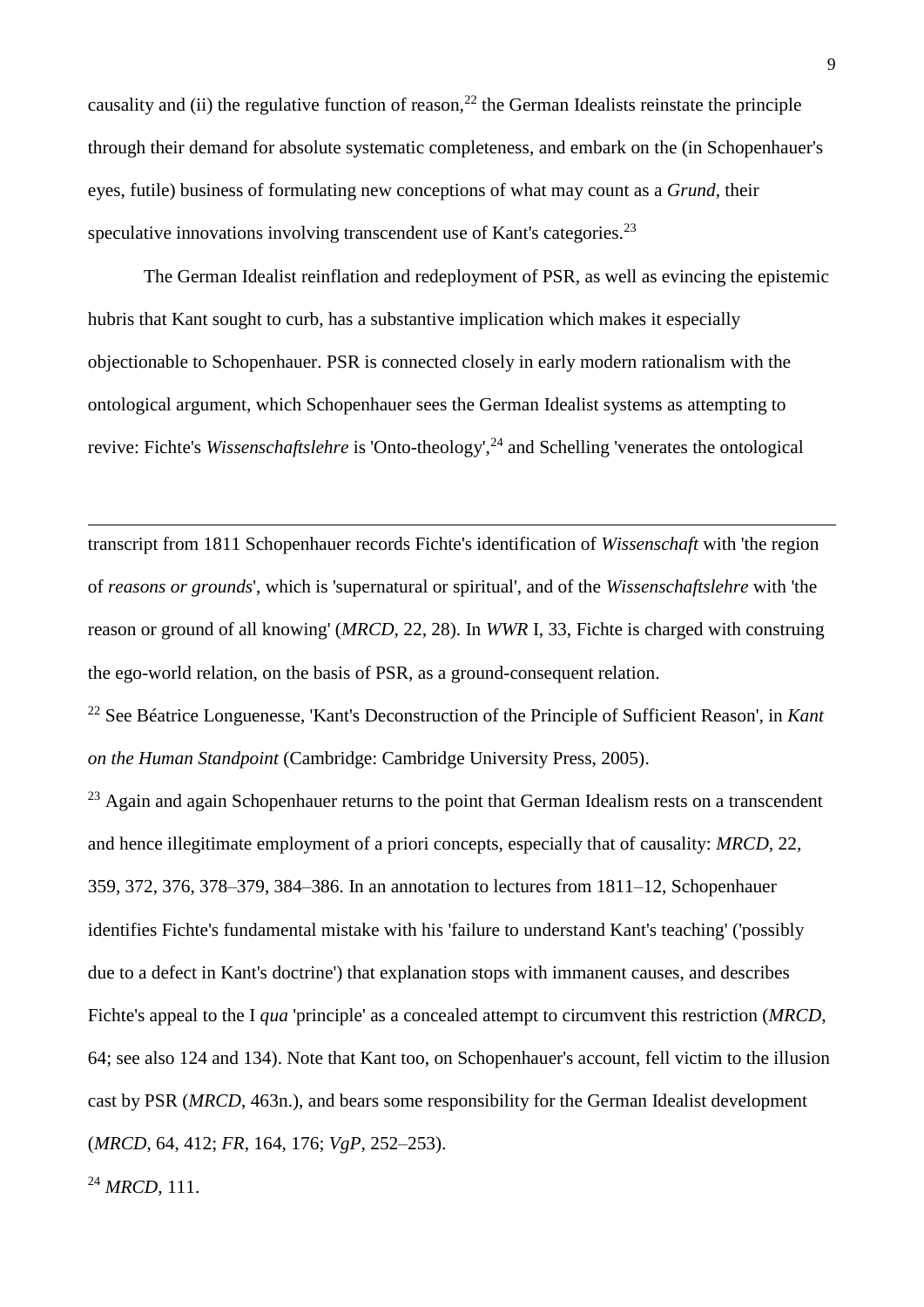proof', of which Hegel's 'whole pseudo-philosophy' is really a 'monstrous amplification'.<sup>25</sup> Schopenhauer views his situation and role in the history of philosophy as reproducing that of Kant: just as Kant pitted himself against the Leibnizian-Wolffian school, so Schopenhauer takes up arms against German Idealism, aiming to achieve a more decisive outcome by a more direct and farreaching attack on PSR.<sup>26</sup>

#### 2. Schopenhauer's axiological premise

The second ground floor assumption of German Idealism controverted by Schopenhauer, I said, is its endorsement of Kant's conception of the source of value, which represents in Schopenhauer's eyes yet another abortive attempt to optimize reality.

The pessimism that Schopenhauer famously advocates in opposition has, however, a more complex structure than his expositions of the doctrine allow readers to suppose, and this complexity is a consequence of his treatment of PSR.

Schopenhauer's argument often appears to be that the evil of the world derives from the negative hedonic balance sheet that necessarily characterizes human (and any other sentient) existence.<sup>27</sup> However, in so far as its aim is to establish something about the metaphysical quality of the world, this argument fails to convince, relying as it does on a phenomenologically strained reduction of the objects of desire and valuation to hedonic states: that the satisfaction of every desire is followed immediately by the formation a new one does not mean that things are not better for its having been satisfied; and in any case there is value, by ordinary lights, simply in being a

-

<sup>25</sup> *FR*, 16; see also *FR*, 21–23.

<sup>26</sup> See *WWR* I, 418, 510–511.

<sup>27</sup> *WWR* I, §57, and Book IV, *passim*; *PP* II, Ch. 12. On this argument, see Christopher Janaway, 'Schopenhauer's Pessimism', in Christopher Janaway (ed.), *The Cambridge Companion to Schopenhauer* (Cambridge: Cambridge University Press, 1999).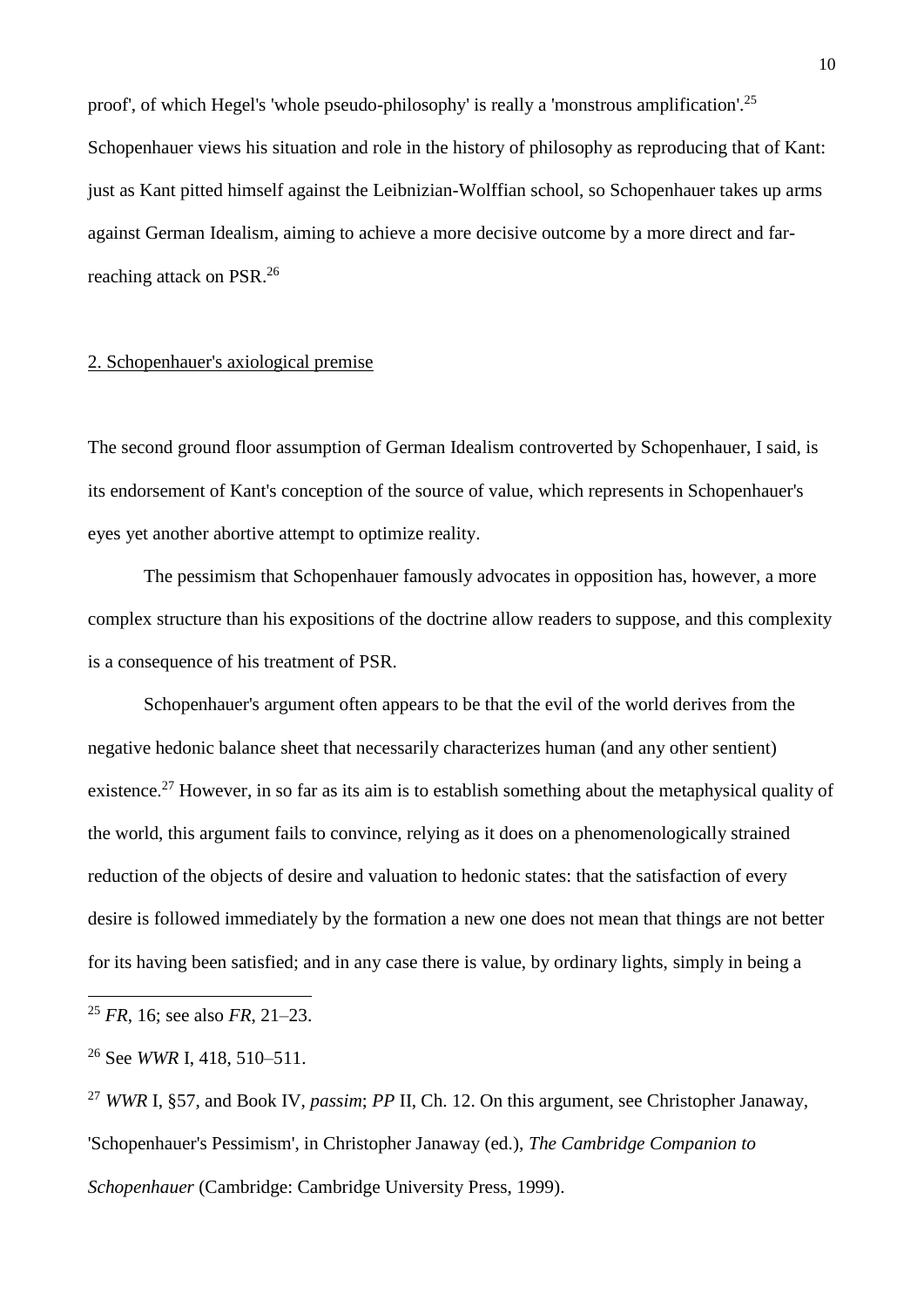creature that forms and acts on desires, beyond the experiences of satisfaction that doing so may or may not procure. Schopenhauer's argument from the predominance of suffering is better viewed, however, not as the main point but merely as an auxiliary element in his case for pessimism, which has the following form.

Ultimately Schopenhauer considers the evil of existence an incontestable given, belonging to the physiognomy of the world and not open to debate.<sup>28</sup> The problem for Schopenhauer is to articulate this insight within the parameters available to him. To be sure, the contraction of PSR undermines directly attempts such as Leibniz's to validate the world, and any other account (such as those of Schelling and Hegel) which rests on an appeal to final causes. It also cuts off the Kantian source of value in human freedom.<sup>29</sup> But at the same time, the confinement of PSR to the interior of the world as representation appears to remove the basis for any rationally grounded negative assessment of the world or its contents considered collectively. Schopenhauer thus seems poised to embrace the sheer *value-indifference* of reality, in the manner of Spinoza, or any contemporary naturalist for whom talk of reality's having either positive or negative intrinsic value is nonsensical, but doing this would not give him what he wants, which is, to repeat, recognition of the *positive*

 $^{28}$  As Nietzsche recognizes: 'The ungodliness of existence was for him something given, palpable, indisputable ... unconditional and honest atheism is simply the *presupposition* of the way he poses his problem' (Friedrich Nietzsche, *The Gay Science*, 2nd edn. [1887], trans. Walter Kaufmann (New York: Vintage, 1974), §357, 307). That it has axiomatic status is shown by the way in which it is invoked: see, e.g., *MRCD*, 391; and *WWR* II, 577, 581–584, 643. It is the original motor, and a condition of, philosophical reflection: see *WWR* II, 171, 579, and note 40 below.  $29$  Directly through its implication of psychological determinism, and indirectly through its elimination of Ideas of reason, undermining all of the special devices employed by Kant to conserve human freedom in face of the causal principle.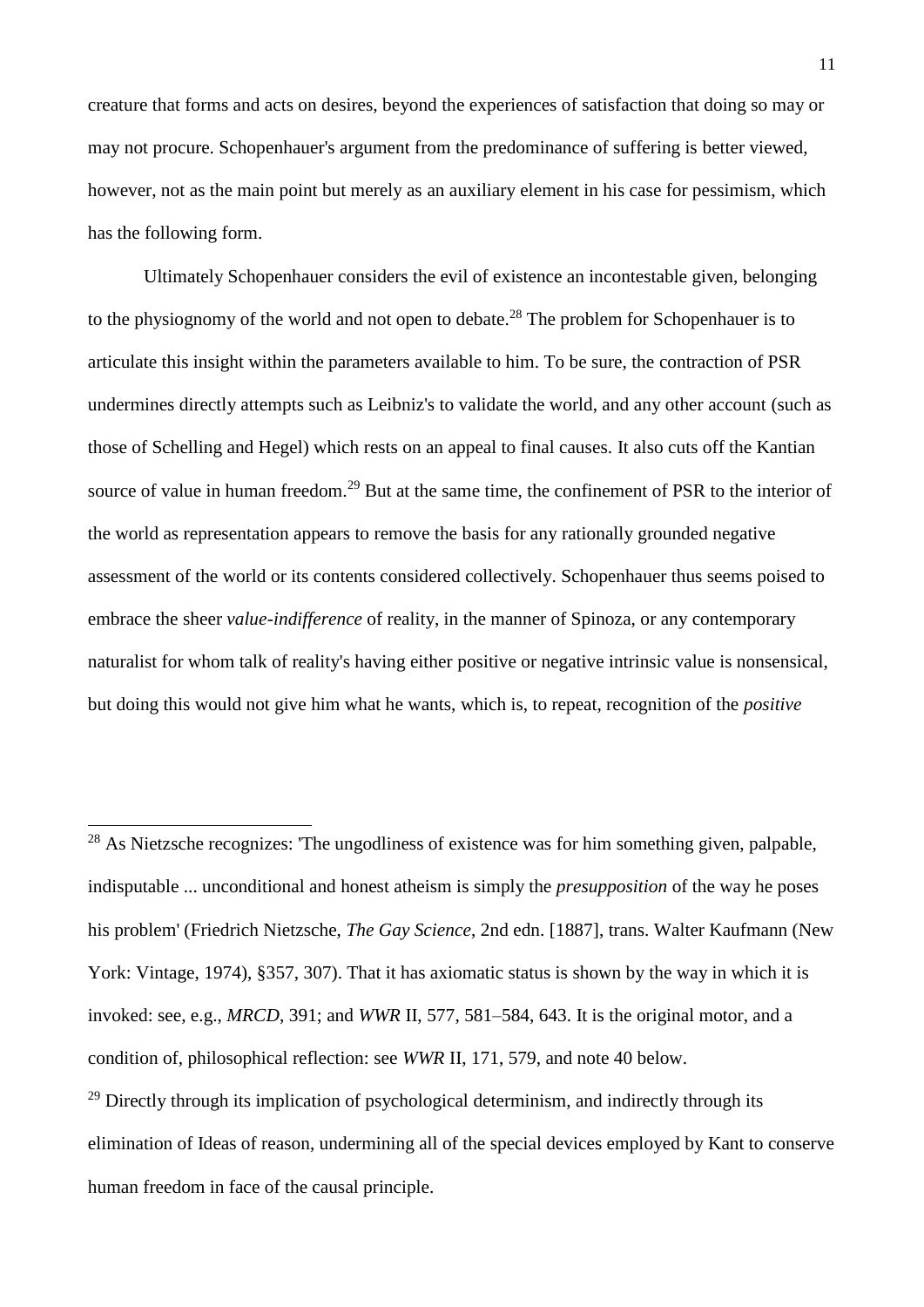reality of evil, as an *intrinsic*, *necessary* feature of the world, inseparable from it. <sup>30</sup> His task is to give sense to this idea.

Now Schopenhauer is quite clear that practical consciousness, including the whole domain of value, is orthogonal to the world as representation: it is what gives the world as representation its ponderousness, its non-illusory quality, but it has no grounds within it; practical and axiological significance shines *through* objects, weighing them down, but reflecting nothing of their mere object-being.<sup>31</sup> If the evil of the world as representation is to be demonstrated, therefore, it can only be by attention to the way in which it manifests what lies beyond it, viz., *Wille*. <sup>32</sup> The crux of Schopenhauer's case for pessimism consists accordingly in showing (1) that the world as representation derives from a reality which is intrinsically and necessarily *without purpose*, (2) that the world as representation does not merely reflect that underlying reality or reproduce it in appearance – which would suffice only for Spinoza's conclusion of value-indifference – but reveals itself to be *metaphysically defective* in relation to it. Book II contains the demonstration of (1). The sections of *WWR* important for (2) are those in which Schopenhauer explains why, once we have achieved knowledge of *Wille*, the world as representation must be perceived as *contradictory* – an incoherent mis-expression in individuated form of a pre-categorial one, which moreover reproduces this incoherence *within* itself, in the form of the conflict of individuated wills with one another and

<sup>30</sup> In his very earliest notes, from 1808–09, Schopenhauer describes the world as 'only an image *of an actual evil existing in eternity* ... *the (Platonic) Idea of that real, inexplicable and unconditioned evil*' (*MREM*, 9).

<sup>31</sup> *WWR* I, 95 and 98–99.

<sup>32</sup> Note that the mere 'emptiness' or nullity, *Nichtigkeit*, of the world as representation in the sense of its insubstantiality and illusoriness, *Scheinbarkeit*, consequent upon the purely relational constitution of phenomena (*WWR* I, 7, 366; *VgP*, 474–477), is not sufficient for pessimism (life's dream-likeness does not of itself make life a *bad* dream or a dream that *ought not* to be dreamt).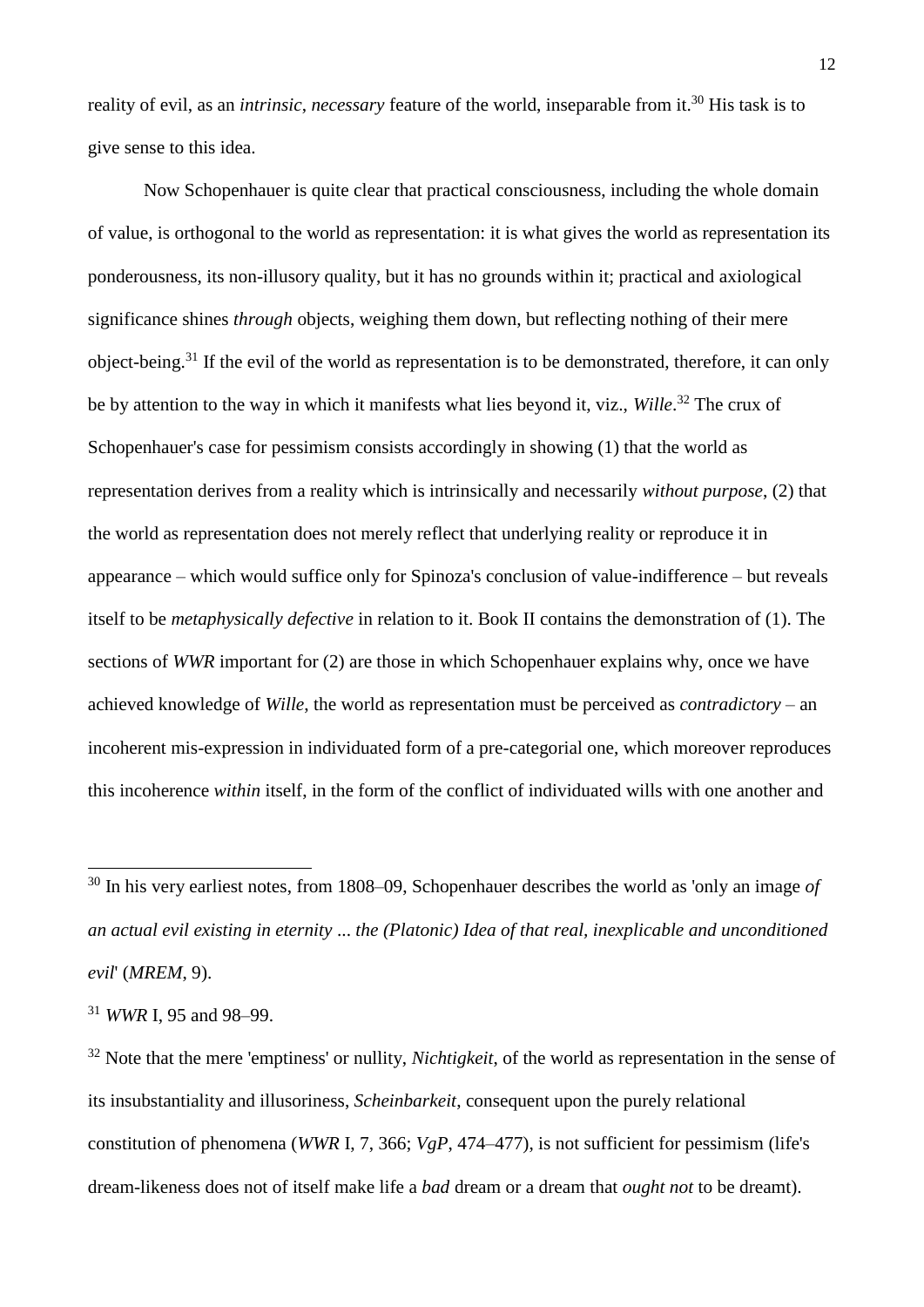within themselves.<sup>33</sup> The relevant discussions are those, chiefly in Book IV, of (i) natural teleology (concerning the conflictual structure of the organic realm, which exhibits the 'inner antagonism of the will'),<sup>34</sup> (ii) sexual desire (the subordination of individual will to life to that of the species),<sup>35</sup> (iii) eternal justice (which grasps individuation as a fault or 'sin', to be corrected),  $36$  (iv) egoism and ethical conduct (the error of affirming one's individuality, and its overcoming through higher knowledge),  $37$  and (v) renunciation, resignation and asceticism (rationally necessary denial of the will to live, consequent upon higher knowledge).<sup>38</sup> The general character of things in the world. Schopenhauer says, is not imperfection but rather 'distortion', reflecting the fact that each thing is 'something that ought not to be'.<sup>39</sup>

Since the main work in substantiating pessimism has been done as soon as it has been established the world ought not to be, the role of the the argument from suffering is limited. What it adds, through its reminder that human life does not merit our good opinion on account of its hedonic quality, is an uncommonsensical re-interpretation of hedonic experience *in light of* the

<sup>33</sup> This metaphysical contradiction, note, is to be distinguished from the *actual* contradiction which constitutes denial of the will to live (*WWR* I, 288, 301). The former, which obtains between the two worlds or world-aspects, is realized and becomes explicit in the latter, which obtains between the phenomenon and itself (as its self-renunciation) or between *Wille* and the phenomenon (*WWR* I, 402–403).

<sup>34</sup> *WWR* I, 144–149, 161.

-

<sup>35</sup> *WWR* II, Chs. 42 and 44, esp. 538–540.

<sup>36</sup> *WWR* I, 331 and §63; *WWR* II, 580–582, 604; *PP* II, 301–302. See also the remarks on tragedy, *WWR* I, 252–255.

<sup>37</sup> *WWR* I, §61, §§64–66.

<sup>38</sup> *WWR* I, §68.

<sup>39</sup> *PP* II, 304. '[I]ndividuality is really only a special error, a false step, something that it would be better should not be' (*WWR* II, 490–491; see also *WWR* II, 579 and 604).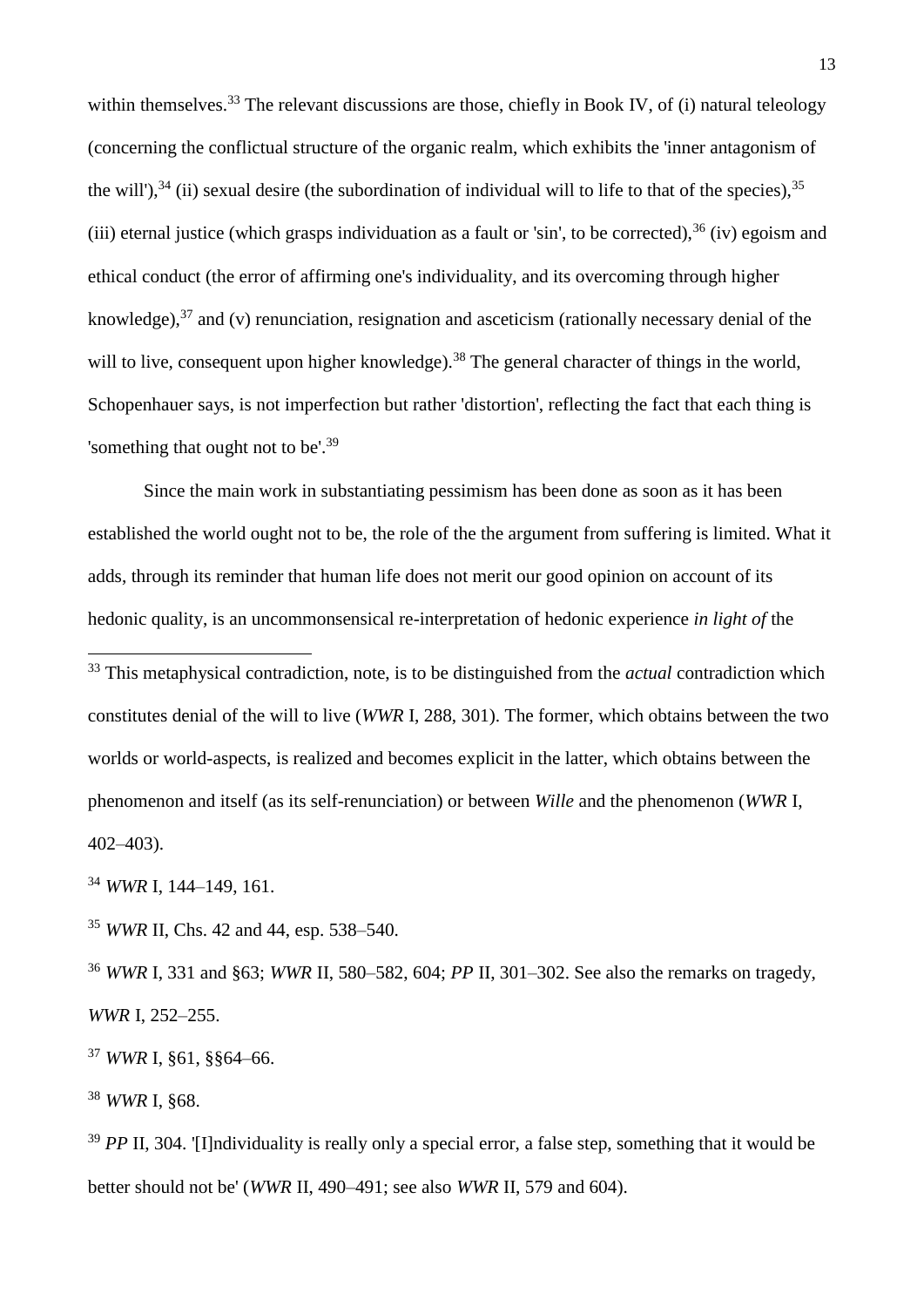metaphysics of will: Schopenhauer directs us to grasp pleasure and pain not phenomenologically but as manifestations of a purposeless dynamic.<sup>40</sup> The painfulness and ubiquity of pain are therefore, in themselves, not what establishes the truth of pessimism: suffering is probative in the case for Schopenhauer's doctrine only on account of what it displays regarding the irrational character of reality; his detailed portrait of man's misery provides *a posteriori* corroboration of the metaphysical claim. 41

I will consider later whether this is cogent. For the present, the point is that Schopenhauer's contraction of PSR, and his axiological vision, are interrelated and mutually supporting. If evil has positive reality, then this testifies to the limitedness of PSR, and if PSR is limited, then theodical strategies for explaining away the manifest evil of the world, and hence denying its positive reality, are blocked. Moreover, through the reduction of PSR to a mere relational structure for phenomena,

1

<sup>41</sup> Just as natural science, according to Schopenhauer's argument in *On the Will in Nature*, corroborates the metaphysics of will. It is to be noted that Schopenhauer has also an axiological *argument* for his pessimistic metaphysics (mirroring Kant's claim that moral interest argues for the truth of transcendental idealism): his metaphysics are required – once the contraction of PSR has been accepted – in order to preserve the possibility of salvation in the face of our mortality (*WWR* II, 643–644). More broadly, Schopenhauer offers the inducements that – again, given the results of Kant's philosophy – no other way of endowing suffering with meaning, or of rescuing any truth in Christianity, is available (*MREM*, 10; *MRCD*, 338; *WWR* I, §70; *WWR* II, Ch. 48).

<sup>&</sup>lt;sup>40</sup> We are to grasp the flow of hedonic experience, its repeated cyclical relapse into some or other mode of suffering, as it were *formally* (rather in the way that we, Schopenhauer supposes, apprehend *Wille* in music). Schopenhauer reformulates the idea interestingly in the assertion (directed against Schelling) that I find myself necessarily 'not in an absolute state' but rather in 'a state from which I crave release', described as 'the motive of all genuine philosophical endeavour' (*MRCD*, 360, 361, 365).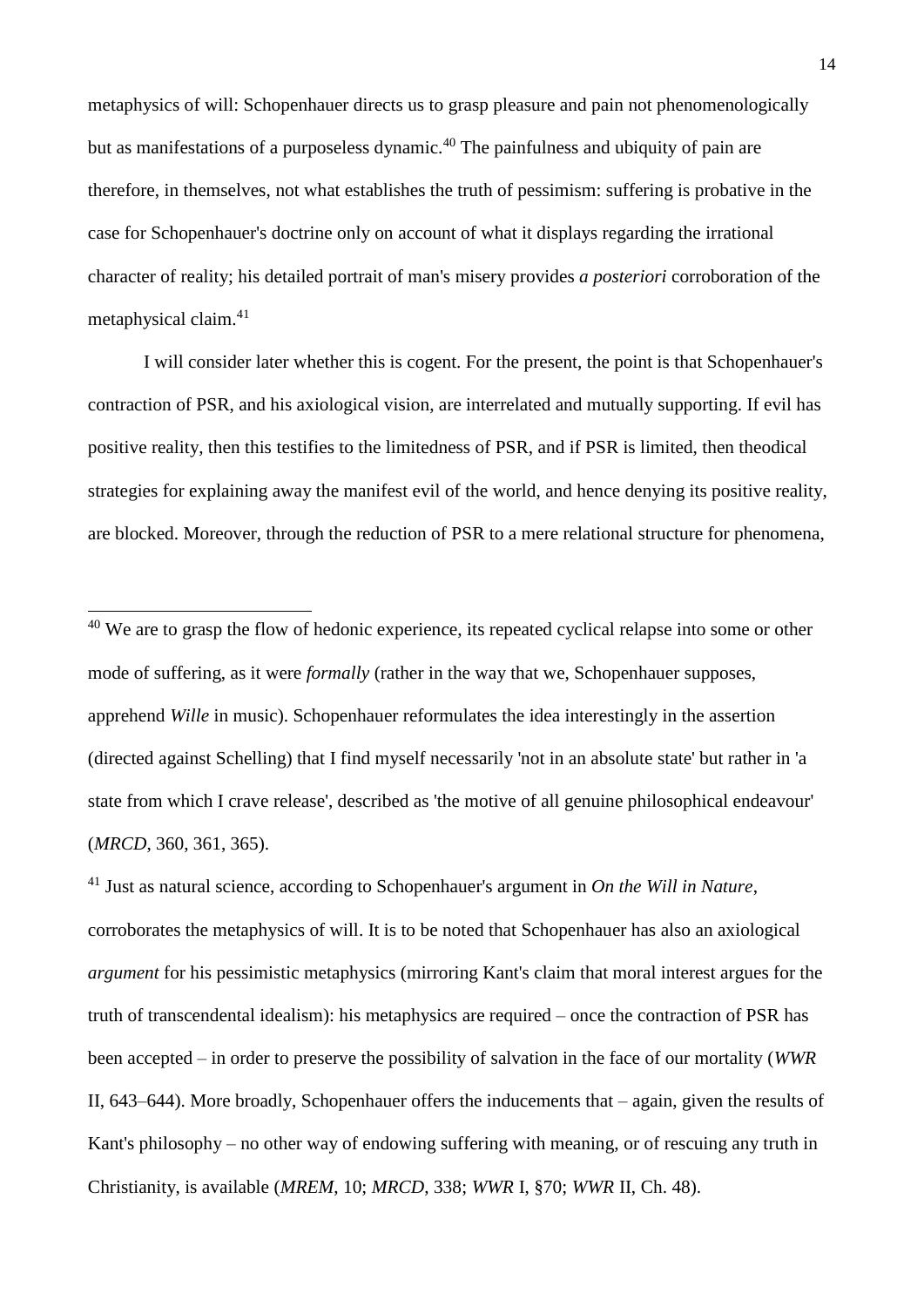the existence of evil is explained, as supervening on individuation: in Schopenhauer's brilliant reversal of Leibniz, PSR is not what saves us from evil but the source of evil itself.

### 3. Schopenhauer's inversion of Fichte: the blindness of *Wille*

1

Schopenhauer's contraction of PSR, and his axiological vision, underpin his inversion of Fichte's post-Kantian reconception of the subject as a primarily and essentially volitional conative being. In order to become clear about what exactly this comprises, it is necessary to look in some detail at the position Fichte develops in his *System of Ethics*. 42

Fichte begins, in Cartesian style, with the thinking of oneself. The task is to determine what this involves and how it is possible. Fichte argues that originally, at the level of the facts of ordinary consciousness, the I must find itself not as thinking, i.e. as intellect, but as *willing*, <sup>43</sup> and that to find

<sup>42</sup> This is a clearer and much revised reworking of material in Part Three of the 1794–95 presentation of the *Wissenschaftslehre*: J. G. Fichte, *Foundations of the Entire Science of Knowledge*, in *The Science of Knowledge, with the First and Second Introductions*, ed. and trans. Peter Heath and John Lachs (Cambridge: Cambridge University Press, 1982), pp. 256–268. Schopenhauer's critical comments on Fichte's *System of Ethics* are in *MRCD*, 399–406. It is in this text of Fichte's that Johann Friedrich Herbart, in his highly critical review of the first volume of *WWR* ('Rezension, *Die Welt als Wille und Vorstellung* von Arthur Schopenhauer. Leipzig, bei F. M. Brockhaus. 1819', *Hermes, oder, Kritisches Jahrbuch der Literatur* 20, 1820, 131–148), claims to find already formulated Schopenhauer's thesis that will comprises the inner essence of the subject.  $43$  For the reason that thinking requires something objective set in opposition to it, if it is to become an object, whereas willing, at the level of facts of consciousness, stands necessarily in opposition to something objective: J. G. Fichte, *The System of Ethics according to the Principles of the Wissenschaftslehre* [1798], ed. and trans. Daniel Breazeale and Günter Zöller (Cambridge: Cambridge University Press, 2005), p. 26.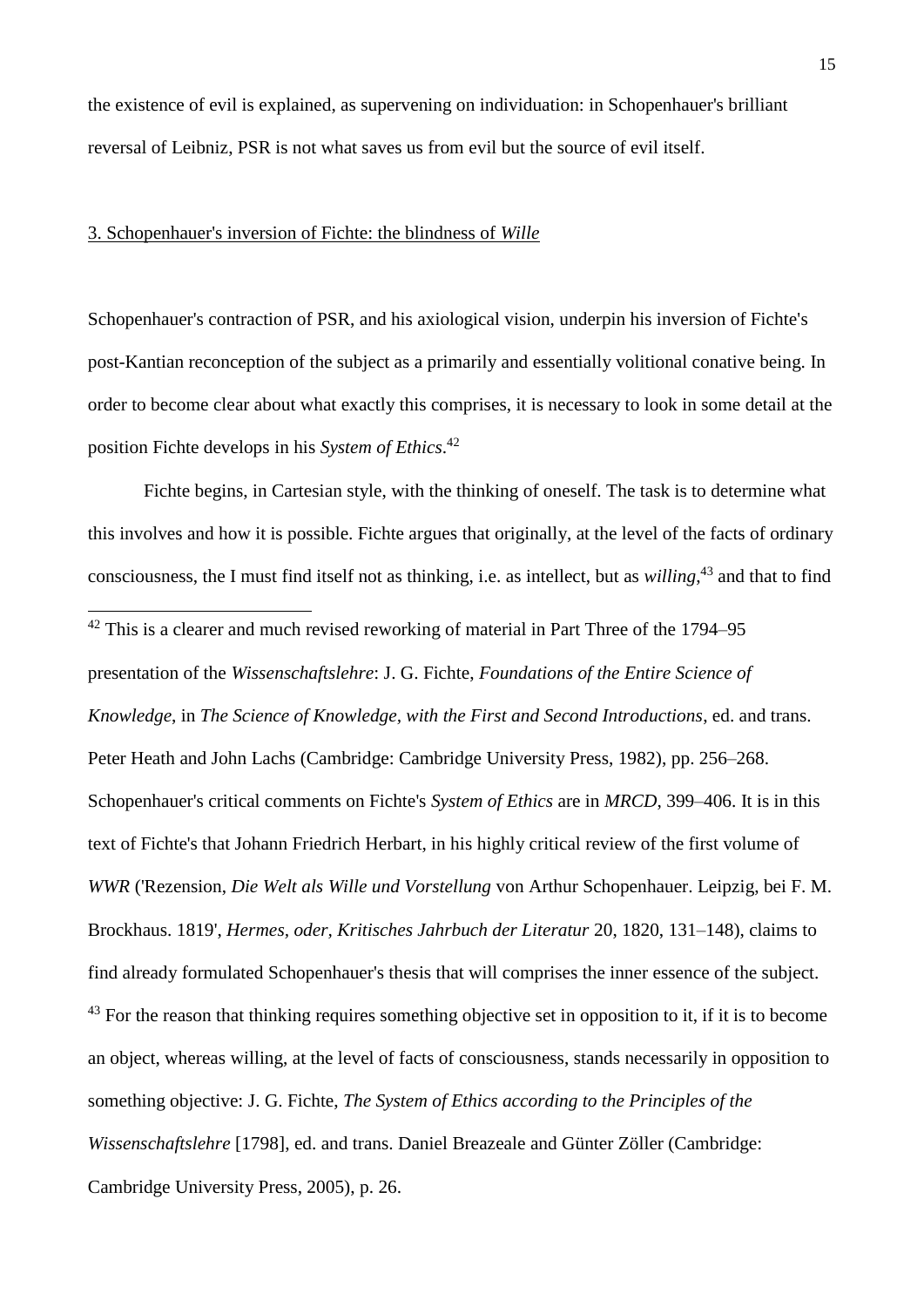oneself more specifically as a willing *from which all that is foreign has been abstracted*, as the task at hand requires, is to find oneself as a *tendency* (*Tendenz*), or faculty or power (*Vermögen*), towards self-activity. Alternatively put: I find myself as a tendency to determine myself absolutely, without any external impetus, or again, as a tendency to self-activity for self-activity's sake.<sup>44</sup>

And since, in thus finding oneself, one finds oneself *as* (identical with) that which is found, and since, equally, that which does the finding brings what it finds under the sway of *concepts*, the I in finding itself as a *Tendenz* grasps itself also as an intellect. Consciousness of self, as having both power and freedom, arises therewith: the I grasps itself as capable of giving itself determinations through concepts.<sup>45</sup> The problem which now arises, according to Fichte, is that the conception which has been provided so far remains that of a mere *power* without actuality.<sup>46</sup> Alternatively stated, the problem is that we have got only as far as an intellect that intuits itself as *pure activity*, standing in opposition to all *subsisting* and *being posited*. <sup>47</sup> The solution, Fichte argues, is for the *Tendenz* to be thought to assume a more robust form, which he calls drive, *Trieb*, defined as 'a real, inner explanatory ground of an actual self-activity – a drive, moreover, that is posited as essential, subsisting, and ineradicable'.<sup>48</sup> Fichte draws an analogy with the elasticity in a compressed steel spring as an inner ground of its activity.

<sup>44</sup> That there *is* a 'sake' or aim – separating Fichte from Schopenhauer at the outset – is crucial. Schelling, in his still Fichtean *System of Transcendental Idealism (1800)*, trans. Peter Heath (Charlottesville: University of Virginia, 1978), p. 35, considers and rejects the possibility that the self's activity is fundamentally 'blind'.

<sup>45</sup> And only through concepts, Fichte, *System of Ethics*, p. 42.

<sup>46</sup> The I's finding itself as a *Tendenz* has not, we now see, been sufficiently accounted for; Fichte, *System of Ethics*, pp. 43–44.

<sup>47</sup> See Fichte, *System of Ethics*, p. 42.

<sup>48</sup> Fichte, *System of Ethics*, p. 44.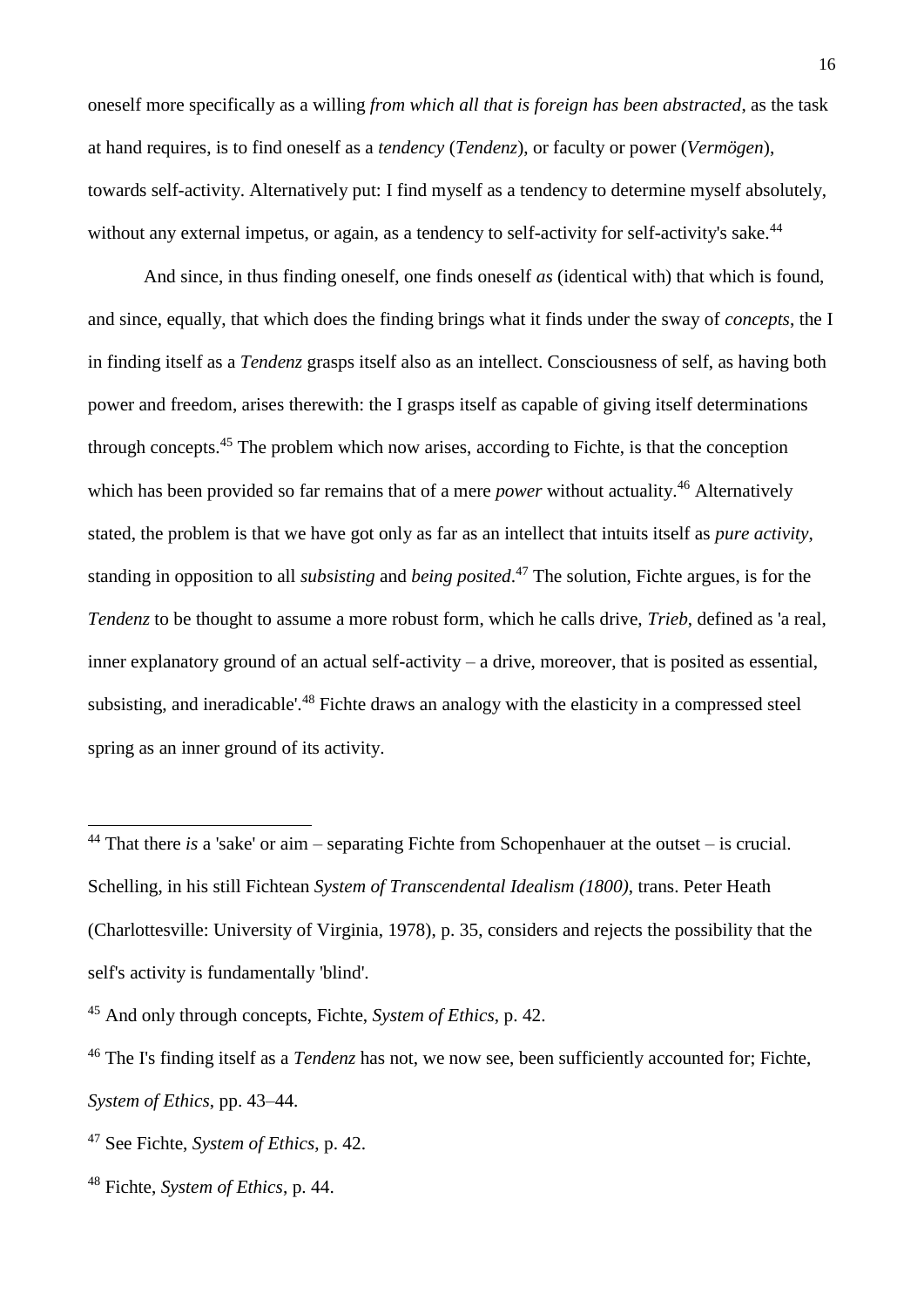With this last shift, we are clearly approaching Schopenhauer's conceptual neighbourhood. What should be emphasized for present purposes, however, are the features of this notion of drive which lock it into Fichte's project. As we have seen, it is introduced by Fichte in the context of a transcendental enquiry into the possibility of self-consciousness. The problem set by selfconsciousness can also be viewed, Fichte explains, in terms of the demand that we, in philosophical reflection, construct a concept, which we are to suppose available to the I itself, of the identity of subject and object. Now this demand, Fichte affirms, *cannot* be met: one cannot think of oneself *as* that identity, since thinking introduces the very distinction that the identity is to exclude. The concept remains, consequently, 'a problem or task for thinking', an 'empty place' which we designate with an  $X^{49}$ . The drive to absolute self-activity which constitutes the being of the I is, it follows, a drive which aims at the I in its entirety, the unthinkable identity of subject and object.

Fichte's drive is, therefore, necessarily engaged with the space of reasons, inseparable from conceptuality, and constituted by a telos. It will come as no surprise to learn that it enjoys also a necessary connection with morality. The drive to self-activity, Fichte argues, manifests itself in and as a *thought*, which Fichte identifies with the categorical imperative, in the form of the principle of autonomy.<sup>50</sup> Because the I in its entirety, the X of subject-object identity, cannot be grasped, the drive to self-activity must take the form of an *approximation* to it, consisting in 'a reciprocal determination of what is subjective by what is objective and vice versa'; and to proceed with this reciprocal determination, Fichte argues, is to act under the (self-given) law of self-sufficiency, which excludes determination of the I by the Not-I.

It is a consequence of this transcendental theory that Fichte can claim to have reconstructed Kant's thesis of the equivalence of freedom and the moral law,<sup>51</sup> and also to have effected a

<sup>49</sup> Fichte, *System of Ethics*, pp. 45–46.

<sup>50</sup> Fichte, *System of Ethics*, pp. 48–63.

<sup>51</sup> Fichte, *System of Ethics*, pp. 55–56.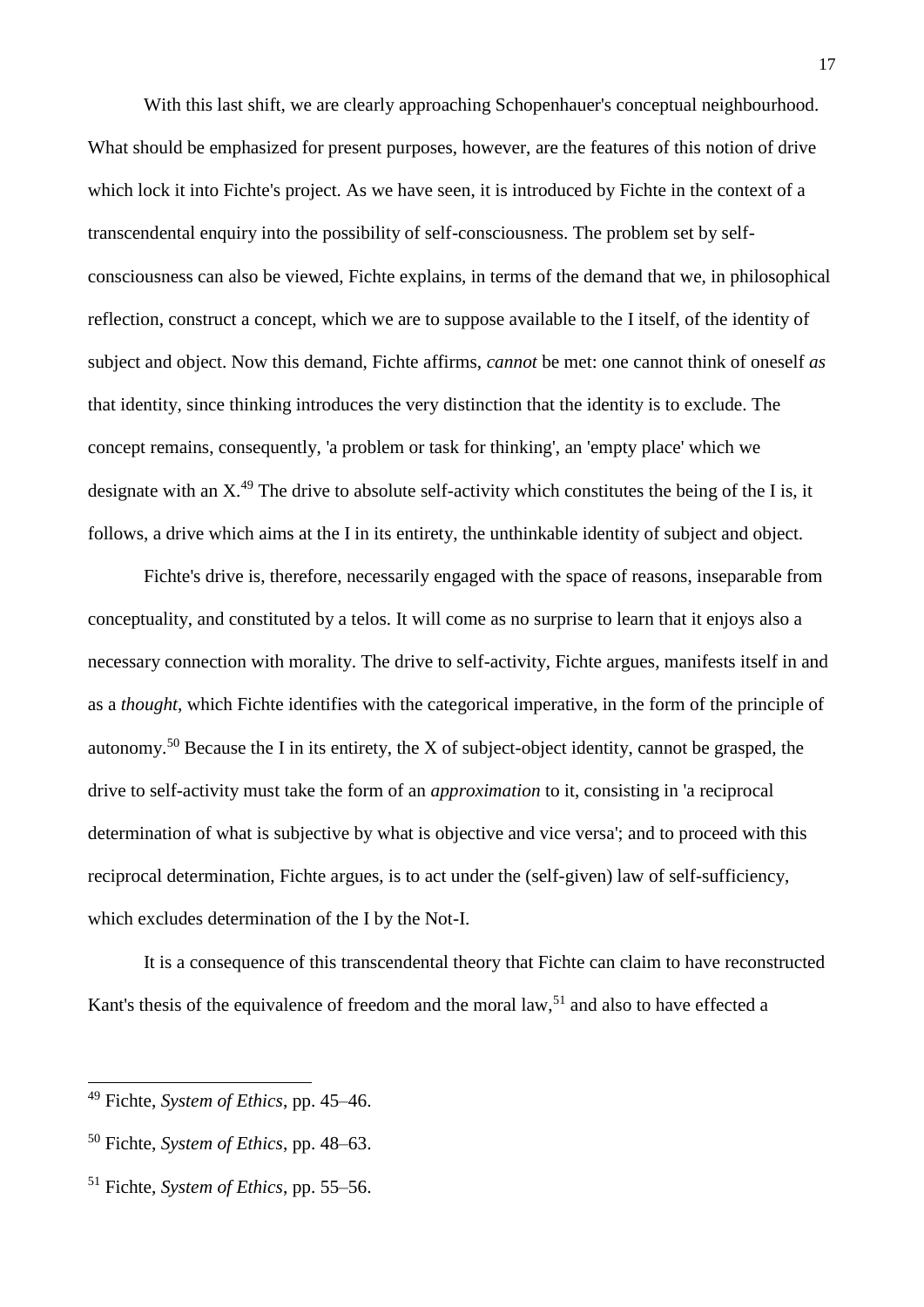unification, not furnished by Kant, of practical and theoretical reason, finally putting beyond doubt the capacity of reason to be practical.<sup>52</sup>

Thus far, drive has been understood without any reference to the subject's phenomenology, but it is a general methodological requirement of the *Wissenschaftslehre* that its model be shown to accord with the facts of ordinary consciousness. Fichte adds accordingly an account of how, and in what form, drive shows up in ordinary consciousness, namely as a *feeling of drive*, called 'longing' (*Sehnen*): an 'indeterminate sensation of a need' which is 'not determined through the concept of an object'.<sup>53</sup> The feeling of drive is therefore the final manifestation of an underlying structure which has the character of a quintessentially rational task (*Aufgabe*), postulate (*Postulat*), or 'ought' (*Sollen*).

If we now return to Schopenhauer, we can see immediately the various respects in which he, while endorsing Fichte's insight that the metaphysical core of the subject consists in drive, turns Fichte's theory on its head.<sup>54</sup> What Fichte takes as merely the most superficial manifestation of rational end-directed conation, the feeling of drive, is treated by Schopenhauer as primary, and as a sufficient basis for metaphysical extrapolation.<sup>55</sup> Schopenhauer furthermore takes volitional feeling in isolation from representational consciousness, whereas it belongs to the central thrust of Fichte's argument that will and representation are reciprocally determining.<sup>56</sup> On the basis of this isolated

<sup>53</sup> Fichte, *System of Ethics*, pp. 101–103. Fichte denies that willing can be identified with, or that it originally manifests itself as, feeling (pp. 46–48 and p. 85), but nonetheless presents the connection as necessary.

<sup>54</sup> See Schopenhauer's criticism of Fichte's theory of willing in *MRCD*, 406–408, 413–414; willing, Schopenhauer counters, 'cannot be defined'.

<sup>55</sup> See *WWR* I, 109–110.

1

<sup>56</sup> Fichte, *System of Ethics*, pp. 81–87; in addition to the objects on which I act, my willing itself must be represented.

<sup>52</sup> Fichte, *System of Ethics*, p. 56, pp. 59–60.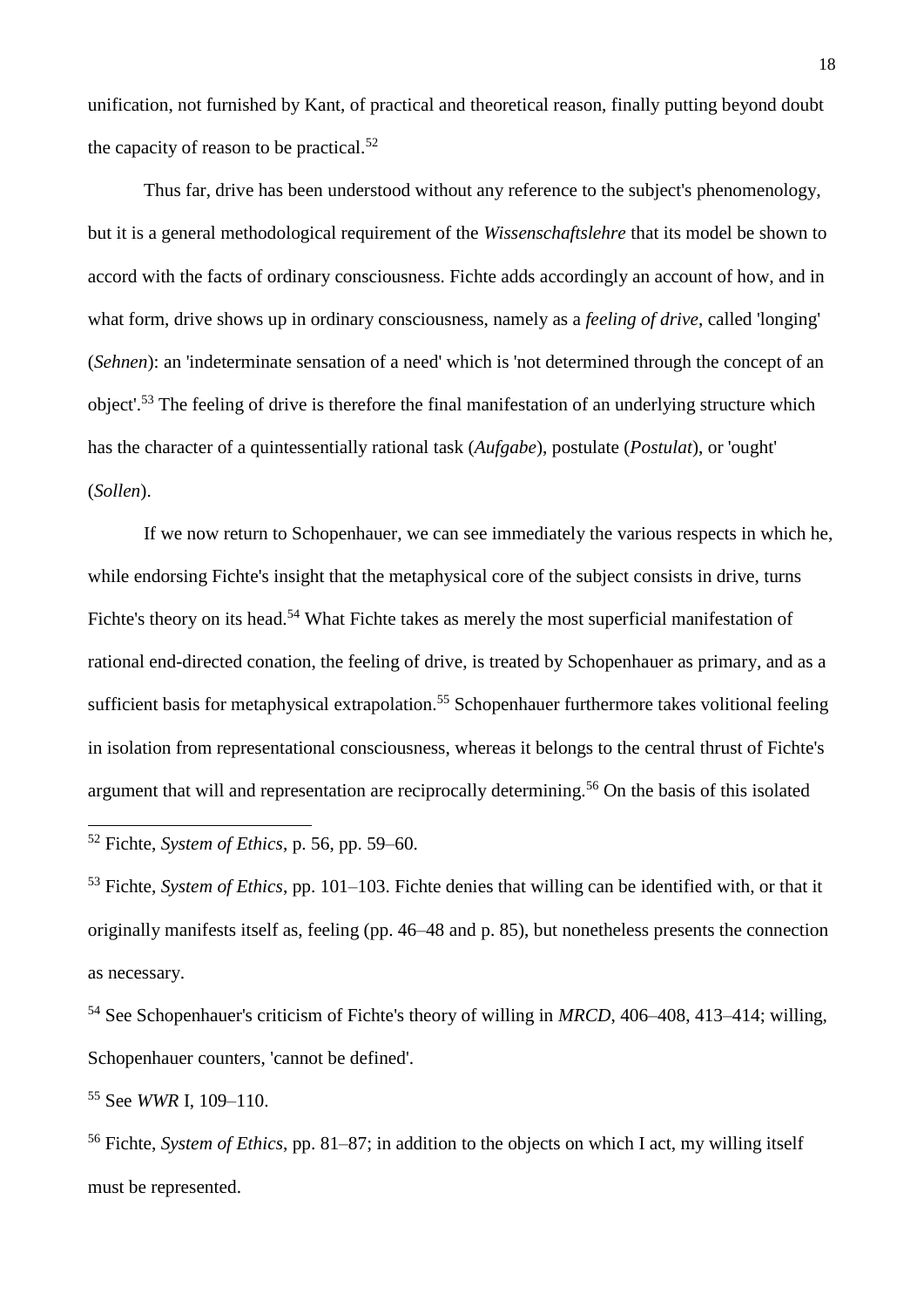datum, Schopenhauer infers the essentially non-teleological and non-conceptual character of *Wille*. Given Schopenhauer's contraction of PSR, the inference is indisputably valid: there is indeed nothing in the bare *phenomenal* feeling of drive or will which invites, or could possibly warrant, the complex and abstract structure which Fichte takes it to manifest; Fichte's interpretation of the facts of consciousness can get a purchase only because he assumes, as PSR entitles him to do, that there must be a *reason* for the existence of feeling, both in general and in this instance, as a type of mental state.<sup>57</sup> Fichte's claim that 'the I itself has to be considered as the absolute ground of its drive', and that 'this drive appears as a freely designed concept of an end',<sup>58</sup> is thus inverted: Schopenhauer treats drive, impersonally conceived and directed to no end, as the ground of the I.<sup>59</sup>

<sup>57</sup> Thus Fichte analyzes feeling as 'sheer determination', 'a mere *determinacy* of the intellect, without any contribution on the part of the intellect's freedom', *System of Ethics*, p. 102. Compare Schopenhauer's brief definition of feeling in *WWR* I, 51. Karl Fortlage, in his 1845 review of the second volume of *WWR* (extracted in Volker Spierling (ed.), *Materialen zu Schopenhauers »Die Welt als Wille und Vorstellung*« (Frankfurt am Main: Suhrkamp, 1984), pp. 119–126), defends Fichte: Schopenhauer's concept of will without intelligence is, he argues, incoherent; in systematic terms, Schopenhauer represents merely an intermediation in the transition from Kant to Fichte (and Schelling).

<sup>58</sup> Fichte, *System of Ethics*, p. 103.

1

<sup>59</sup> Even if Schopenhauer's non-Fichtean concept of will owes something to the *Urwille* posited in Schelling's *Freiheitsschrift* as primal being, *Ursein* – *Philosophical Investigations into the Essence of Human Freedom and Matters Connected Therewith* [1809], trans. Jeff Love and Johannes Schmidt (Albany, NY: State University of New York Press, 2006), 350, p. 21 – Schelling does not invert Fichte's conception in the manner of Schopenhauer: the *Urwille* is without understanding yet not independent of it, because it is a yearning or desire *for* it, and is prescient, *ahndend*, of it; 'the understanding is really the will in will', and it joins with yearning to form God's omnipotent and freely creative will. Schopenhauer's low estimate of Schelling's essay, as a bad reworking of Jakob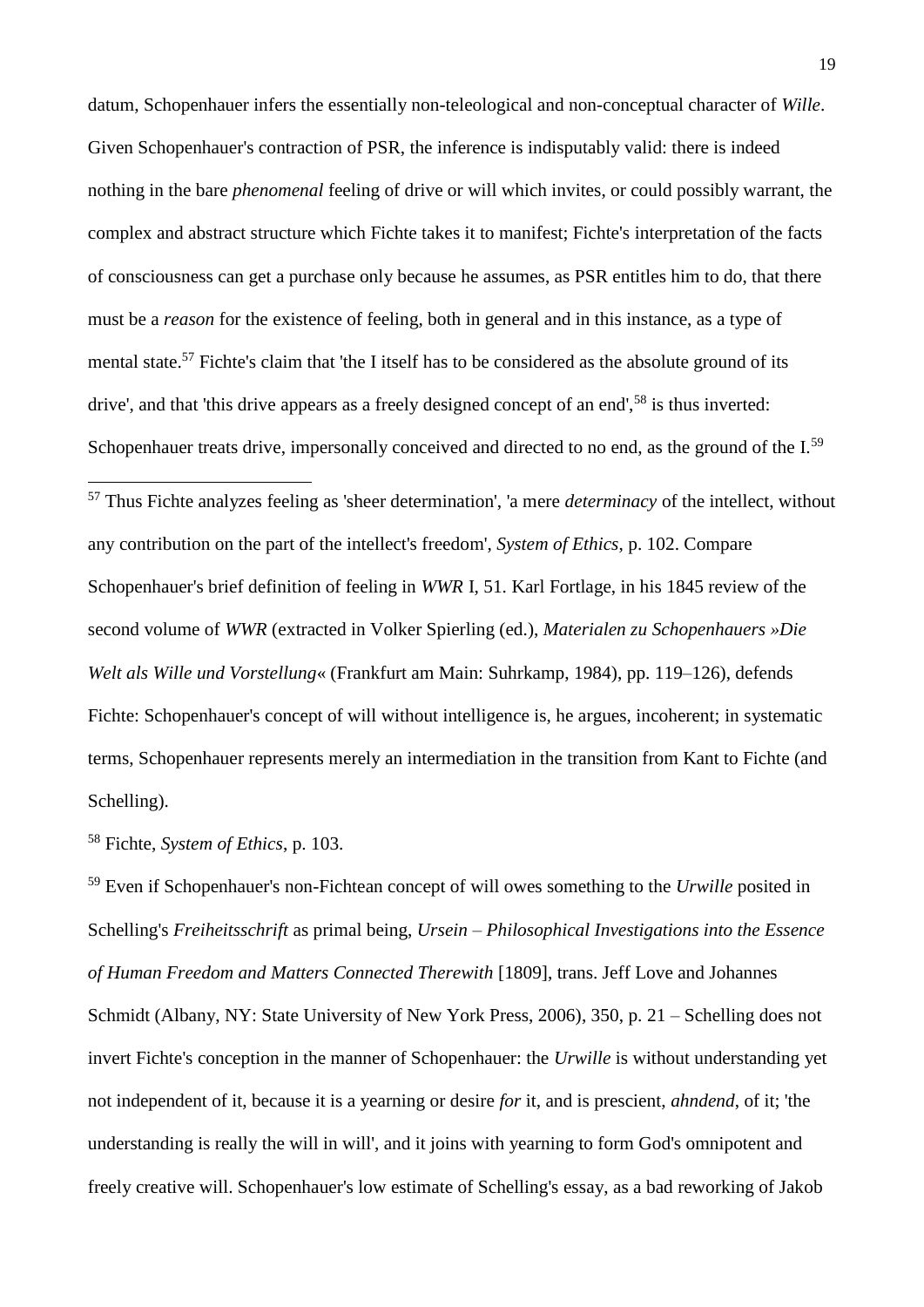Released from individuation, purposeless drive is ready to assume the role of substrate of the objectual world as such.

## 4. Schopenhauer and the meta-Critical problem

The flat disagreement between Fichte and Schopenhauer concerning the nature of drive or will goes back to their philosophical starting points and widely divergent views of the problems that need to be solved. We see here what a large part is played in generating Schopenhauer's metaphysical conclusions by his prior refusal of the German Idealist agenda. In taking transcendental subjectivity as an unconditional basic element in his analysis of representation in Book I of *WWR*, and in asserting that it stands in a relation of bare *Korrelation* with objects,<sup>60</sup> Schopenhauer rejects implicitly the Kantian idea, which Fichte preserves, that the subject's object-consciousness must be treated as an *explanandum*. Schopenhauer's discarding of Kant's theory of synthesis is closely connected with this rejection: on Schopenhauer's account, the subject is necessary for objects *qua* their correlate, but it is not involved in constituting the unity fundamental to objecthood in the way that Kant hypothesizes, just as the subject's unity of consciousness receives for Schopenhauer no explanation of its possibility by reference to the unity of objects. Again, when in Book II Schopenhauer raises the question of how the subject of representation comes to cognize itself as an individuated content of the objective world,<sup>61</sup> the question is understood – this we can infer from the way in which it is answered – as precisely *not* involving a solution to the problem of self-

Böhme, is in *MRCD*, 353–354, and *FR*, 22–23, and it is dismissed once again in *PP* I, 26. The substantial criticism made by Schopenhauer, reasserting once again the contraction of PSR, is that Schelling interpolates the ground-consequent relation within God (*FR*, 22). In *PP* I, 132, Schopenhauer denies Schelling's influence.

<sup>60</sup> See *WWR* I, §5.

1

<sup>61</sup> *WWR* I, 99 and 103.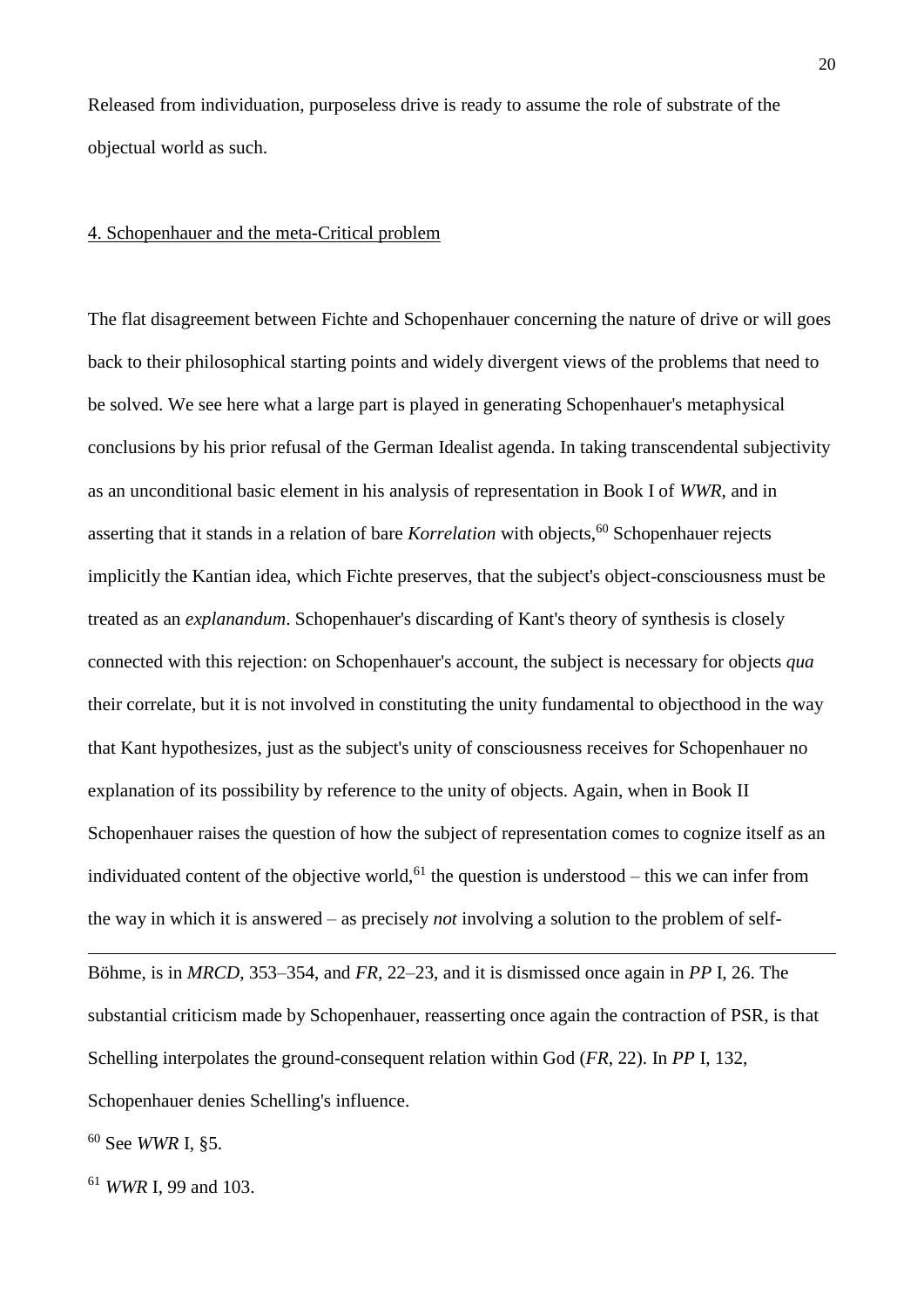consciousness as Kant and Fichte understand it: Schopenhauer simply lays it down that the subject of thought is able to grasp itself as one and the same in representing and willing, in other words, that the bare phenomenal having-of-feeling involved in volitional episodes suffices for a grasp of *myself* as willing.<sup>62</sup> The question with which Fichte labours, concerning the very possibility of the I's attributing efficacy to itself, is nowhere raised. $63$ 

All in all, then, a range of transcendental questions formulated and addressed in the Transcendental Deduction and elsewhere in Kant, taken by Fichte and the later German Idealists to frame the task of post-Kantian philosophy, are set aside by Schopenhauer, whose form of post-Kantian idealism is to that extent appropriately described as, in the strict sense, nontranscendental.<sup>64</sup> Whether this implies a reversion to 'dogmatism' or otherwise constitutes a

1

<sup>63</sup> To be fully clear, the *transcendental* question is not raised; what *is* raised is a question concerning the inter-relations of *facts of consciousness*, which Schopenhauer answers by reference to bodily awareness. The body cannot provide an answer to the transcendental question, since, even if awareness of embodiment provides an explanation of how volitional as opposed to representational consciousness is possible, as Schopenhauer asserts (*WWR* I, 100–101), the identification of oneself with one's body is presupposed and not accounted for. It is also noteworthy – as another aspect of the inversion that I have been pointing to – that Schopenhauer's assumption that the body *explains* volitional awareness reverses the order in Fichte, who *derives* the physical power of efficacy from the practical principle governing the I and the necessity of determining one's freedom: see Fichte, *System of Ethics*, pp. 71–91.

<sup>64</sup> See *MRCD*, 466–472, where Schopenhauer repudiates the task of transcendental logic, viewing it as rendered redundant by the appreciation that the understanding is a faculty of intuitive perception.

 $62$  In response to Fichte, Schopenhauer asserts that the I 'is merely intuitively perceivable': 'an I is something found merely as a fact, something simply given' (*MRCD*, 73). Schopenhauer's refusal to accept that there is a problem concerning how the I can become an object for itself is explicit in comments on Schelling, *MRCD*, 381 and 383.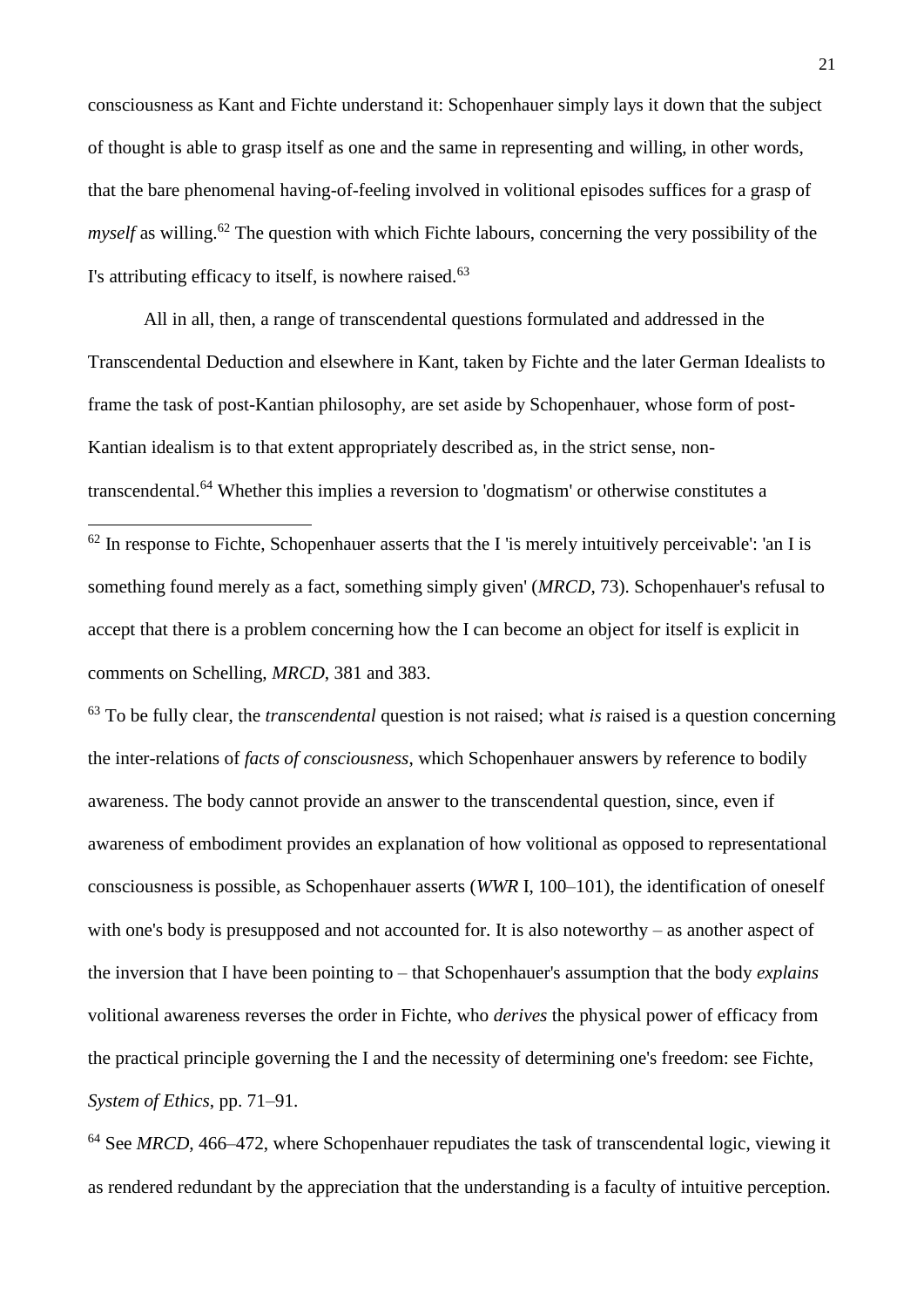weakness is a separate matter, about which something will be said in the next section. For the present, it may simply be noted that a clear rationale for Schopenhauer's divergence from Kant and his rival post-Kantians can be located, once again, in his axiological commitments, in so far as the transcendentalist ambition of excogitating transparent foundations for knowledge and value implies a determination to discover the world to be rational through and through.

Support for this non-transcendentalist construal can be found in Schopenhauer's early notebooks, in which he works through major positions occupied in the early post-Kantian development. Included here are Schulze's skepticism, J. F. Fries' and Jacobi's *Glaubensphilosophie*, Fichte's subjective absolute idealism, Schelling's *Naturphilosophie* and *Real-Idealismus* and all of the other innovations contained in Schelling's writings up to and including the *Freiheitsschrift*. Schopenhauer had therefore a wide range of post-Kantian options at his disposal.<sup>65</sup> What is striking

Schopenhauer's rejection of transcendental argumentation is explored in Paul Guyer,

-

'Schopenhauer, Kant, and the Method of Philosophy', in Christopher Janaway (ed.), *The Cambridge Companion to Schopenhauer* (Cambridge: Cambridge University Press, 1999). See however Rudolf Malter's transcendental reconstruction of Schopenhauer, 'Schopenhauers Transzendentalismus', *Schopenhauer-Jahrbuch* 66, 1985, 29–51, and Günter Zöller's comments in 'Schopenhauer and the Problem of Metaphysics: Critical Reflections on Rudolf Malter's Interpretation', *Man and World* 28, 1995, 1–10.

<sup>65</sup> The list is not complete. Reinhold is absent, and does not figure in Schopenhauer's published works, even though his own approach has similarity with Reinhold's conception of analysis the facts of consciousness. Fichte criticized this conception and to some degree, in rejecting Fichte, Schopenhauer is returning to Reinhold's plainer view of Critical method. Hegel is also missing from Schopenhauer's early notebooks. In later writings Schopenhauer focusses on the metaphysical results of Hegel's *Logic*, which he regards as a variant of Schelling's position (*PP* II, 27–28); nowhere (to the best of my knowledge) is the method of the *Phenomenology* discussed in any detail by Schopenhauer.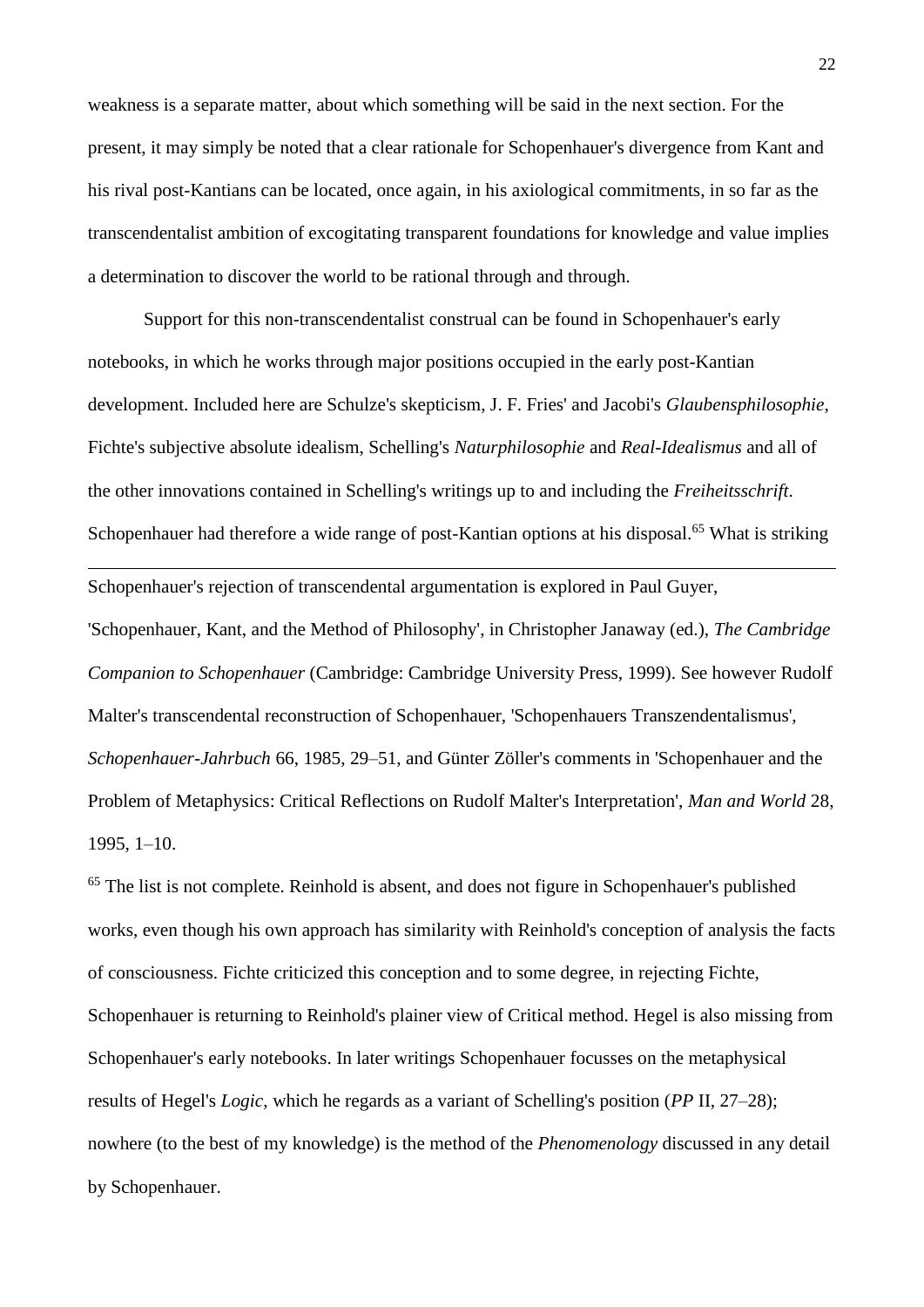in the early notebooks, however, is the absence of any sustained constructive engagement with the meta-Critical issues thrown up by Kantian philosophy. Schopenhauer records his dissatisfaction with all of the positions on offer, availing himself of their mutual criticisms, but proposes no answer of his own to the question of how propositions about non-empirical matters can be known and their truth ascertained. Nor, as I indicated earlier in emphasizing Schopenhauer's non-transcendentalism, is this deficiency remedied in *WWR*. Arguably, the best construal of Schopenhauer's position on meta-Critical issues is as a kind of semi-skeptical return to naivety: Schopenhauer appears to suppose that, since none of the ambitious and innovative post-Kantian developments yield an improved account of Kant's position, the Critical method is best regarded as a practice of simply reading off metaphysical truths directly from the facts of consciousness.<sup>66</sup> The Kantian task of *proving* transcendental propositions is eliminated, and the vital Kantian question of whether what we are *necessitated to think* corresponds to *how things themselves must be*, is overtaken by the metaphysical assertion of two worlds, one constructed within representation and the other unrepresentable.

### 5. The architecture of Schopenhauer's system

There is another respect, connected with the foregoing, in which Schopenhauer's project contrasts with that of the German Idealists. As we have seen, Fichte's *Wissenschaftslehre* has as one of its principal aims the exposure of a common root of Freedom and Nature, and of the practical and 1 <sup>66</sup> They are '*seen and grasped a priori*'; a priori laws are simply 'given to the understanding' (*MRCD*, 335–336). The post-Kantian to whom Schopenhauer here comes closest is Fries. In comments on Aristotle Schopenhauer asserts that 'there is no knowledge of knowledge' (*MRCD*, 454). Note the extremely minimal definition of transcendental philosophy at *PP* II, 9, as starting from consciousness rather than things; the fuller account at *PP* I, 82–84, identifies it merely with the thesis of the *a priori* origin ('rooted in our brain') of the essential laws of the world.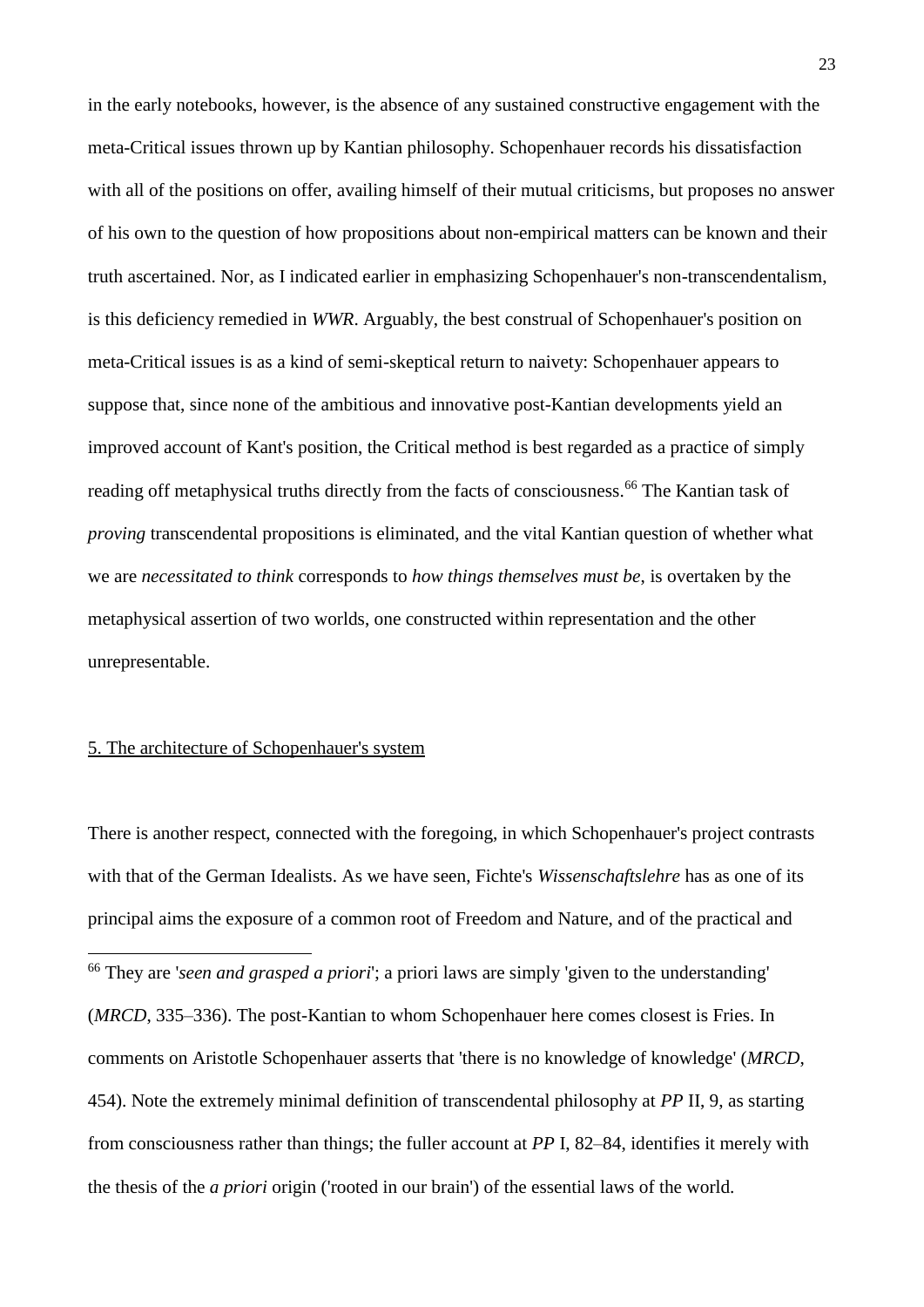theoretical. The German Idealists' project of unification – their aim, taking its cue from the third *Critique* (as they understood it) yet going beyond it, to comprehend Kant's dualities in a single system in such a way as to exhibit their common source as an essential unity – is not shared by Schopenhauer.<sup>67</sup> Schopenhauer does not, however, merely reaffirm the necessity of an incompletely unified, multi-component system of philosophy of the sort that Kant considers the most that human reason can achieve. His relation to the post-Kantian unificatory project is more complex.

Schopenhauer's distance from the project of unification arises in part from his avoidance of one of the key Kantian dualities: since Schopenhauer denies the existence of practical reason in the sense maintained by Kant,<sup>68</sup> the doctrine of the primacy of pure practical reason – with all of the complications that it creates concerning the respective rights and interests, and the necessary strategies of integration, of practical and theoretical reason; issues of huge importance to Fichte and the early Schelling – does not figure at all for Schopenhauer, who instead straightforwardly identifies philosophy as such with *theoretical* philosophy, in Kant's sense.<sup>69</sup>

Within this context, however, Schopenhauer reasserts Kant's practical/theoretical duality in the form of the distinction of the world as *Wille*, which gives it, as noted, all of its practical significance, and the world as representation, which exists for the necessarily disinterested subject

<sup>67</sup> The 'main tendency of the Kantian philosophy' is instead 'to demonstrate the complete *diversity of the real and the ideal*' (*PP* I, 86; see also 25).

<sup>68</sup> See *MRCD*, 337–338; *WWR* I, 522–523; *VgP*, 418–420. For a concise statement of his anti-Kantian, broadly Humean view, see *MRCD*, 351.

<sup>69</sup> *WWR* I, 271, 285. Schopenhauer conserves Kant's idea of the special connection of ethical conduct with metaphysical truth (e.g. *WWR* I, 384; *WWR* II, 600), but without Kant's cognitive privileging of the 'practical point of view'. Ethical action is for Schopenhauer an enacting or acting out, a *symbolization* within the world as representation, of the reality of *Wille*, cognition of which is *theoretical*.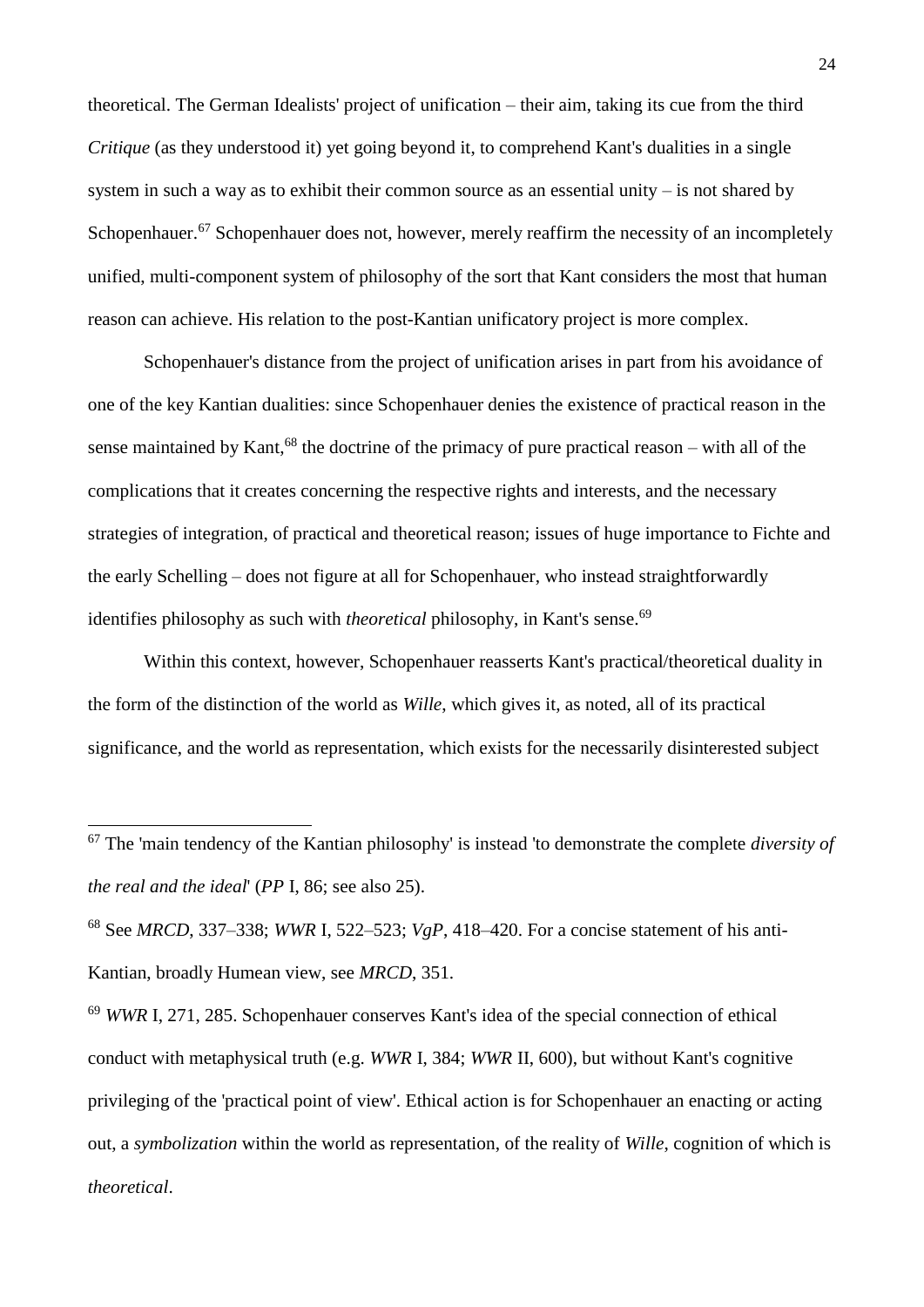of knowing.<sup>70</sup> Kant's practical/theoretical distinction is conserved, therefore, through its outright identification with another core Kantian duality, that of appearances and things in themselves. This has a major implication, which refers us back to Schopenhauer's rejection of Kantian practical reason and inversion of Fichte's account of the will: if practical consciousness is analyzed in terms of *Wille*, then Ought is reducible to Is; contrary to Fichte's view of the absolute primacy of the *Sollen*, there can be nothing more to oughtness than awareness (in one mode or another) of the being of *Wille*. <sup>71</sup> By virtue of its dualist architecture, then, Schopenhauer's system stays closer to Kant than do the German Idealists, but in so far as Schopenhauer resolves all dualities into the single one of *Wille* and *Vorstellung*, Schopenhauer follows at least part of the way the unificatory vector of German Idealism.

There is a further respect in which Schopenhauer takes the side of German Idealism against Kant. Kant's reservations concerning the possibility of systematic completeness are grounded on his thesis of the inherent limitations of human reason. Schopenhauer's anti-monism, by contrast, is untethered from the idea of epistemic limitation. The distinction of *Wille* and representation is *absolute* in a sense not admissible for Kant: it represents a denial not just of the possibility of *our forging* a philosophical system with the strong unity sought by the German Idealists, but of the *metaphysical possibility* that *Wille* and the world as representation form a real unity. So, whereas Kant leaves it open, and necessarily thinkable, that the dualities within human reason are united at some point which transcends our cognitive powers – indeed the third *Critique* teaches that beauty and natural teleology at least *point to* (if no more) a unitary ground of the sensible and supersensible – Schopenhauer's position is that the several roads of philosophical reflection which we must go

-

<sup>70</sup> *WWR* II, 499.

<sup>71</sup> Schopenhauer celebrates Kant's notion of 'a point of view where the *moral law* appears not as an *ought* (*Sollen*) but as a *being* (*Sein*)' (*MRCD*, 326–327). See the criticism of the imperatival form of Kantian ethics in §4 of *BM*, 136–143. The shift of idiom, from *Sollen* to *Sein*, is pursued in Schopenhauer's account of human freedom, in terms of intelligible character: see *FW*.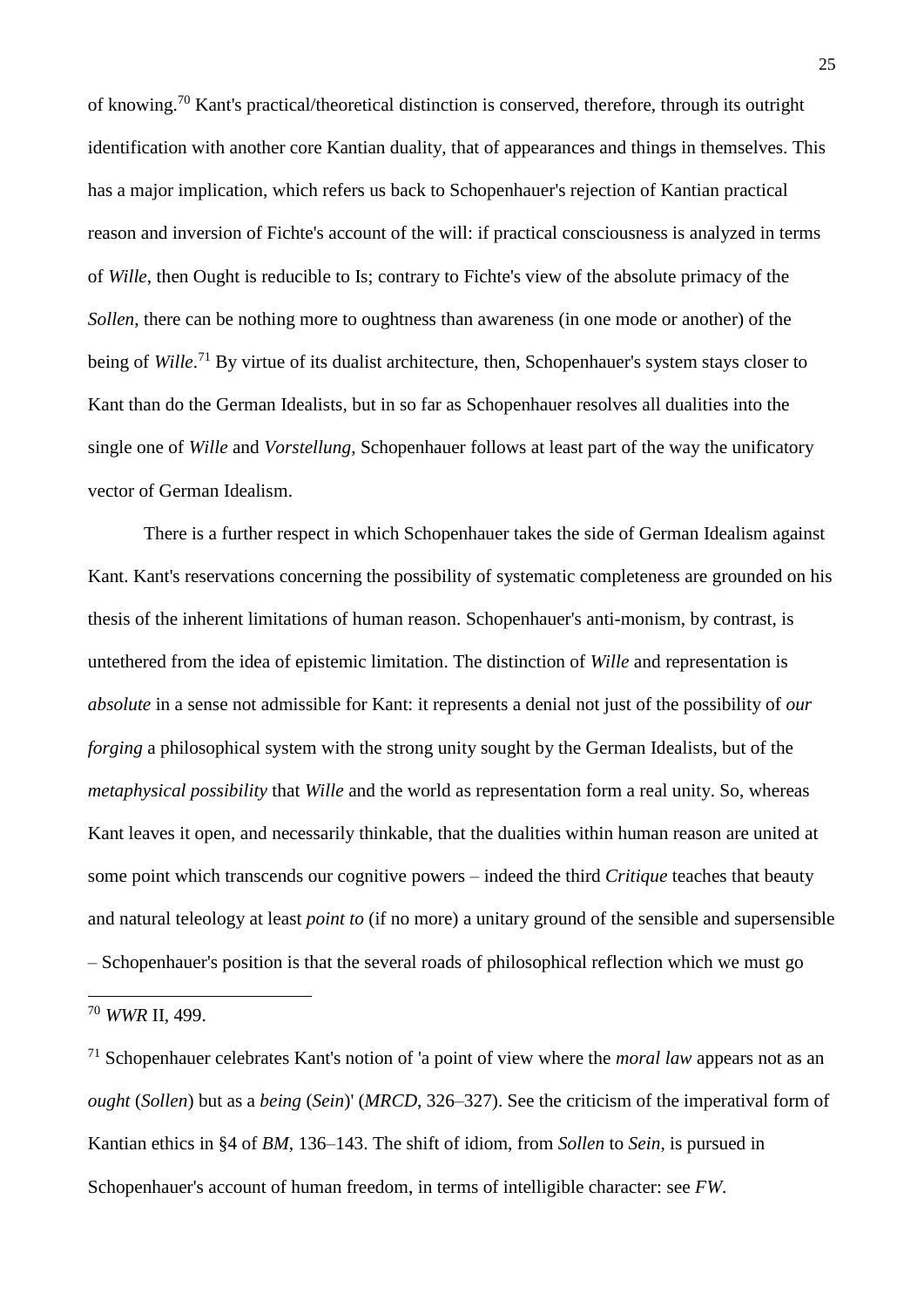down in our endeavour to solve the riddle of existence do *not* join up at any point.<sup>72</sup> Again this is a direct implication of his contraction of PSR.

The next question to be considered is whether Schopenhauer succeeds in charting a clear course between Kant and Fichte-Schelling.

## **II. Schopenhauer's difficulties**

### 1. *Wille* as ground of the world as representation

Schopenhauer denies that that the relation of the will or thing in itself to the phenomenon is a relation of causality.<sup>73</sup> This follows from Schopenhauer's contraction of PSR. But Schopenhauer does not allow the realm of the thinkable to coincide with the boundaries of the world as representation, nor does he confine explanation to relations between worldly objects, for the world itself 'is to be explained solely from the will whose objectivity it is, and not through causality'.<sup>74</sup>

The problem is straightforward. So long as some element of *explanation* is involved in referring the phenomenal world to *Wille* – and Schopenhauer speaks readily of metaphysical

 $72$  In a comment on Schelling, Schopenhauer complains of his forcing a false unity on the human subject, 'as a bridge to unite the two worlds': the genuine, critical philosopher by contrast is 'content to have ... recognized the twofold nature of his being', which 'appears to him as two parallel lines which he does not bend or twist in order to unite' (*MRCD*, 376–377). If they meet, it is in a sphere accessible only to the mystic. True philosophy, 'instead of uniting the two heterogeneous worlds into *monstra* ... will always try to separate them more completely' (*MRCD*, 412).

<sup>73</sup> E.g. *MRCD*, 489, *WWR* I, 120, 140, 502–507.

<sup>74</sup> *MRCD*, 489; see also *WWR* I, 507.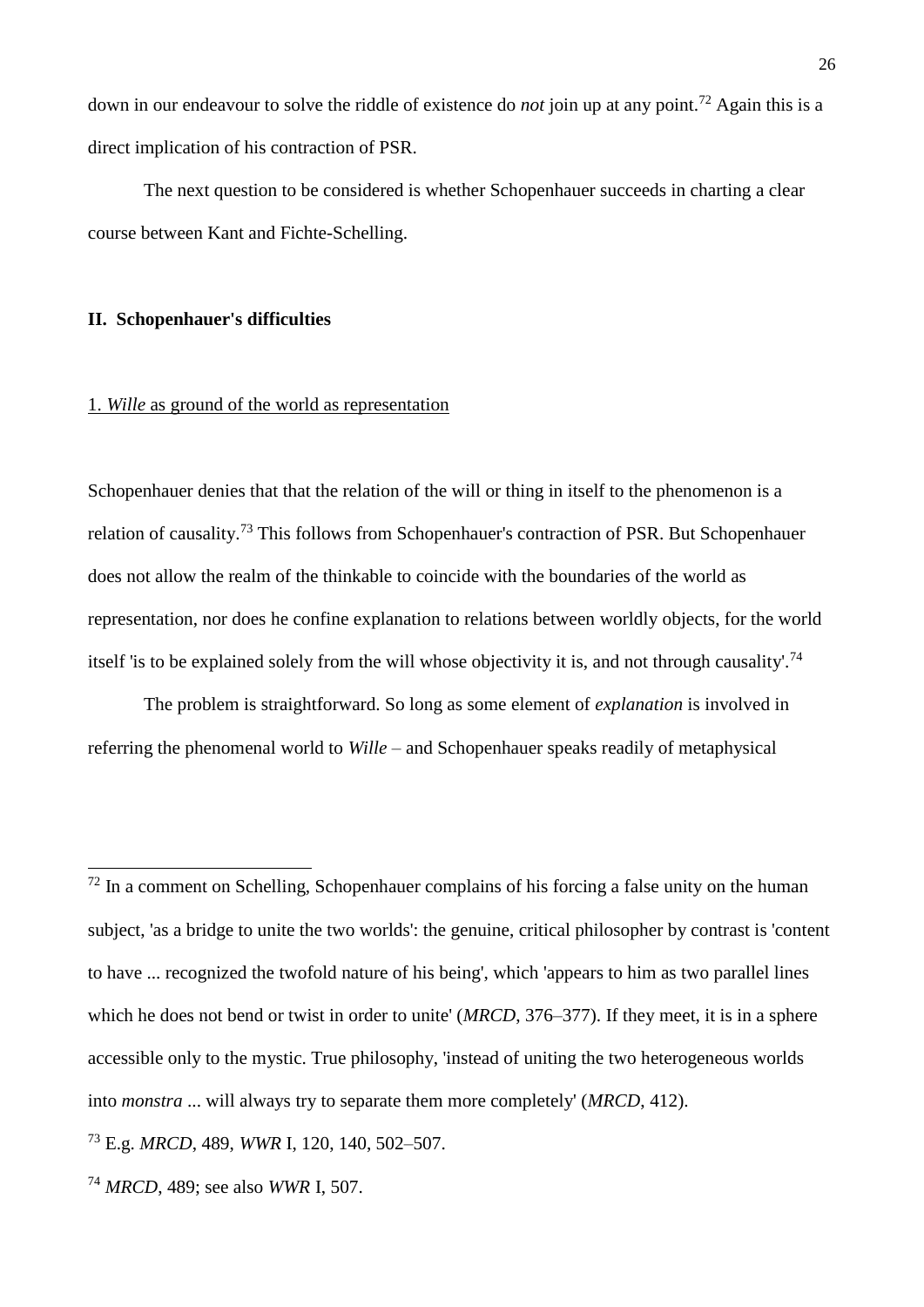*Erklärung*<sup>75</sup> – *some* employment of the categories of ground and consequent, as Kant would put it, must be present. The explanation may be non-causal, but it must nonetheless incorporate a 'because' relation. Without it, we are simply left with (at most) sub-propositional, non-conceptual awareness of the world as awash with a certain all-pervasive mental quality, the quality possessed by acts of will; and although this might provide the cue for some such metaphorical thought as that the world 'insists itself' or 'exerts pressure', obviously it will not provide Schopenhauer with a sufficient basis for any of the determinate discursive conclusions that he wants to extract from his grounding of phenomena on *Wille*. 76

<sup>75</sup> E.g. *PP* II, 91; contrary to his own explicit claim, in *WWR* I, 80, that *Erklärung* is the establishment of 'the relation of the phenomena of the world to one another according to the principle of sufficient reason'.

-

 $76$  I do not know of any passage where Schopenhauer addresses this issue, and it may be asked why he does not do so. At one place Schopenhauer appears to address the similar though even more basic problem of how it is possible for us to think (form a concept of) will at all, given its heterogeneity with representation and non-conformity to PSR: '[T]he concept of *will* is of all possible concepts the only one that has its origin *not* in the phenomenon, *not* in the mere representation of perception, but which comes from within, and proceeds from the most immediate consciousness of everyone' (*WWR* I, 112). If Schopenhauer can be allowed this on the basis of his concept empiricism, then we can conceptualize features of or phenomena in the world not tied to PSR. But what still cannot be accounted for is the *relation* between *Wille* and *Vorstellung* required by his metaphysical 'because' claim: there can be no 'immediate experience' of because-ness (or, if there can, then we have intellectual intuition after all). My conjecture is that Schopenhauer supposes implicitly that the 'because' relation, or all that he needs it to amount to, is given immediately in the experience of bodily willing. The relation of (i) my (subjective experience of my) willing my arm to rise, and (ii) the objective event (in the world as representation) of my arm's rising, is declared to be a relation not of causation but identity (*WWR* I, §18). Schopenhauer may suppose that this intuition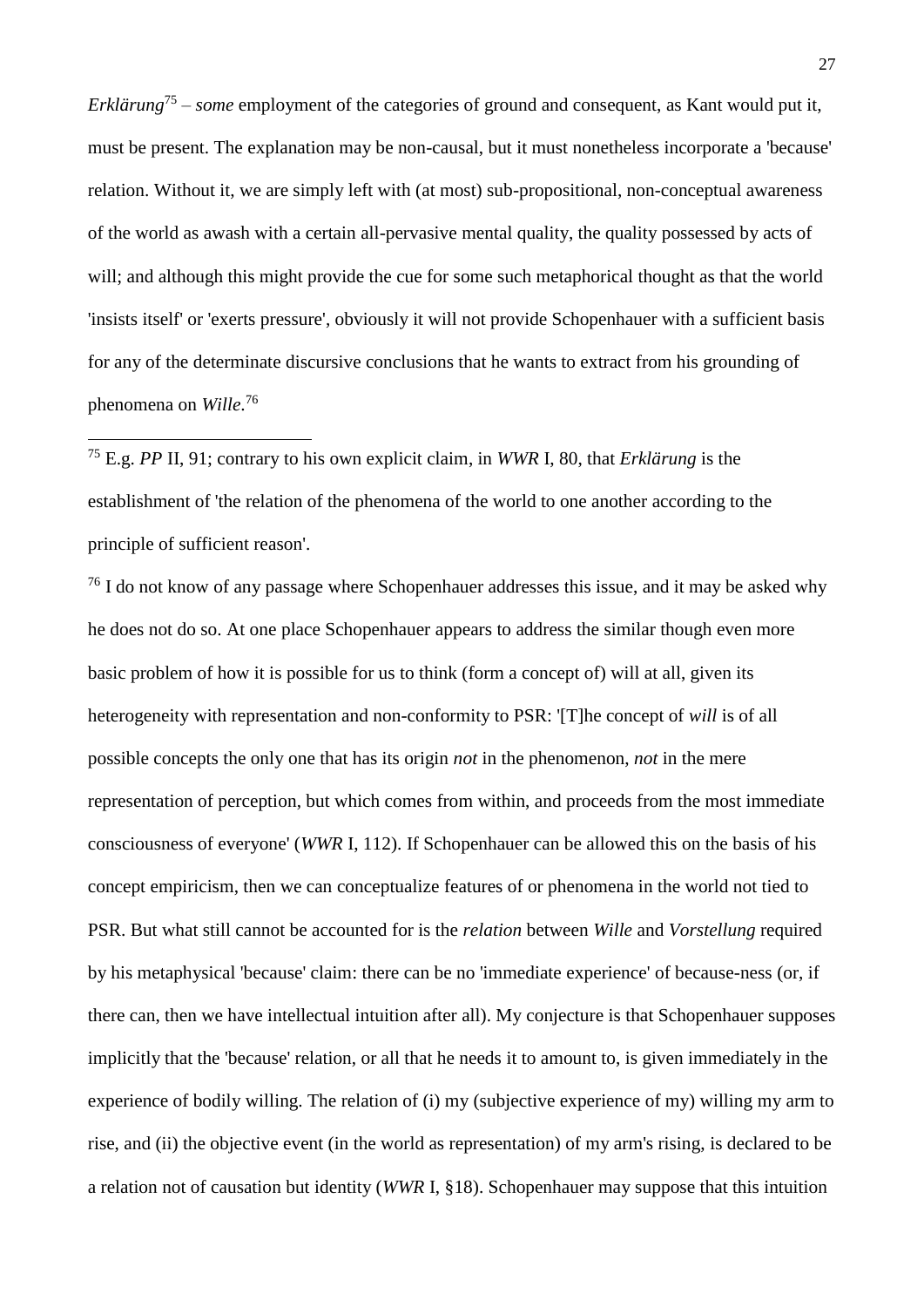Viewed from another angle, the problem lies in Schopenhauer's taking it for granted that the objectual world as such can pose a 'riddle' at all. In order to even form the thought of the world as constituting an *explanandum* which demands a *metaphysical explanans* – i.e., as not simply explicable, and adequately explained, in so far as its contents are interrelated in accordance with PSR – it is necessary to suspend Schopenhauer's contraction of PSR.<sup>77</sup>

The problem shows itself also in Schopenhauer's axiology. Schopenhauer's pessimism rests, I suggested, on the perception of a metaphysical dissonance, for which it is essential that the world of representation be ontologically subordinated to, and measured in terms set by, the world as *Wille*; this is what allows Schopenhauer to strike down, as normative illusions, the ends that human beings set themselves. But it may be wondered if this strategy succeeds. The *mere* judgement that one layer of reality is dependent on another may be necessary, but is it sufficient, for the negative assessment of the world as representation, its condemnation as ontologically defective? There is no obvious

1

of the will/body nexus – our immediate grasp of it as identity-like yet asymmetric, with body depending on will and not *vice versa* – provides what is needed for his metaphysical extrapolation. This construal of his thinking gets support from his emphatic claim that we discover in selfconsciousness a meeting point of subject and object, and of phenomenon and *Wille* (*WWR* I, 102; *WWR* II, 497). But again – even granting this 'miracle *par excellence*' – this does not solve the problem of how we come to *think* this intuited ontological fact in the way Schopenhauer requires, namely as a *quasi-causal* quasi-identity. For this reason, Schopenhauer can get no mileage out of pressing a distinction between 'the subject of knowing' and the 'subject of representation': even if non-representational cognition is possible, its content must still be *thought*; else it is mystical (and Schopenhauer denies that his metaphysics are 'illuminist': *PP* II, 10).

<sup>77</sup> At *WWR* II, 640, Schopenhauer comes close to conceding that the *further* metaphysical questions which, he allows, his system does *not* answer, 'cannot be thought by means of the forms and functions of the intellect'. The question is why this is not true also of the metaphysical questions which, he maintains, his system *does* answer.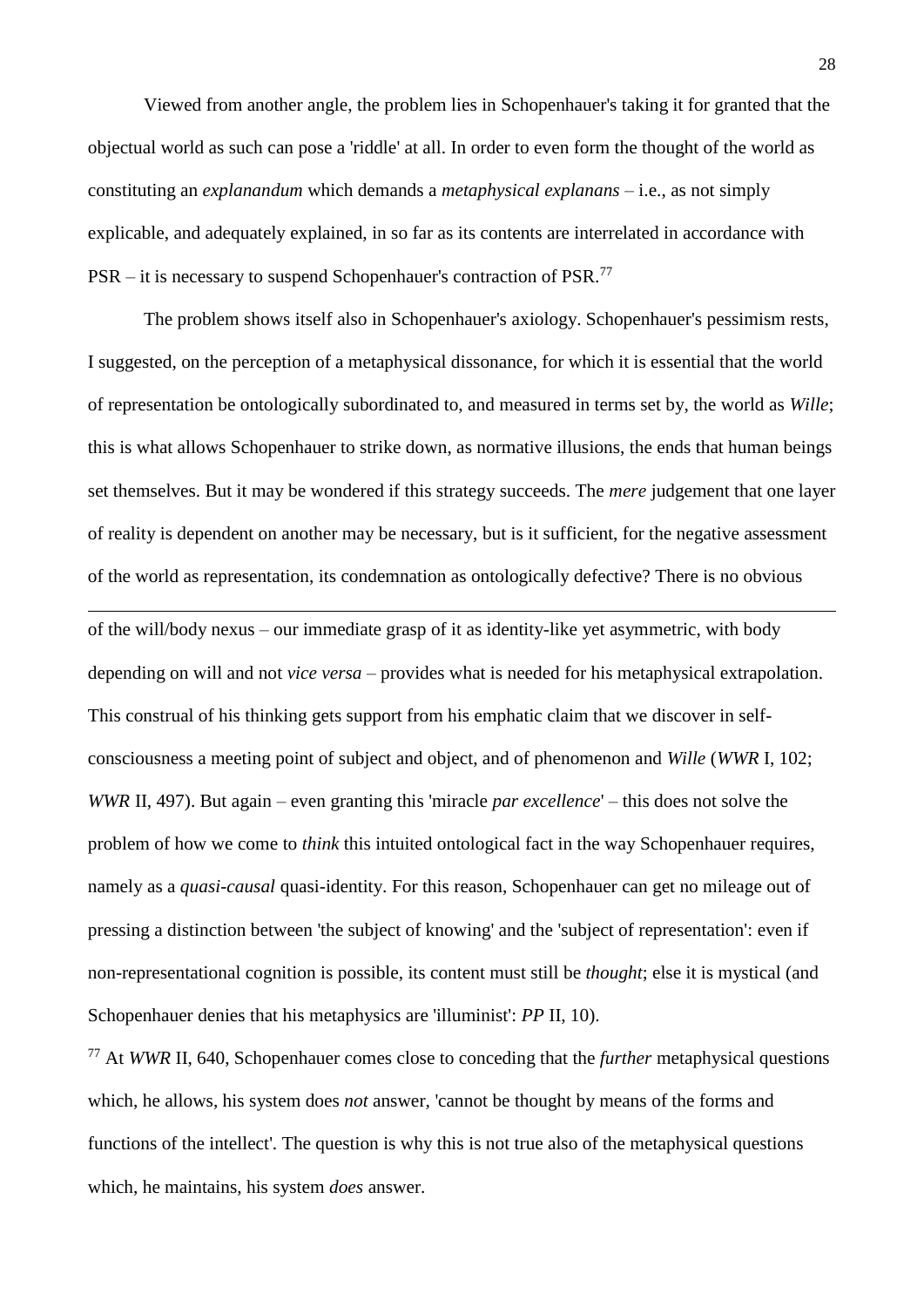logical principle compelling us to take the stronger view, and there are grounds for thinking that in arriving at this verdict Schopenhauer relies on elements he is not entitled to. At key junctures Schopenhauer appeals to what he calls our 'better consciousness',<sup>78</sup> but in so far as its superiority is merely asserted, it is open to the Kantian, or German Idealist, to object that Schopenhauer faces a hard choice: either the superiority of the standpoint that he recommends, from which we condemn the world as a cosmic mistake, is merely stipulated (or, as the Nietzschean may suggest, a matter of motivated taste); or it has normative foundations, in which case Schopenhauer has betrayed his own contraction of PSR to the world as representation, and his 'better consciousness' is playing the role of affording a higher level of reflection which *Vernunft* plays in Fichte, Schelling, and Hegel. To put the point another way: the problem is that we are required to understand the 'expression' of *Wille* in the world of representation in a *normative* sense, since we are to judge that the latter is a *mis*expression of the former; but a normative understanding of the concept is inadmissible given the contraction of PSR.

# 2. Schopenhauer's two models

The foregoing points to a tension in Schopenhauer's metaphysics. Two ideas essential to Schopenhauer's position are, first, that there is no properly intelligible relation between *Wille* and the world as representation, and second, that the latter must be regarded as a higher species of illusion, as the 'veil of Maya'. <sup>79</sup> What this naturally suggests is that the expression of *Wille* in the world as representation consists in its objectification, *Objektivation*, in the sense of the *subject*'s making an *object of cognition*, a *Vorstellung*, out of *Wille*. Though cognitively nothing is achieved

<sup>79</sup> *WWR* I, 8, 17, 523.

-

<sup>78</sup> *MREM*, 23, 46, 72; *MRCD*, 19, 373, 374, 376, 416, 430, 431. It is exhibited in virtuous conduct, and associated with genius. Plausibly Schopenhauer's notion of better consciousness owes something to Fries' conception of *Ahnung*.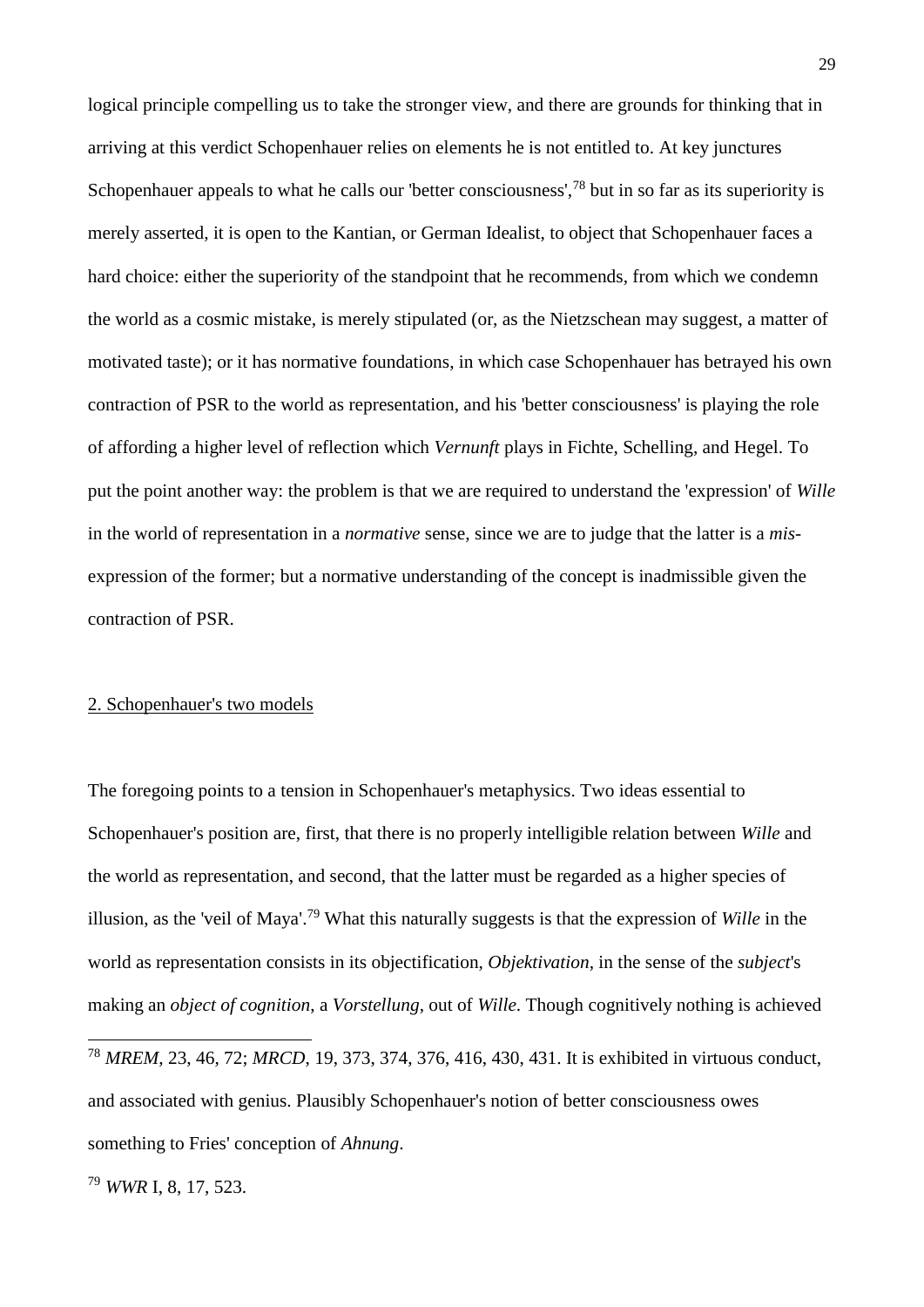thereby, since the PSR-defined formal structure of cognition falsifies *Wille*, the character of *Wille* as purposeless striving shows up in the concrete, non-formal features of the world as representation.

Here the relation of *Wille* to representation is grasped from the angle of the *subject*. This model, which we might call epistemic or perhaps 'Eastern', tallies of course with Schopenhauer's claim to be upholding Kant's insight into the ideality of empirical objects, and arguably provides a ground for pessimism, in so far as its derealization of the world as representation strips the objects of human valuation of genuine reality. It also agrees with the conception of ethics as founded on compassion,<sup>80</sup> and it helpfully allows Schopenhauer to dismiss, as reflecting a misunderstanding of his position, the question of the nature of the overarching unity of the world(s) of *Wille* and representation. <sup>81</sup> If the sphere of *Vorstellung* is an illusion, so too is its correlate, the transcendental subject, the 'existence' of which, along with the world of objects, can be attributed to epistemic error and held to be dissolved through its correction.

This model is however by no means consistent with everything in Schopenhauer's picture. It is doubtful in the first place that it fits with the reading of expression demanded by the idea that *Wille* constitutes the inner *Kern* of the subject and other individuated entities, <sup>82</sup> a conception underlined in Schopenhauer's philosophy of natural science, which demands metaphysical grounds - $80$  To amplify: it allows the apparently inchoate thought entertained by the virtuous agent – viz., that I should act benevolently because *I am* the suffering other and *do not exist* as 'I' (see *BM*, 211–213)

– to be validated as tracking the incoherent shape of reality as presented to a subject who has grasped that the world as representation is mere illusion.

 $81$  As it does the notion, which Schopenhauer allows to suggest itself, and which we will see is developed by Hartmann, that *Wille* gives birth to transcendental subjectivity *in order to* restore itself to tranquillity, and so is not blind after all.

 $82$  In statements such as: 'The will appears in everything, precisely as it determines itself in itself ... all finiteness, all sufferings ... belong to the expression of what the will wills, are as they are because the will so wills' (*WWR* I, 351).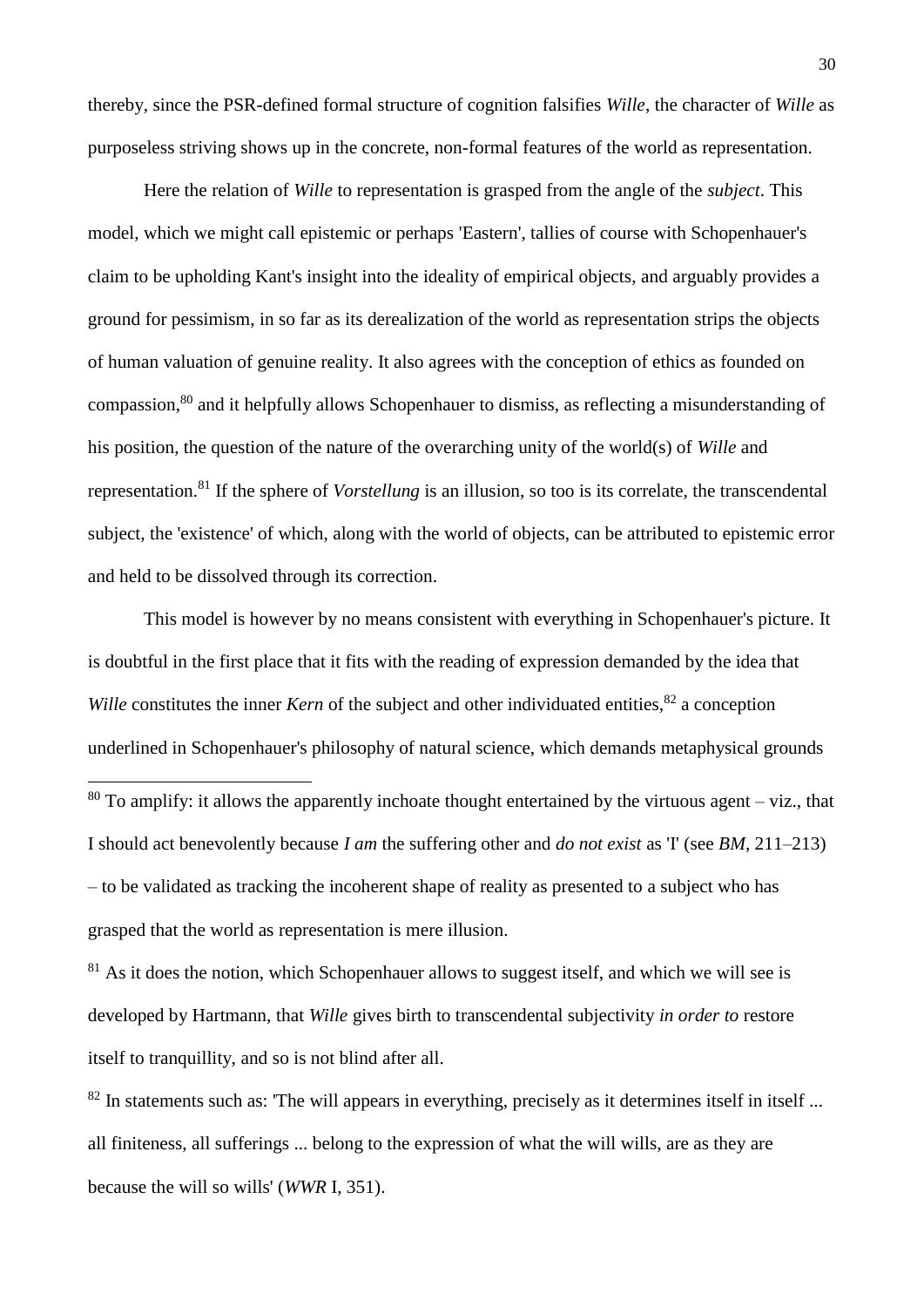for natural phenomena.<sup>83</sup> In particular, the epistemic model does not cohere with the claim that *Wille* finally achieves *cognition of itself*. Some of Schopenhauer's statements suggest that attributing self-knowledge to *Wille* just means that one of its *individuated products* has self-knowledge (or perhaps: knows itself to be an individuated product of *Wille*), but the full story of denial of the will does require that *Wille* itself, not merely its individual human objectifications, achieve genuine cognitive (and, thereby, practical) reflexivity.<sup>84</sup> The epistemic model thereupon gives way to a metaphysical (or 'Western') conception, familiar from Schelling, according to which reality undergoes a *real transformation* in so far as it *assumes a new form* in human subjectivity.<sup>85</sup> The expression of *Wille* in the world as representation now amounts to *Objektivation* in the quite different sense of *Wille*'s *making itself* into an object, by *giving itself determinate form*, <sup>86</sup> and its being an object of cognition, an object for a subject, becomes secondary, a supervening consequence of the self-expressive activity of *Wille*. Here the relation of *Wille* to representation is grasped from the angle of *Wille*.

This shift of conception rationalizes the doctrine of denial of will, but it creates difficulties for all of the elements that the epistemic model makes sense of. In particular it interferes with the argument for pessimism. If *Wille* in fact *becomes* the world as representation, then there is scope for -<sup>83</sup> See *WWR* I, §27; *WWR* II, Ch. 26; *PP* II, Ch. 6; and *WN*. Also relevant is Schopenhauer's endorsement of occasionalism, *WWR* I, 138.

<sup>84</sup> This is required if *Wille* is to, as Schopenhauer says, 'freely abolish itself' by 'relating such knowledge to itself' (*WWR* I, 285, 288). It is also implied by the notion that, in the individual's denial of the will to live, the *freedom* which *Wille* alone can possess is manifest, 'immediately visible', in the phenomenon (*WWR* I, 402; see also 403 and 404).

<sup>85</sup> See Schelling, *Philosophical Investigations into the Essence of Human Freedom*.

<sup>86</sup> Thus Schopenhauer talks of *Wille*, reflexively, as '*objectifying itself*' (*sich objektivirenden Willens*), 'entering the form of representation' (*in die Form der Vorstellung eingegangen ist*) and thereby 'becoming knowable' (*WWR* I, 115, 120, 506).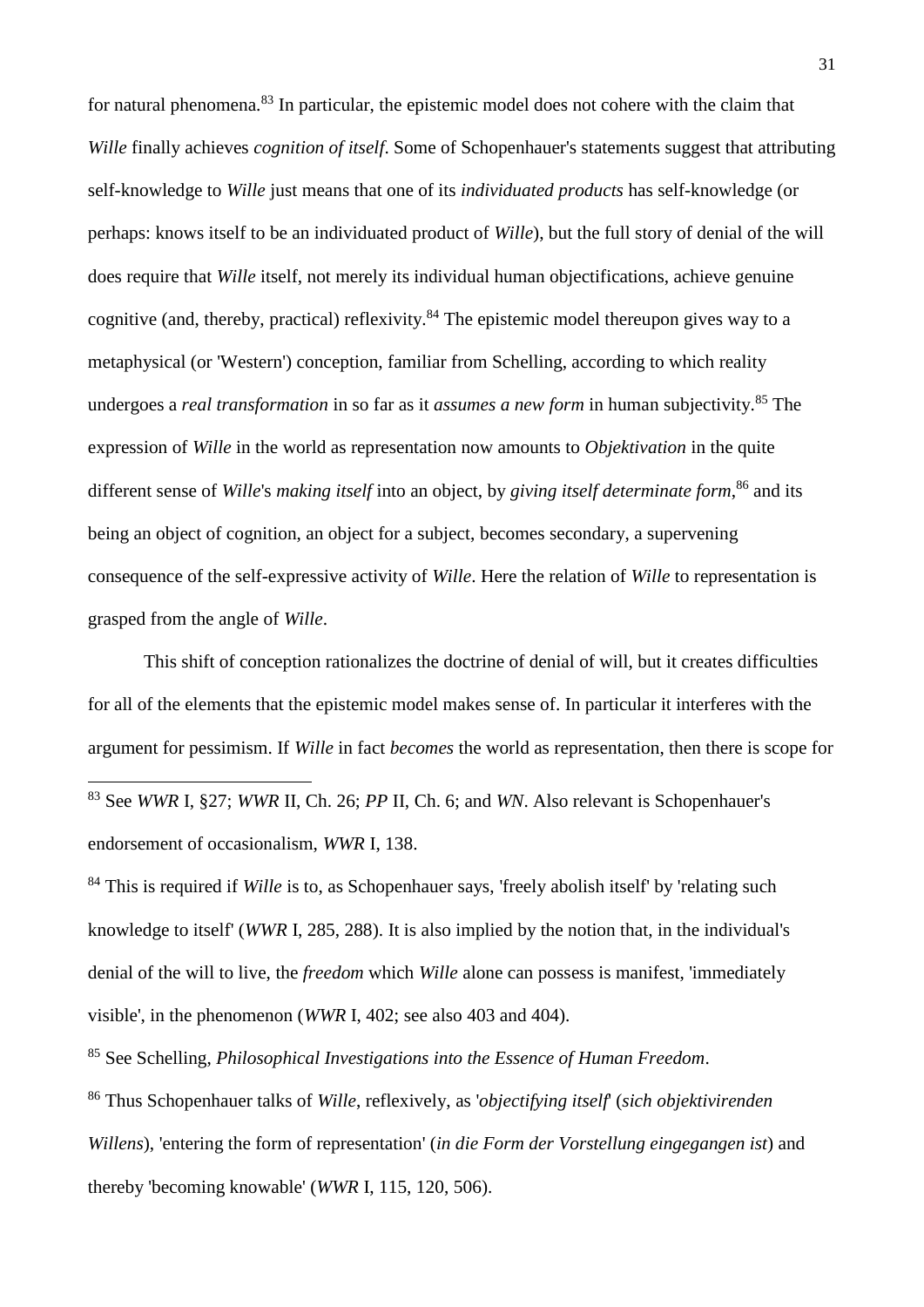deeming the latter a *transcendence* of the former, a newly created, *higher* reality which sets its own terms of evaluation: if *Wille* has ceased to be blind and acquired a real teleology, then the ends projected by sentient beings cannot be cancelled as metaphysical errors.<sup>87</sup>

Thus, although the two versions of *Objektivation* – epistemic objectification by the subject, and *Wille*'s metaphysical self-determination – are not inconsistent, and might be taken as complementary views of the same event, which is perhaps how Schopenhauer wishes to think of them, the two models have, as we have seen, contradictory implications for key theses in Schopenhauer's philosophy. That Schopenhauer may indeed have granted both models a place in his metaphysics, invoking them in different contexts without appreciating their incompatibility, is rendered likely by his assertion of a grounding relation between *Wille* and representation not governed by PSR: in so far as the relation is indeed in reality one of ground and consequent, the metaphysical model is implied; in so far as it eludes PSR, it can consist only in epistemic error.

### 3. Between Kant and German Idealism

1

In addition to the doubling of Eastern/epistemic and Western/metaphysical models, a separate tension can also be identified in Schopenhauer, occurring at a more fundamental, metaphilosophical level, and which is consequent upon the complex movement of his philosophy away from German Idealism and back to Kant, and then again forward from Kant to reoccupy the territory of German Idealism. I claimed earlier that Schopenhauer asserts an *absolute* distinction of will and

<sup>87</sup> The Western model does not therefore cohere with the abolition of *Wille* itself (in addition to the world as representation), which Schopenhauer seems to say follows from denial of the will to live (*WWR* I, 410–411). This claim appears to demand both models: in order for quieting of *Wille*, as opposed to mere dissolution of illusion, to ensue from the denial, it is necessary that *Wille* be genuinely *present in* the phenomenon; but if it is so present, then *Wille* has genuinely *become* a sphere of individuated objective entities, and it is unclear how it can retract its self-transformation.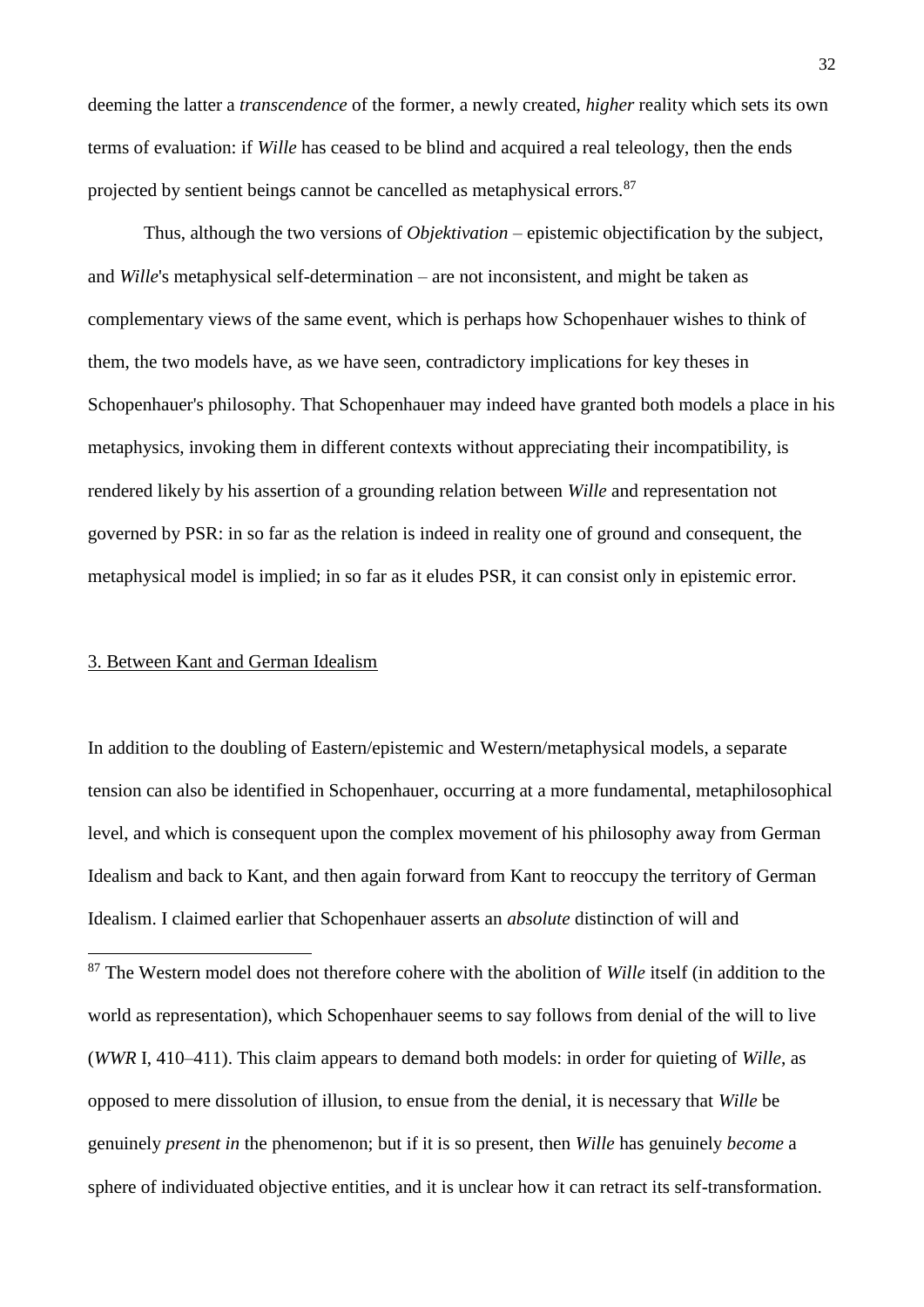representation, entailing the impossibility of a real unity of *Wille* and the world as representation. Such a claim, not hedged by any Kantian epistemic qualification to the effect that dualism is simply the best that our cognitive powers can manage, is what Schopenhauer needs in order to counter German Idealism's monism at its own level. But such *absolute* dualism, as it may be called, sits ill with Schopenhauer's avowed commitment to immanence and the standpoint of ordinary empirical consciousness.<sup>88</sup>

It is consequently fair to describe Schopenhauer as seeking to negotiate a way between two opposed positions:<sup>89</sup> on the one hand, Kant's view that only perspectival conclusions, judgements about the nature of things relativized to our cognitive capacities and having only the status of necessities of representation, are licensed; and on the other, the non-perspectival absolutism of the German Idealists, which rejects Kant's separation of mere necessities of representation from the true necessities governing things as they really are.<sup>90</sup> Schopenhauer internalizes both approaches to metaphysics, and seeks to combine them in a novel way. The product is a conception of two worlds, which are not so much ontologically unequal in virtue of their possessing a different degree of reality according to a single measure, as ontologically *heterogeneous* in so far as each is associated with and defined by a different *conception* of what *being consists in*: in the case of *Wille*, being is conceived as intrinsically antithetical to cognition, and in that of *Vorstellung*, it is identified with  $it.^{91}$  Though we must treat the two conceptions as bearing on the same world, their heterogeneity entails that the relation between them cannot be grasped.<sup>92</sup> This feature is present also, to some

<sup>88</sup> *WWR* I, 272–273; *WWR* II, 640; *PP* II, 6–9.

-

<sup>89</sup> Reflected in his (semi-paradoxical) statement that philosophy is 'conditioned knowledge of the absolute' (*MRCD*, 358–359).

<sup>90</sup> Schopenhauer lays claim to 'absolute truth' ('in so far as such a truth is in general attainable'), *WWR* II, 472; will is 'that which is absolutely real in every being', *PP* II, 95.

<sup>91</sup> '[T]he word *being* means ''*being known through the senses and the understanding*''' (*MRCD*, 421). <sup>92</sup> *WWR* II, 497, 'the two heterogeneous sides of the world ... are absolutely incommensurable'.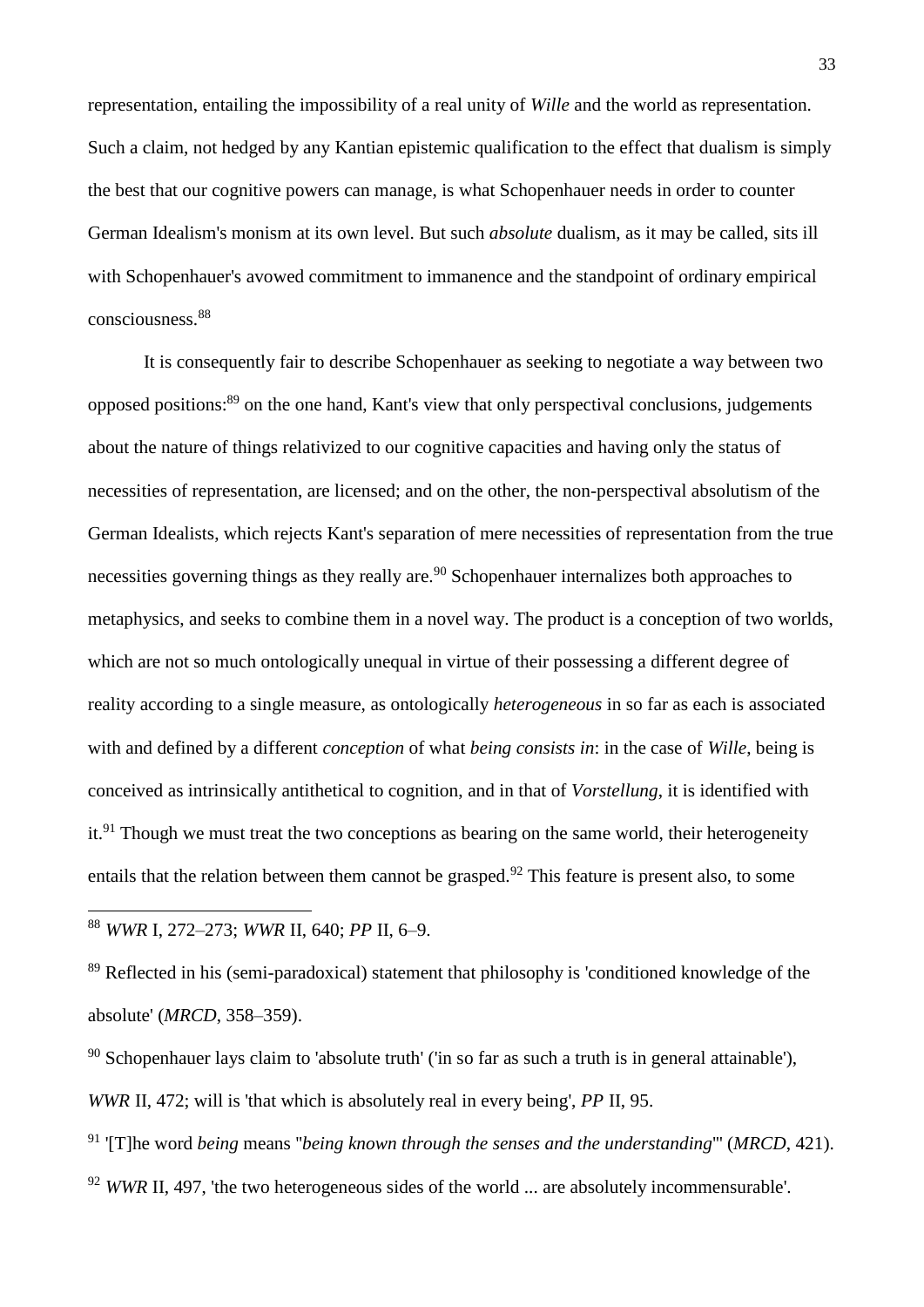degree, in Kant's account – in so far as Kant denies that the relation of appearances and things in themselves is open to theoretical cognition – but it becomes problematic in Schopenhauer in a way that it is not in Kant, in virtue of the fact that, as we have seen, Schopenhauer eliminates the basis supplied by Kant for the co-thinkability of the two worlds, namely the categories.

Schopenhauer's accommodation of mysticism fits into this picture in the following way.<sup>93</sup> In so far as Schopenhauer counters German Idealism's monism with an absolute dualism, Schopenhauer appears exposed to charges of incompleteness: a whole range of questions is, he acknowledges frankly, left unanswered.<sup>94</sup> Mysticism provides a solution: Kant's modest, epistemically qualified, perspectival conception of philosophical knowledge is re-invoked at the outer limit of Schopenhauer's system as a ground for legitimating mystical claims, allowing Schopenhauer to acknowledge his system's explanatory limitations while reaffirming its philosophical completeness.

One final observation may be made, concerning the way Schopenhauer recasts Kant's distinction of appearances and things in themselves. As noted previously, Schopenhauer's contracted PSR differs from Kant's principles of experience in *not* owing its truth to any normatively defined epistemic function (of 'making experience possible') that it performs for us. The knowledge we have of PSR is instead of a kind that, in Kant's terms, belongs (like the claims of the German Idealists) to *dogmatic* metaphysics: it specifies the entire intrinsic constitution of a type of object (albeit a very special type, which includes cognition within its constitution). Our knowledge of the sphere defined by PSR is thus not mere perspectival knowledge, in the way that for Kant knowledge of appearance counts as a mere *perspective* on something (unknown) that is not itself appearance. Furthermore, although knowledge of the world as representation is not knowledge of a substance – since it does not contain the condition of its own existence – its (unique and

<sup>93</sup> *WWR* I, 410; *WWR* II, 610–614.

<sup>94</sup> As he acknowledges: *WWR* II, 640–641. *WWR* II, 579: 'even the most perfect philosophy will always contain an unexplained element, like an insoluble precipitate or remainder'.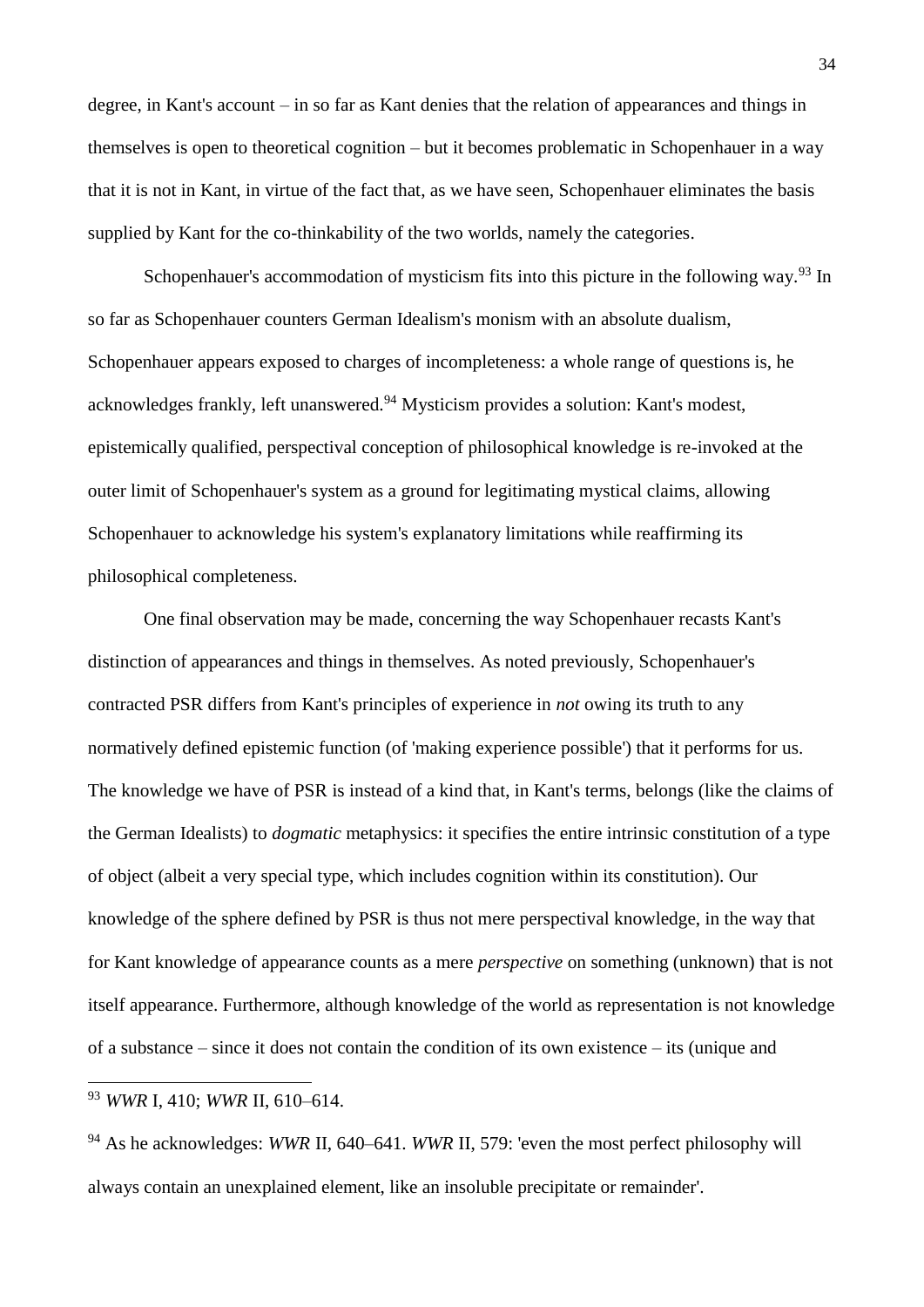sufficient) ontological requisite, viz. *Wille*, *is* known to us. We know, therefore, both the *essence* and the *ground* of the world as representation. Now, just as Schopenhauerian *Vorstellung* is not Kantian *Erscheinung*, so Schopenhauer's thing in itself is not Kant's, and in Kant's terms, Schopenhauer's claims to knowledge of the world as representation – viz., as constituted internally by PSR and grounded externally on *Wille* – is *already* knowledge of a thing in itself: though Schopenhauer's contraction of PSR restricts its domain, PSR enjoys with respect to that domain the same kind of absolute metaphysical validity as it enjoyed (with respect to being in general) for Spinoza and Leibniz. In this unexpected way, Schopenhauer's development of Kant's transcendental idealism, which he intended as a radical alternative to the Fichte-Schelling form of post-Kantianism, ends up, in the respect indicated, firmly on their side.<sup>95</sup>

If the difficulties I have indicated are genuine, then Schopenhauer's deconstruction of German Idealism does not succeed. To press the point home: It is a consequence of the foregoing that the very charges that Schopenhauer lays against Schelling can be levelled against his own system. Schopenhauer repudiates the intellectually intuited 'indifference point' of Schelling's identity philosophy, claiming that Schelling's positing of an absolute unity of the subjective and the

<sup>&</sup>lt;sup>95</sup> This result is not so surprising, when we recall Schopenhauer's alignment of Kant's idealism with that of Berkeley (*WWR* I, 434–435, 444; *WWR* II, 8), whose idealism is by Kant's lights a form of transcendental realism. The point can thus be put as follows. Schopenhauer makes clear that his understanding of *Erscheinung* takes an extra, Berkeleyan step beyond Kant's (*VgP*, 482–489), and because for Schopenhauer the subject-object relation is one of bare *Korrelation*, and the object's existence *consists in* its relatedness to the subject (as it does for Berkeley), our mode of cognition, *Erkenntnisart*, is for Schopenhauer not a (merely formal) condition to which objects are subject and hence relativized in so far as they are cognized (as it is for Kant), but an (*un*relativized) *ontological component* of those objects (as they are *an sich*).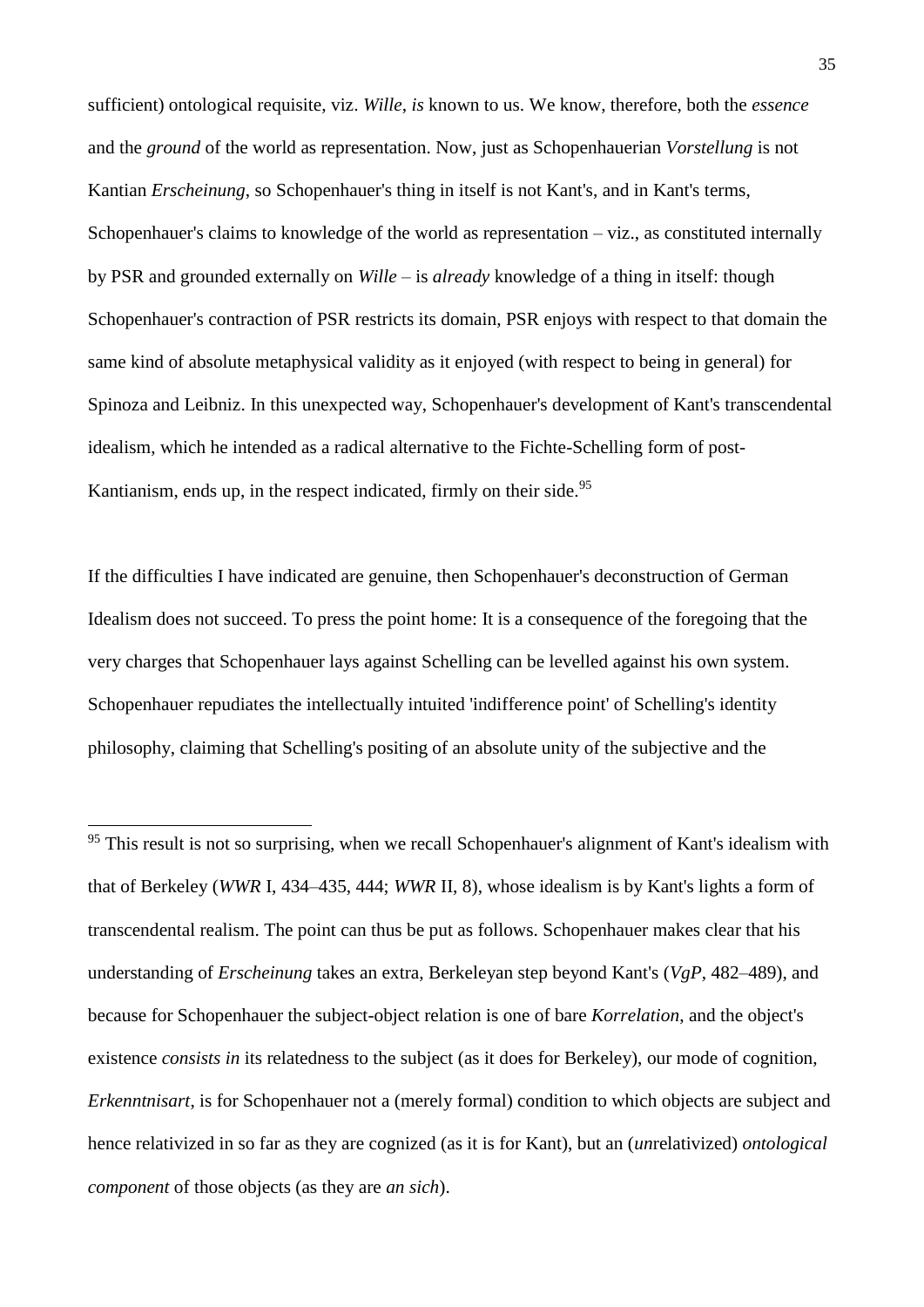objective violates the principle of contradiction and results in mere pseudo-concepts.<sup>96</sup> But if Schopenhauer requires us to think the world as a superimposition of two dissociated conceptions, then he puts us in the same position as that which he criticizes in Schelling. The 'either-or, neithernor, both-and' character of Schelling's point of indifference is reproduced in the *structure* of Schopenhauer's system, which hinges on a supposition of the very same order – namely, that *Wille* can both *be* and *not be* the world as representation. The same combination of conjunction and exclusive disjunction is involved. The difference from Schelling is only that Schopenhauer has not made the supposition formally explicit, and chooses to describe our knowledge of the coming together of *Wille* and the world as representation as mere 'negative knowledge'.<sup>97</sup> But again it does not look as if the negative character of our knowledge creates a real difference: Schopenhauer may not talk of a faculty of intellectual intuition, or develop a theory of construction in concepts, but still he must posit a capacity to grasp in *some* manner the *nexus* of *Wille* and representation, on pain of foregoing the claim that philosophical knowledge is involved here at all.<sup>98</sup>

# **III. The post-Schopenhauerian development**

<sup>97</sup> *WWR* I, 410; *WWR* II, 612.

<sup>96</sup> E.g., *MRCD*, 342, 359–360, 371–373, 391, and *WWR* I, 26. Schopenhauer is on weak ground here, in so far as his own claim to possess the concepts of object, subject, and *Korrelation*, which *define the sphere* within which PSR operates, appears to assume intellectual intuition or its equivalent.

<sup>98</sup> It is highly significant in this context that Schopenhauer describes Kant's account of intellectual intuition in §76 of the *Critique of the Power of Judgement* – passages inspirational for the German Idealists, and which, one might think, Schopenhauer ought to have dismissed as one of Kant's regrettable errors – as 'the pith of the Kantian philosophy' (*MRCD*, 326–327).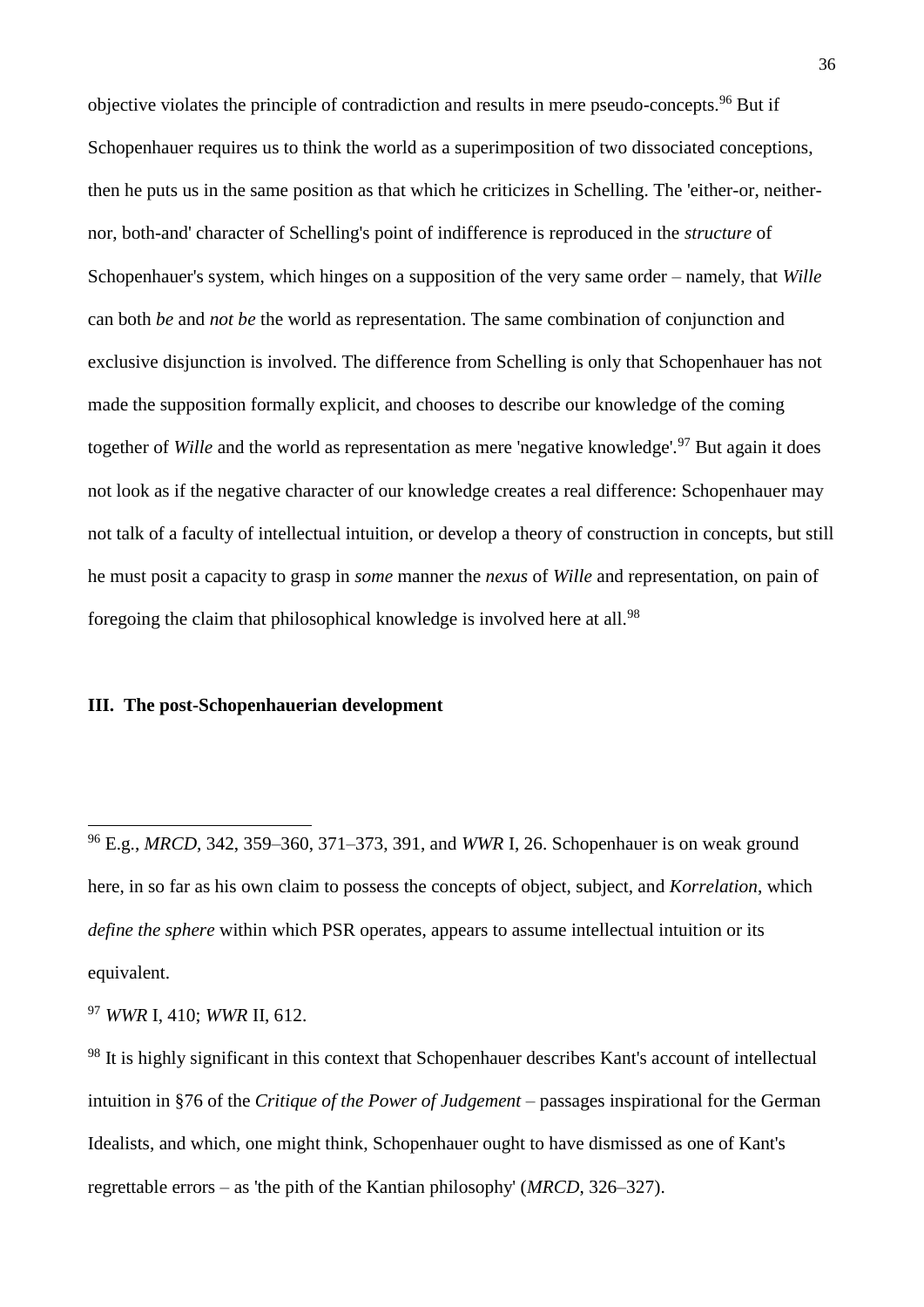I want now to look at the post-Schopenhauerian development, with a view to showing how it bears witness to the problem created by his contraction of PSR, and to charting Schopenhauer's influence on late nineteenth-century philosophy. Distinguished below are five systematic possibilities, mapped onto actual historical developments.<sup>99</sup> Each represents a different move that, it may be thought, Schopenhauer may or should make in response to the difficulties generated by his attempt to persevere with substantive metaphysical claims while contracting reason. In each case I will note very briefly its arguable limitation from Schopenhauer's perspective or a problem that it encounters.

# 1. Modifying German Idealism from within: late Schelling

Schelling's late philosophy is of course not a development *of* Schopenhauer's philosophy but an independent development *within* German Idealism, which was already underway, though it had not come to completion, by the time Schopenhauer came on the German philosophical scene.<sup>100</sup> It merits consideration here nonetheless, in so far as the late Schelling may be regarded as attempting to modify German Idealism in a way that incorporates the conviction at the root of Schopenhauer's project: Schelling had in clear view from 1804 onwards the very problem that appears to mark the limit of Schopenhauer's philosophical system, namely how to express and explain, in discursive terms and with reasoned justification, the failure of the real to be the rational.

In his *Essay on Human Freedom* of 1809 Schelling tries to revise the system of idealism in a way that will accommodate the possibility of evil, something which, he argues, Kant, Fichte and by implication his own earlier forms of idealism had precluded. This involves Schelling in rethinking the Absolute, or God, as primordially *will*, without conceptual form or understanding, 'blind

-

<sup>&</sup>lt;sup>99</sup> I provide only selective coverage; for a comprehensive view of Schopenhauer's influence and successors, see Fabio Ciracì, Domenico M. Fazio, and Matthias Koßler (eds.), *Schopenhauer und die Schopenhauer-Schule* (Würzburg: Königshausen und Neumann, 2009).

<sup>&</sup>lt;sup>100</sup> See note 59 above.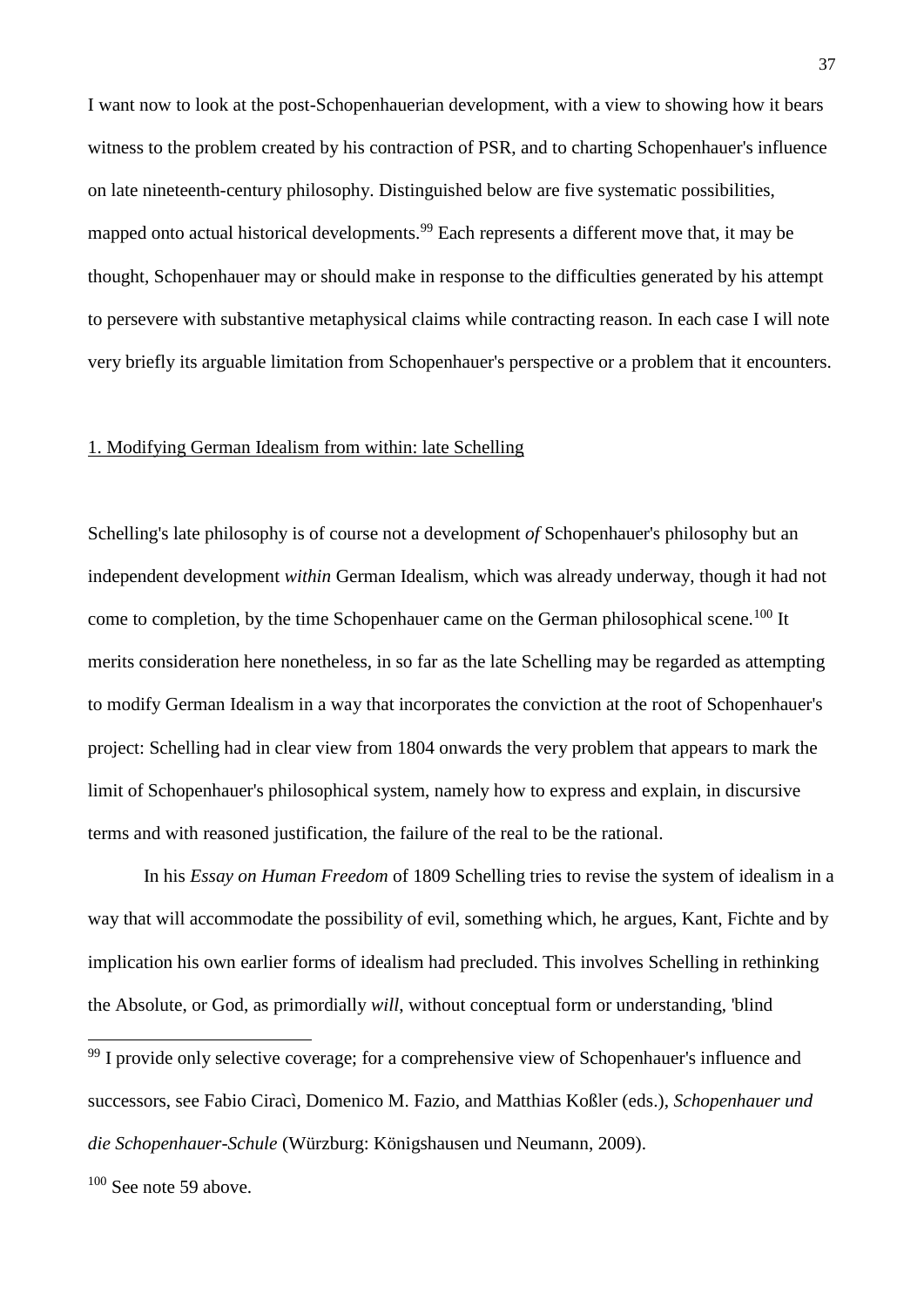longing'. Reason, on this account, is something that *comes to be*, in and through God's volitional self-realization. The pattern mirrors Schopenhauer: first there is will, then there is the space of reasons; and the possibility of evil derives from the 'excess' of reality over reason, the residue of non-rational will carried over into rationally formed reality.<sup>101</sup> What might be claimed therefore is that, though Schopenhauer's reassertion of the unsolved problem of evil poses a challenge which the incurably optimistic systems of Fichte and Hegel cannot meet, the challenge *is* eventually met by Schelling.

The notion that Schelling takes the wind out of Schopenhauer's sails encounters, however, the following obstacle. True to Kant, Schelling identifies evil *as such* with human *moral* evil – and this allows Schopenhauer to grant for the sake of argument that Schelling's revision to German Idealism might account for the evil that enters the world through human action, while denying that it does anything to acknowledge the evil which is written into the fabric of the world (the evil

1

<sup>101</sup> The details of the later Schelling's view of reason do not belong here, but it is worth indicating the basic difference between his and Schopenhauer's respective contractions of PSR. This may be viewed in terms of their different attitudes to the thesis of the absolute identity of being and knowing maintained in Schelling's identity philosophy of 1801–02. This Schopenhauer simply *negates* by asserting its *antithesis*, i.e., that being (in itself) and knowing are *absolutely alien* to one another. Schelling by contrast thereafter continues to regard the identity thesis as containing truth, but not as ontologically primary, the important point being that, though the domain conforming to PSR is ultimately restricted, Schelling regards it as *intelligibly continuous* with its pre-rational ground. Thus in the *Freiheitsschrift*, Schelling locates the birth of reason in God's self-grounding, to which it is related teleologically (*Philosophical Investigations into the Essence of Human Freedom*, p. 30). In his later philosophy of revelation, the relation between PSR and what lies outside it is formulated in terms of the (again intelligible and ultimately complementary) relation of negative to positive philosophy: see *The Grounding of Positive Philosophy: The Berlin Lectures* [1842–43], trans. Bruce Matthews (Albany, NY: State University of New York Press, 2007), esp. pp. 127–154.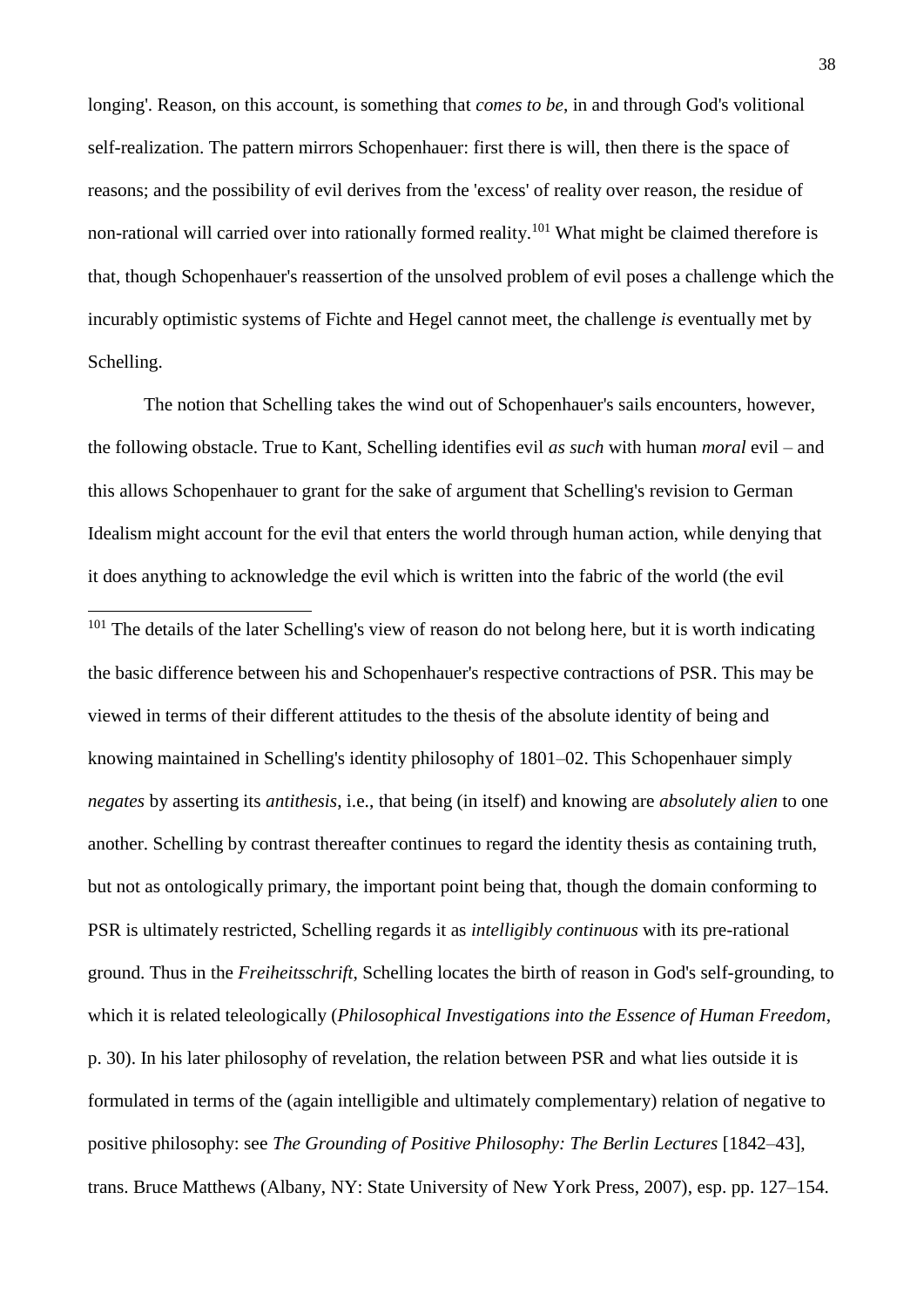which, to take an example from a relevant context, incites Adrian Leverkühn to take back the Ninth Symphony).<sup>102</sup>

The following four neo-Schopenhauerian developments divide into two groups, according to whether they either approach Schopenhauer from the angle of German Idealism and attempt to resolve the tension in his system by working it into that context, or on the contrary propose to cut him loose from it. The pair comprising the first group can be described as 'metaphilosophically realist', in the sense that they regard Schopenhauer's metaphysical claims as aiming at plain theoretical truth (in accord with Schopenhauer's own view of their logical character) and as having immodest, non-Kantian, absolutist import. They subscribe accordingly to what I called Schopenhauer's 'Western'/metaphysical model, eschewing the illusionistic dimension of Schopenhauer's treatment of empirical reality.

### 2. Union with Hegel: Eduard von Hartmann's Philosophy of the Unconscious

1

Eduard von Hartmann regards Schopenhauer's attempt to annex a metaphysics of will to empirical reality as essentially correct, but as suffering principally from the defect that Schopenhauer fails to explain how conceptual structure enters the picture. The teleological metaphysics of Hartmann's *Philosophy of the Unconscious*, published in 1869, grounds natural phenomena in a manifold of unconscious acts of will, unified ultimately under the single act of will which he calls the (All-One) Unconscious. Thus far Hartmann is following, and developing, Schopenhauer's line in *On the Will in Nature*. Hartmann departs from Schopenhauer, however, by interpreting the teleological metaphysics of nature as revealing the existence of an original synthesis of Hegel's *Idee* and

<sup>&</sup>lt;sup>102</sup> Whether the objection succeeds depends on whether Schelling's suggestion that man's moral evil infects creation at large can be sustained: see Michelle Kosch, *Freedom and Reason in Kant, Schelling, and Kierkegaard* (Oxford: Oxford University Press, 2006), pp. 103–104.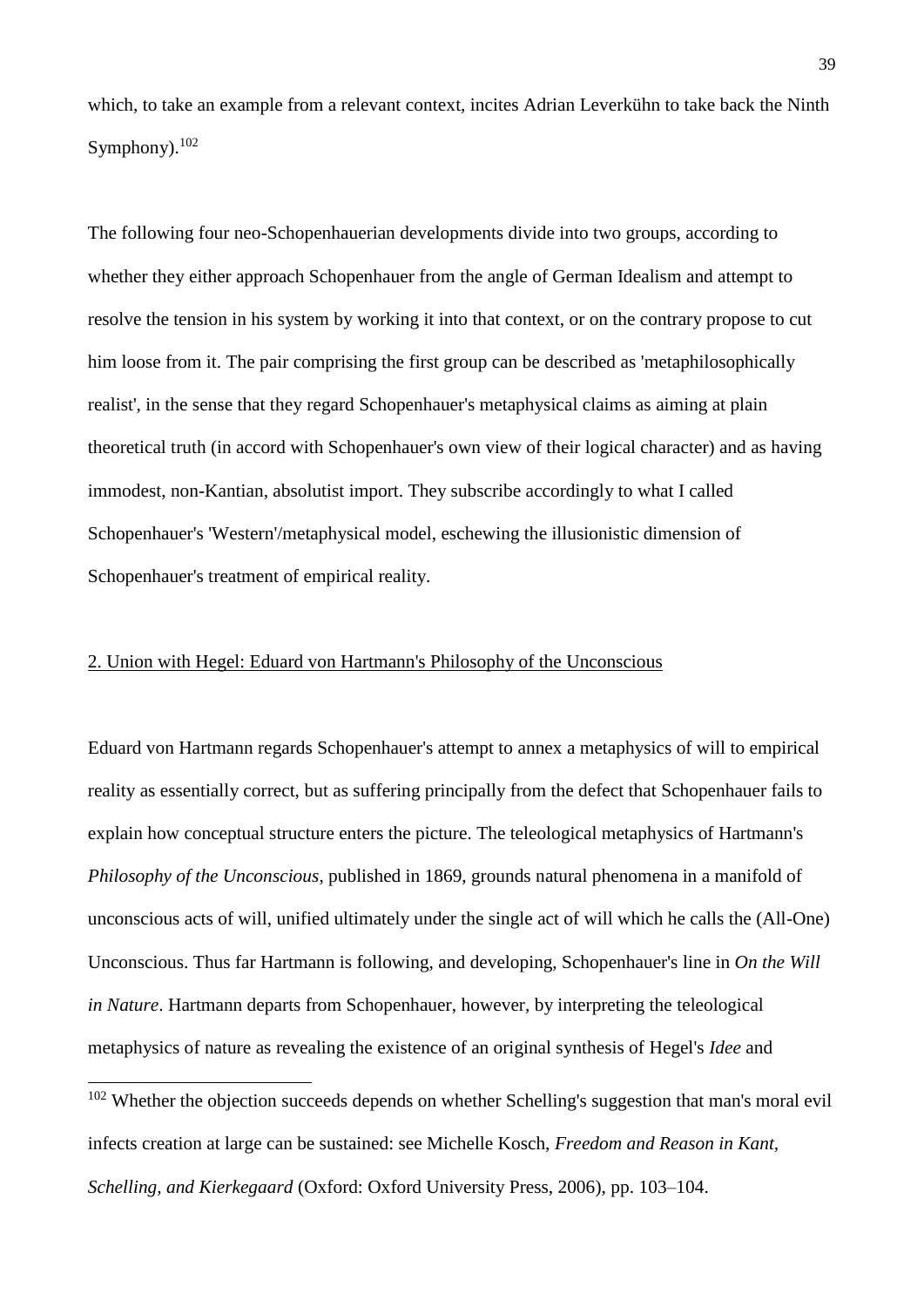Schopenhauer's alogical *Wille*, the dual equiprimordial constituents of reality. Nature falls out of their union: the *Idee* furnishes natural kinds and the order of nature, while *Wille* gives these actual existence, bringing to life and imparting movement to Hegel's ghostly edifice.

The broad philosophical significance of his Philosophy of the Unconscious, Hartmann explains, is that it comprises an overcoming of the antinomy formed by Hegel and Schopenhauer, yielding a super-system in which their respective deficiencies are corrected: the Schopenhauerian element allows Hegel to answer the familiar charge of panlogicism, while Hegel provides the ideational structure which Schopenhauer is unable to account for.<sup>103</sup>

The crucial, striking element in Hartmann's neo-Schopenhauerian metaphysics is the notion of an absolutely original, unconditioned union of *Idee* and *Wille*. This presents the following difficulty. The union is either rational or not, but if it is not, then it is impossible to understand how *Idee* can be affected by *Wille*, while if it is, then *Wille* must lie already within the space of reasons. It seems that, if the union is possible, then *Wille* must be proto-ideational and *Idee* must be protovolitional; in which case their union amounts to the actualization of each through the other, their mutual realization in a hylomorphic relationship (suggesting, perhaps, that *Idee* and *Wille* cannot after all be absolutely primitive). This might be counted an interesting new addition to the neoplatonic canon, and it is arguably the position that Hartmann *ought* to have taken, but it is not, in fact, how he wishes to conceive matters: the *Idee*-*Wille* synthesis, Hartmann maintains, is indeed

<sup>103</sup> For a selection of Hartmann's criticisms of Schopenhauer, see Eduard von Hartmann, *Philosophy of the Unconscious: Speculative Results According to the Inductive Method of Physical Science* [1st edn., 1869], trans. William Chatterton Coupland (from the 9th edn, 1882) (London: Kegan Paul, 1931), Vol. I, pp. 29–31, pp. 117–119; Vol. II, pp. 101–102, pp. 339–343; and Vol. III, pp. 149– 151. Hartmann reads the Hegel-Schopenhauer relation through the lens of Schelling's distinction of negative and positive philosophy, Hegel supplying the *Was* or *Wie* of things and Schopenhauer the *Daß*. To that extent, Hartmann's manoeuvres may be viewed as an exploration of the first option, i.e., as resolving Schopenhauer into late Schelling.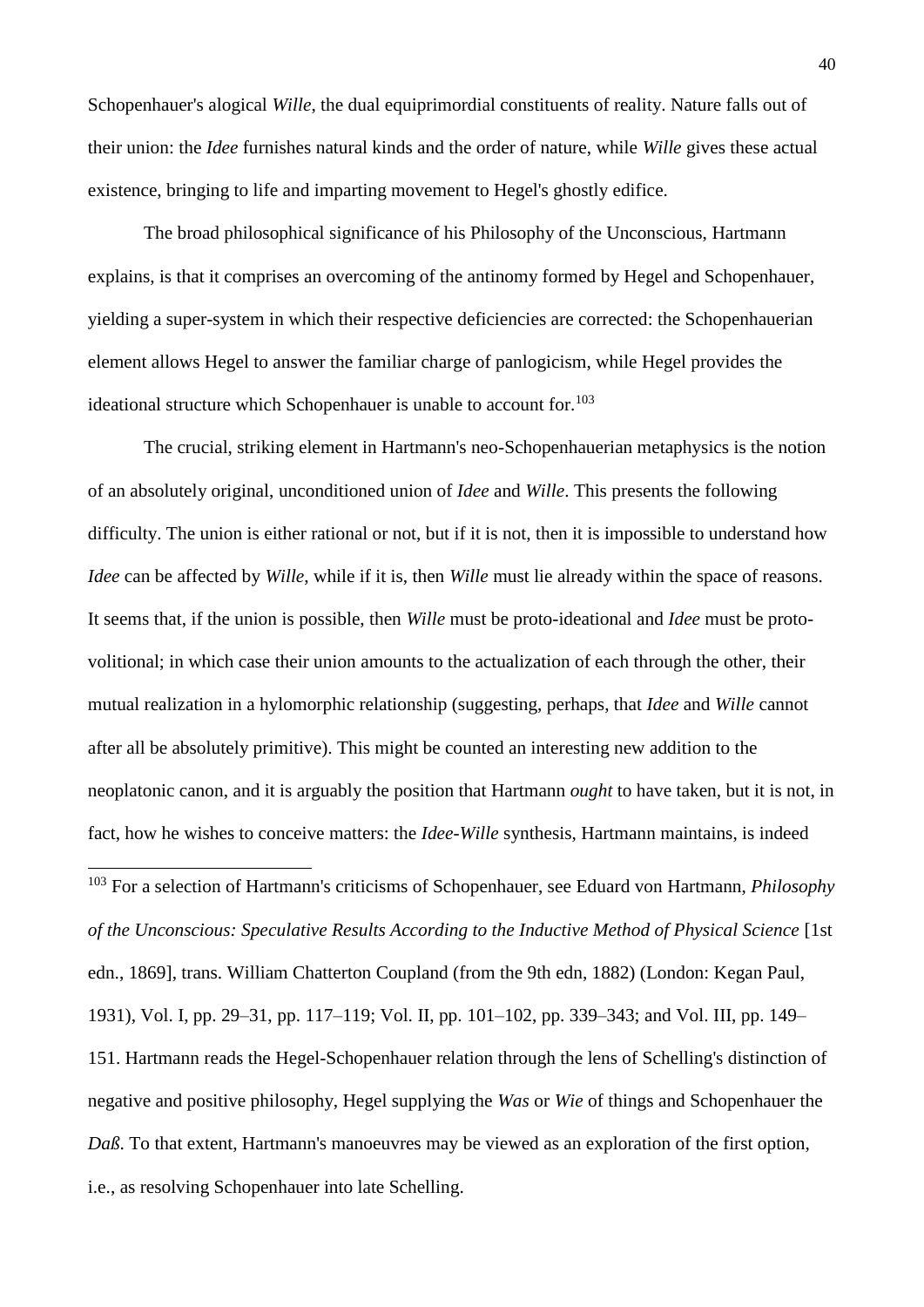*unintelligible*; we must regard it as an error or wrong,<sup>104</sup> that can be characterized only in quasimythic terms (on the model of sexual union).<sup>105</sup> And with this it becomes clear that, contrary to the expectations raised by talk of a Hegel-Schopenhauer synthesis, Hartmann has not eased the tension present in Schopenhauer concerning the relation of *Wille* to PSR, nor has he intended to do so: rather he has singled it out, theorized it explicitly, and reaffirmed it at the apex of his system. The gain in explicitness is however offset – from Schopenhauer's point of view – by the way in which Hartmann's reconfiguration appears to remove irrationality from the world and relocate it *outside*, in its mere ontological antecedents.

## 3. Schopenhauer in the language of Hegel: Julius Bahnsen's *Realdialektik*

Whereas Hartmann aims to fortify Schopenhauer's system by melding it with Hegel's, his contemporary Julius Bahnsen recasts Schopenhauer's central ideas in the terms of Hegel's dialectic.

According to Bahnsen, there are, as Hegel says, contradictions in reality – the blame for antinomy falls on the object, not the thinking subject – but these are, as *per* Schopenhauer, functions of its character as *Wille*, not of an autonomous dynamic of the *Begriff*. The contradictions arise because will inherently *contradicts itself* – to will is to will not-to-will: every desire aims at its own extinction. The space of reasons just *is* the appearing (*Schein*) of the self-contradicting activity of *Wille*, and PSR the 'law' which governs it.<sup>106</sup> Because conceptuality is nothing over and above *Wille*'s manifestation of its self-negating essence, there is nothing within it, no potential for autonomy, that could lead to an overcoming of the world's constitutive contradictions. Whereas Hartmann marries *Wille* with reason, its ontological equal, Bahnsen's more authentically

-

<sup>104</sup> Hartmann, *Philosophy of the Unconscious*, Vol. II, p. 273, and Vol. III, pp. 124–125.

<sup>105</sup> Hartmann, *Philosophy of the Unconscious*, Vol. II, Ch. XV, Sect. 2.

<sup>106</sup> Julius Bahnsen, *Der Widerspruch im Wissen und Wesen der Welt. Princip und Einzelbewährung der Realdialektik* (Berlin: Grieben, 1880), p. 206.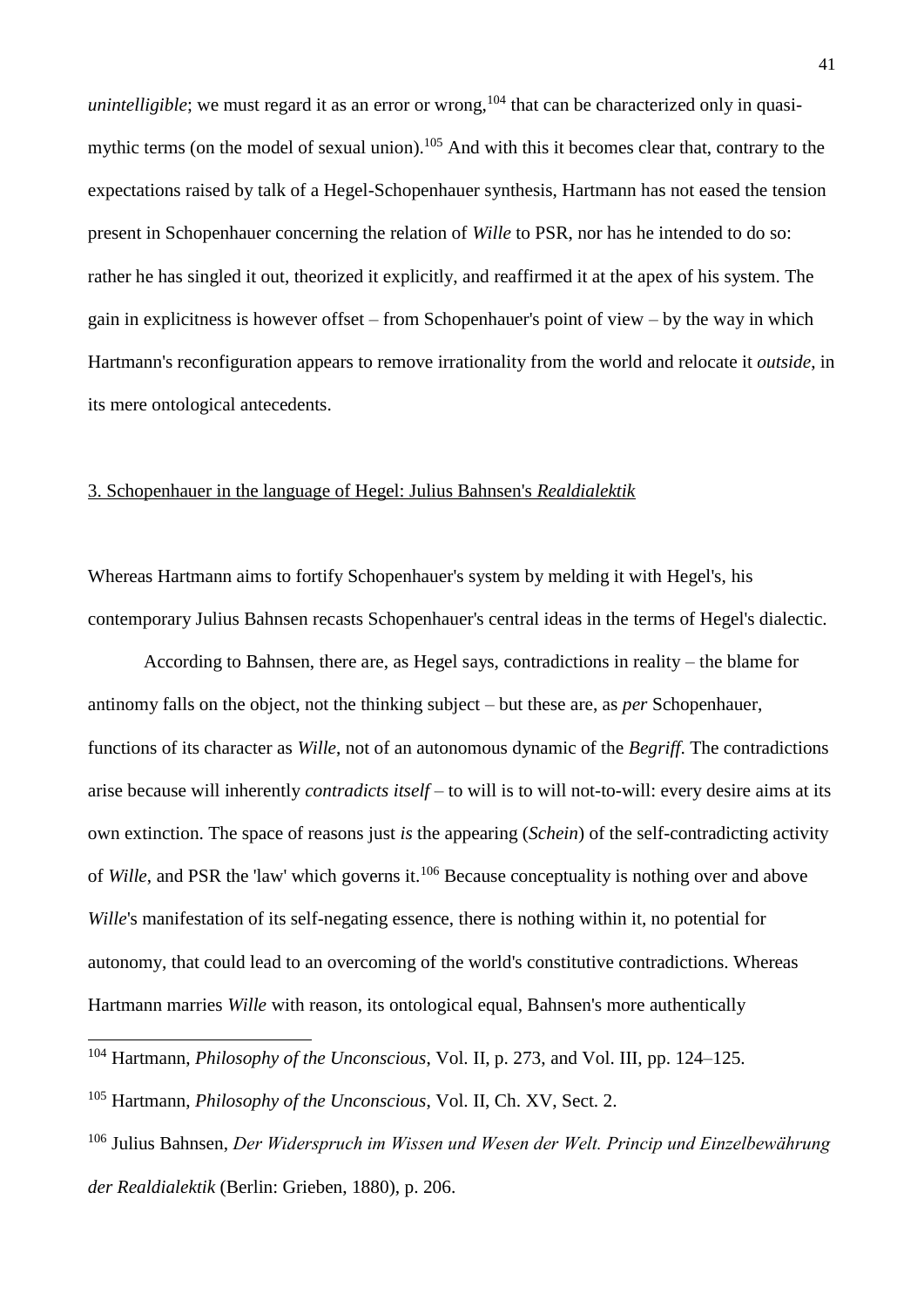Schopenhauerian approach *reduces* reason to *Wille*; again, whereas Hartmann concedes to Hegel the genuinely rational character of reality as given to us, Bahnsen follows Schopenhauer in ascribing an irrational character to the conceptually formed world. Pessimism, the defence of which (as noted above) presents Hartmann with a difficulty, is thus firmly reinstated.<sup>107</sup>

Bahnsen's metaphysics lacks nothing in strangeness, yet may be regarded as again a consistent development from Schopenhauerian premises. Bahnsen's original contribution to neo-Schopenhauerianism lies in his substitution for the antagonism of PSR with *Wille* a primordial antagonism within *Wille* itself. This facilitates what Schopenhauer denied to be possible, viz., a grounding of PSR, thereby converting Schopenhauer's absolute dualism into an absolute monism. In a supreme reversal of Wolff, PSR is derived from a principle of self-contradiction.

Of greatest importance for present purposes, however, is Bahnsen's novel articulation of Schopenhauer's core thesis. Bahnsen takes from Hartmann a term that is absent from Schopenhauer, *antilogisch*, in order to characterize the essence of *Wille*. <sup>108</sup> He does so because he wishes to conceive *Wille* not as merely *outside* reason in the familiar and innocuous sense in which for bald naturalists nature and efficient natural causality lie outside the space of reasons, but as *contrary* or antagonistic to reason.<sup>109</sup> This notion makes sense, however, only if *Wille*'s opposition to reason is a

<sup>107</sup> Bahnsen, *Der Widerspruch im Wissen und Wesen der Welt*, p. 210. Hartmann's case for pessimism is made in *Philosophy of the Unconscious*, Vol. III, Ch. XIII.

-

<sup>108</sup> Hartmann denies that the will as such is *anti*-logical; it is merely *a*logical, and becomes antilogical only in its act (*Philosophy of the Unconscious*, Vol. III, pp. 124–125).

<sup>109</sup> This is made clear in Bahnsen, *Der Widerspruch im Wissen und Wesen der Welt*, p. 6: In *Objektivdialektik* 'it is a matter not just of the conflict of the laws of *thought* with one another, but of a conflict of the laws of *reality* on the one hand with one another and on the other with the laws of thought'; the dialectical character of the relation between elements in reality (*gedachten Realen*) – not insofar as they are contained in subjective thought but insofar as they stand in objectivity – is the same as that which can obtain between thoughts, 'namely one of contradiction'. It is on this basis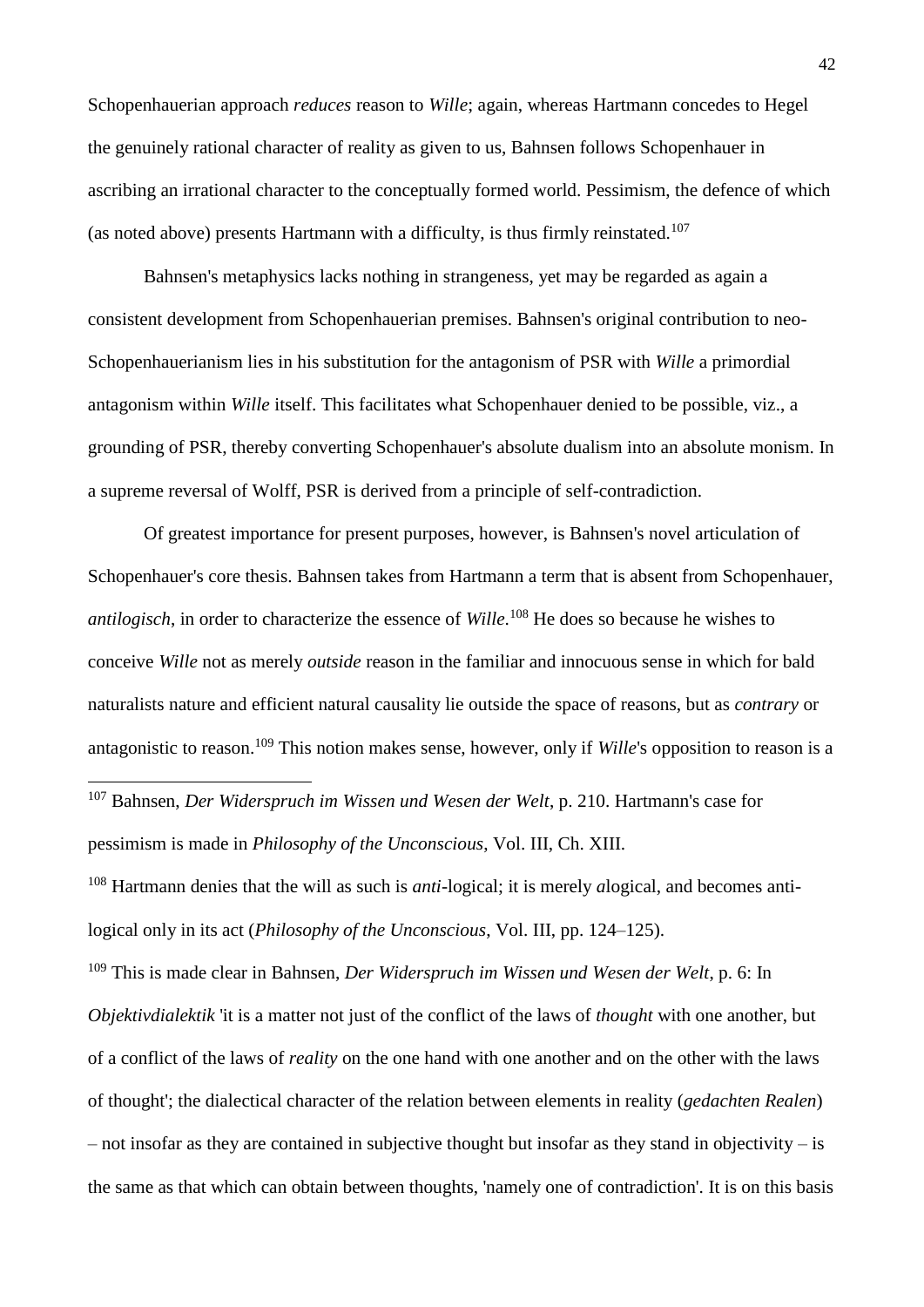relation distinct from opposition in the material sense of conflicting causality, e.g., the clash of physical forces, which is merely *a*logical or *non*-logical. The relation must instead comprise, or have a character akin to, logical opposition. The only thing that can be thought to stand *opposed to logic as such* is contradiction, the Contradictory. Bahnsen's *Antilogische* provides for this not through dialetheism, the true conjunction of contradictory assertoric propositions, but through *contradiction in will*: performative, as opposed to constative, contradiction. Bahnsen's *Wille* thus opposes reason in the mode of *refuting* or falsifying it, by dint of the fact that reality as a whole and in all of its individual forms – all possible candidates for satisfying or exemplifying reason – has in essence the nature of an impossible undertaking (a striving with the incoherent content: 'to will-notto-will').

Bahnsen's *Realdialektik* unpacks and sharpens Schopenhauer's claim that *Wille* is 'foreign' to PSR, but makes no advance with the problem that we have been tracking in Schopenhauer. According to *Realdialektik*, the relation of *thought to reality* too must exhibit contradiction, meaning that no philosophical system which grasps reality adequately can give a full and complete account of its capacity to do so; Bahnsen's claim to knowledge of the self-contradictory essence of *Wille* is no less precarious than Schopenhauer's claim to knowledge of the grounding of the world in *Wille*. 110

Hartmann and Bahnsen give a fair idea of what can be done with Schopenhauer by reworking his thought in the terms of German Idealism. The alternative is to abandon the aspiration to plain theoretical truth. This may be buttressed by the suggestion that just as, according to Schopenhauer,

that Bahnsen differentiates his *Realdialektik* from Hegel's merely subjective, 'verbal', 'pseudo' dialectic.

-

<sup>110</sup> Which is not to say that Bahnsen fails to engage with epistemology: in the first part of Volume I of *Der Widerspruch im Wissen und Wesen der Welt*, 'Das antilogische Princip: Einleitung in die Realdialektik', Bahnsen tries to show that his system avoids self-refutation.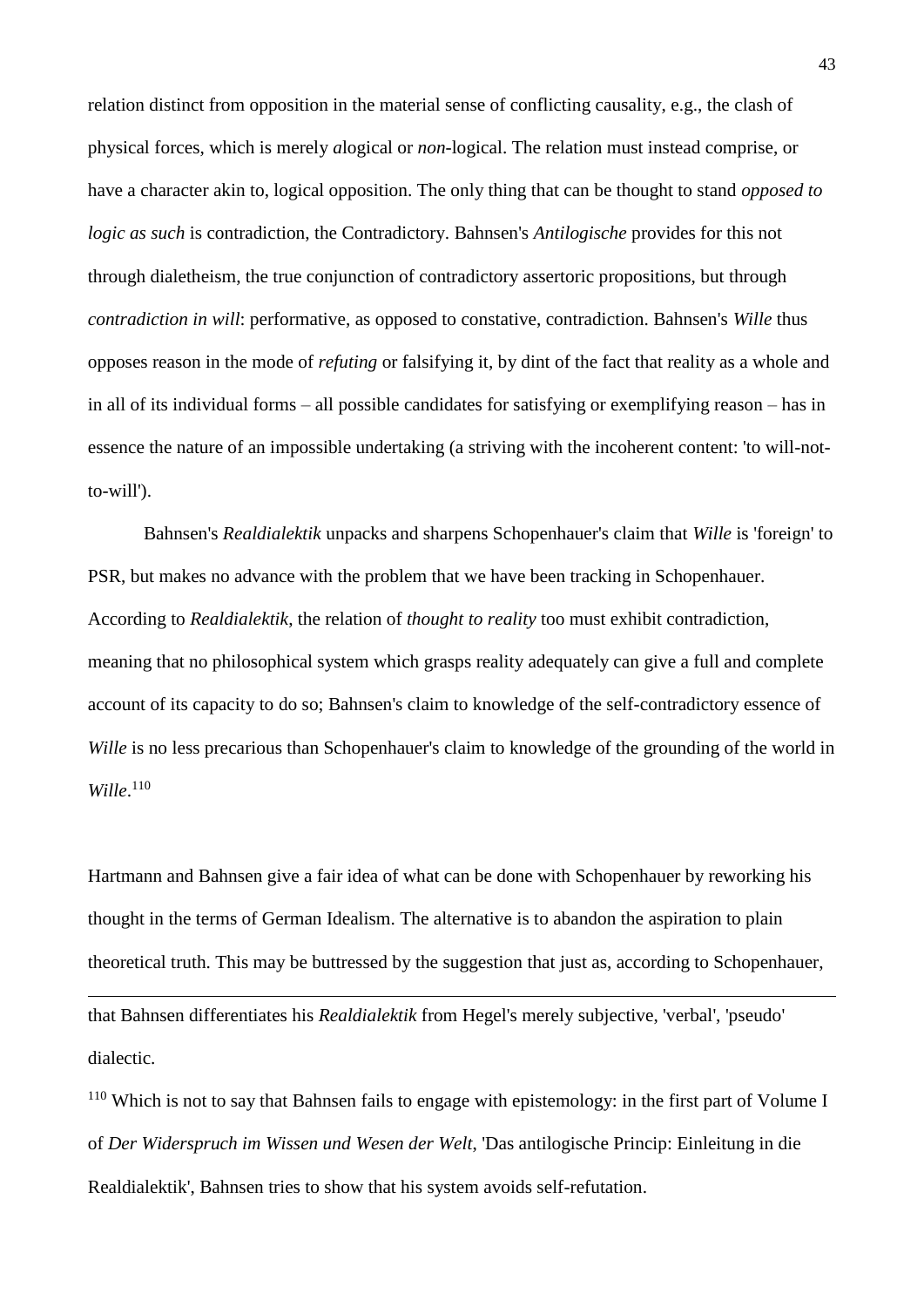Kant allowed the Leibnizian-Wolffian philosophy which comprised his proximate target to condition and compromise his own system, $^{111}$  so Schopenhauer, too much under the spell of the idea of Philosophy-as-System, made the same mistake with respect to German Idealism. Two such 'metaphilosophically anti-realist' construals of Schopenhauer's philosophy suggest themselves. They are independent but not exclusive, and both are associated with Nietzsche.

# 4. 'Aestheticist' reconstrual of Schopenhauer

If Schopenhauer's system cannot lay claim to theoretical truth, it may still be construed *expressively* or *aesthetically*, or perhaps as a case of *'showing' what cannot be said*, and in such terms a species of validity claimed for it. Whether or not such an approach counts as a poor second best, or entails a complete abandonment of cognitive ambition, will depend upon what general view is taken of the significance of aesthetic presentations and of the capacity of philosophical thought to attain theoretical truth; in the case of Wittgenstein's rendering of Schopenhauer's insights in the *Tractatus*, for example, it is not at all clear that cognitive inferiority is implied.

An anti-realist understanding of Schopenhauer underlies Nietzsche's non-committal use of his metaphysics in *The Birth of Tragedy*, where the Schopenhauerian dissolution of nature into a trans-phenomenal will is compared to a 'light-image [*Lichtbild*] that healing nature holds up to us after we have glimpsed the abyss'.<sup>112</sup> Though Schopenhauer himself barely wavers in his commitment to the unqualified truth of his system, there are moments when his concept empiricism may seem to draw him in such a direction – philosophy is described as merely depositing in concepts 'a reflected image [*reflektirtes Abbild*]' of the inner nature of the world.<sup>113</sup>

<sup>111</sup> *MRCD*, 310; *WWR* I, 418; *WWR* II, 582.

-

<sup>112</sup> Friedrich Nietzsche, *The Birth of Tragedy Out of the Spirit of Music* [1872], trans. Shaun Whiteside, ed. Michael Tanner (Harmondsworth: Penguin, 1993), §9, 47.

<sup>113</sup> *WWR* I, 384. Or, again, as an '*Abspiegelung der Welt, in abstrakten Begriffe*', *VgP*, 571.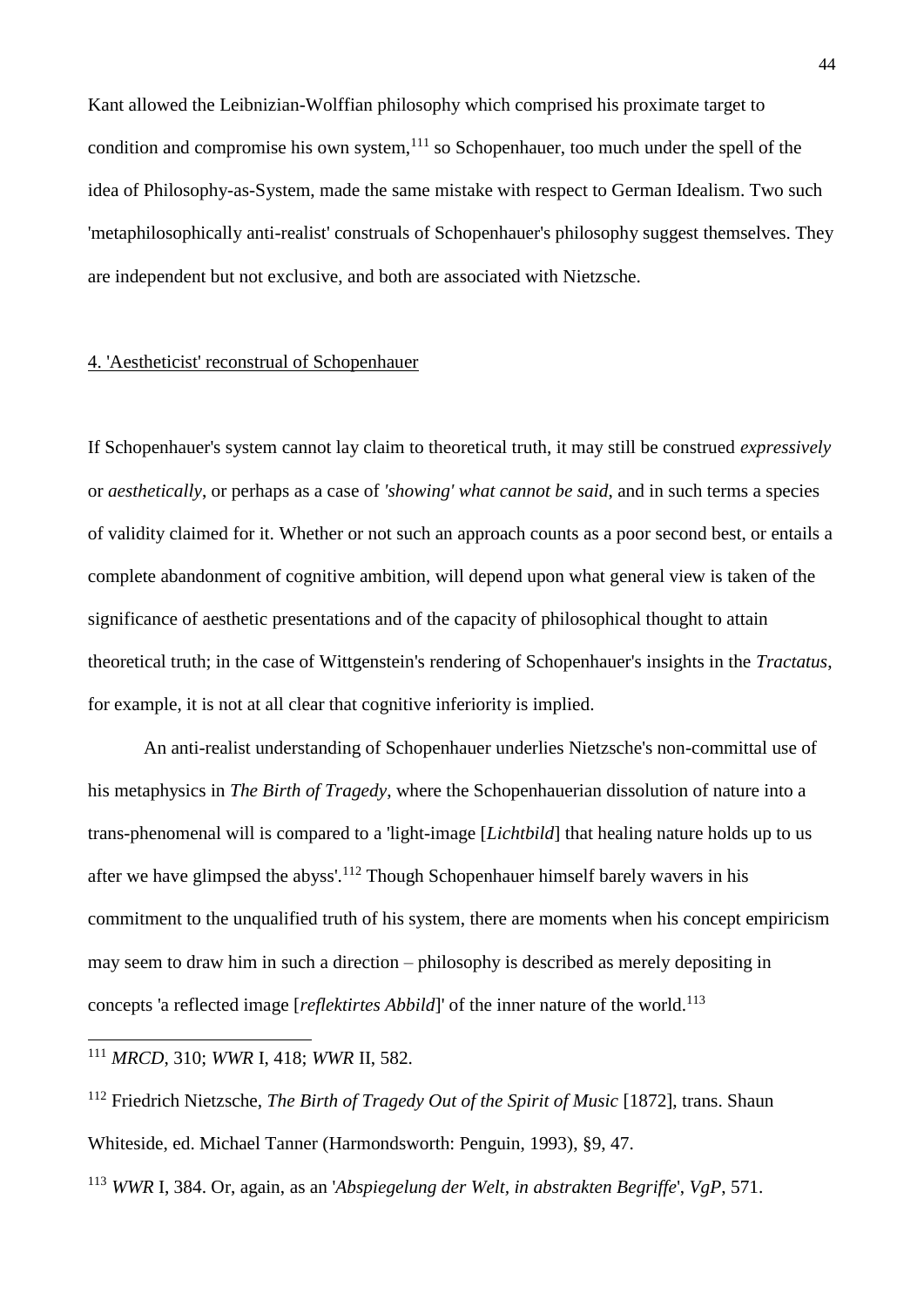One way of developing this line in Schopenhauer's own terms would be to claim that his philosophical system stands in the same sort of relation to man, or the human condition, as a work of art does to the Idea that it realizes. Since tragedy is for Schopenhauer the form of art that expresses most perfectly the Idea of man,  $114$  Schopenhauer's metaphysics would count as a theorization not essentially different from a tragic work but simply *more abstract*. The measure of the success of his system would consist, at least in part, in the application of criteria appropriate to a work of art – verisimilitude, resonance, hermeneutic traction, and so on. That Schopenhauer's philosophy lends itself readily to such a perspective is testified by its extraordinary track record of literary inspiration.

The essential point at any rate is that if Schopenhauer's metaphysics of *Wille* are viewed aesthetically, then they are discharged from the task of explanation: the distinction between answering and simply *evoking* the 'riddle of the world' disappears, and with it the tension created by his contraction of PSR. Also affected, however, is Schopenhauer's axiological conviction: that the world is intrinsically and positively evil must now be regarded as something other than a straightforward fact about its nature.

# 5. 'Practicalist' reconstrual of Schopenhauer: Nietzsche

Nietzscheans may welcome the earlier conclusion that Schopenhauer fails in his endeavour to deconstruct German Idealism as showing the necessity of taking a greater initial distance from the legacy of idealism in order to overcome it. Nietzsche's own deconstruction of Schopenhauer's pessimism is well-known and needs only brief rehearsal. According to Nietzsche, what it means for the will or the practical to have primacy is not just for the intellect to be, as a factual matter, causally subordinate to the will, à la Freud. Certainly it entails that philosophical thought should reflect on its own motivation, but more deeply it means, *metaphilosophically*, that values, taken to

<sup>114</sup> *WWR* I, 252.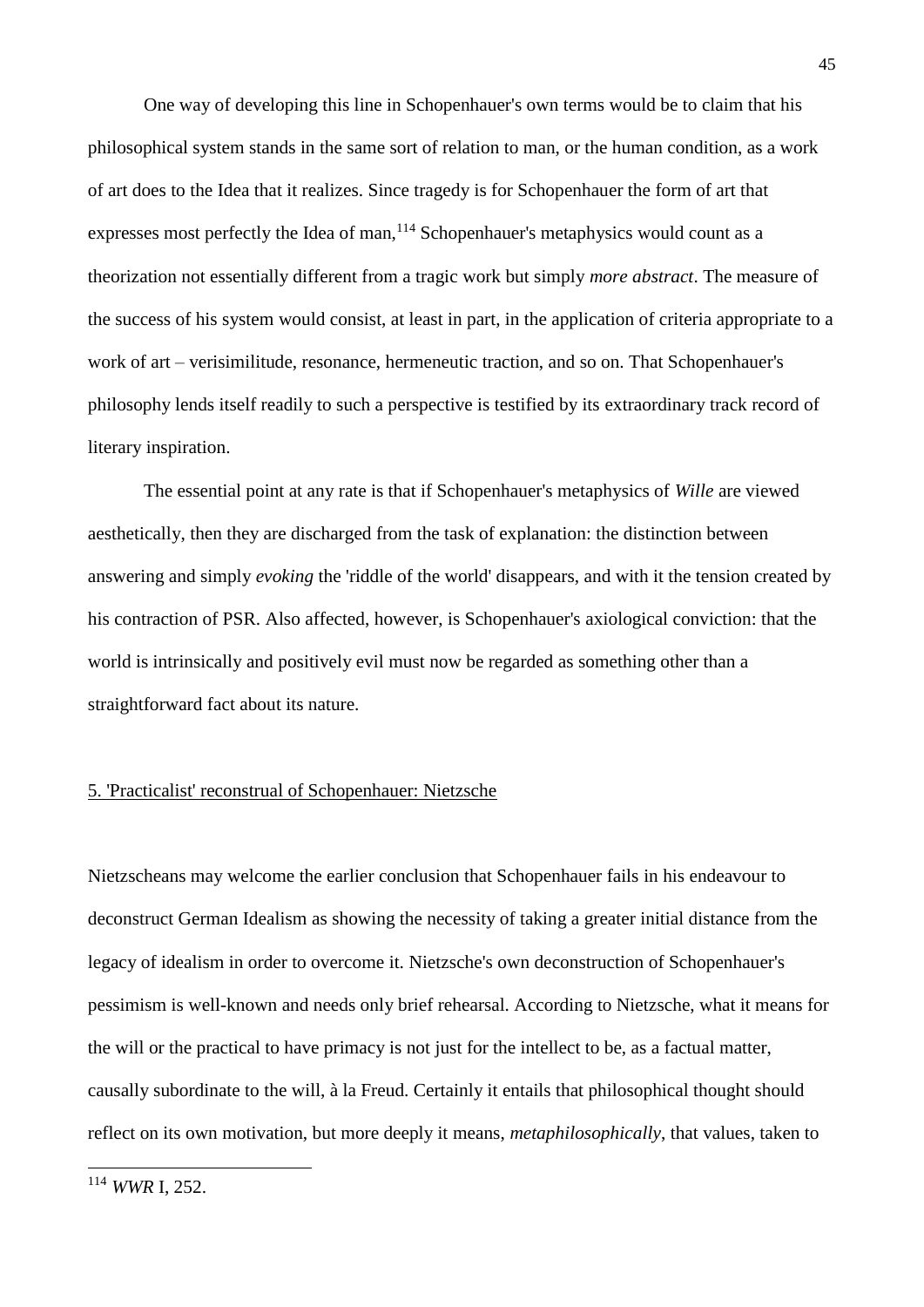be themselves non-metaphysical, replace metaphysical truth-claims in our understanding of the practical, and that philosophical reflection makes legitimate appeal to values in determining how to conceptualize the world. Practical orientation is understood with indifference to metaphysical questions (thus to some extent in a more Kantian way), and henceforth depth psychology replaces metaphysics in providing practical and axiological guidance. And this practical turn can be given a Schopenhauerian justification: Nietzsche's contention is that if the contraction of PSR is carried through consistently (and on his account there is further to go in dethroning reason) then practical and axiological concerns *cannot* be regarded any longer as topics in, or as subject to the authority of, metaphysics.

In this light, Nietzsche argues, Schopenhauer's own ground floor conviction that evil has positive reality must be re-examined, from which it emerges that this metaphysical judgement is a mere symptom of a defective constitution, lacking in truth and expressive of a stance towards the world which has no privileged rationality. Nietzsche thus converts Schopenhauer's categorical judgement that the world *is evil*, *is such that it ought not to be*, into an *act of will*, a bare imperative of world-rejection. The respective claims of optimism and pessimism, keenly debated in the late nineteenth century, form for Nietzsche an antinomy resting on a false presupposition, and its dissolution opens up new horizons.

Both the realist and the anti-realist developments can claim to stay true to the spirit of Schopenhauer's project; Hartmann and Bahnsen may be regarded as restoring it to its *terminus ad quo*, and Nietzsche as articulating its *terminus ad quem*. The latter is doubtless more congenial to us now, but its limitation – again, from Schopenhauer's point of view – is worth noting. What holds Schopenhauer within metaphysics is not a failure to grasp the possibility of saying farewell to the whole business of trying to say something about the essence of the world: the basis for that postmetaphysical option is set out clearly in *Fourfold Root*. The reason why Schopenhauer does not take it is that the evil of existence is, for him, a hard fact, a fact *so* hard that only the *thing in itself* can do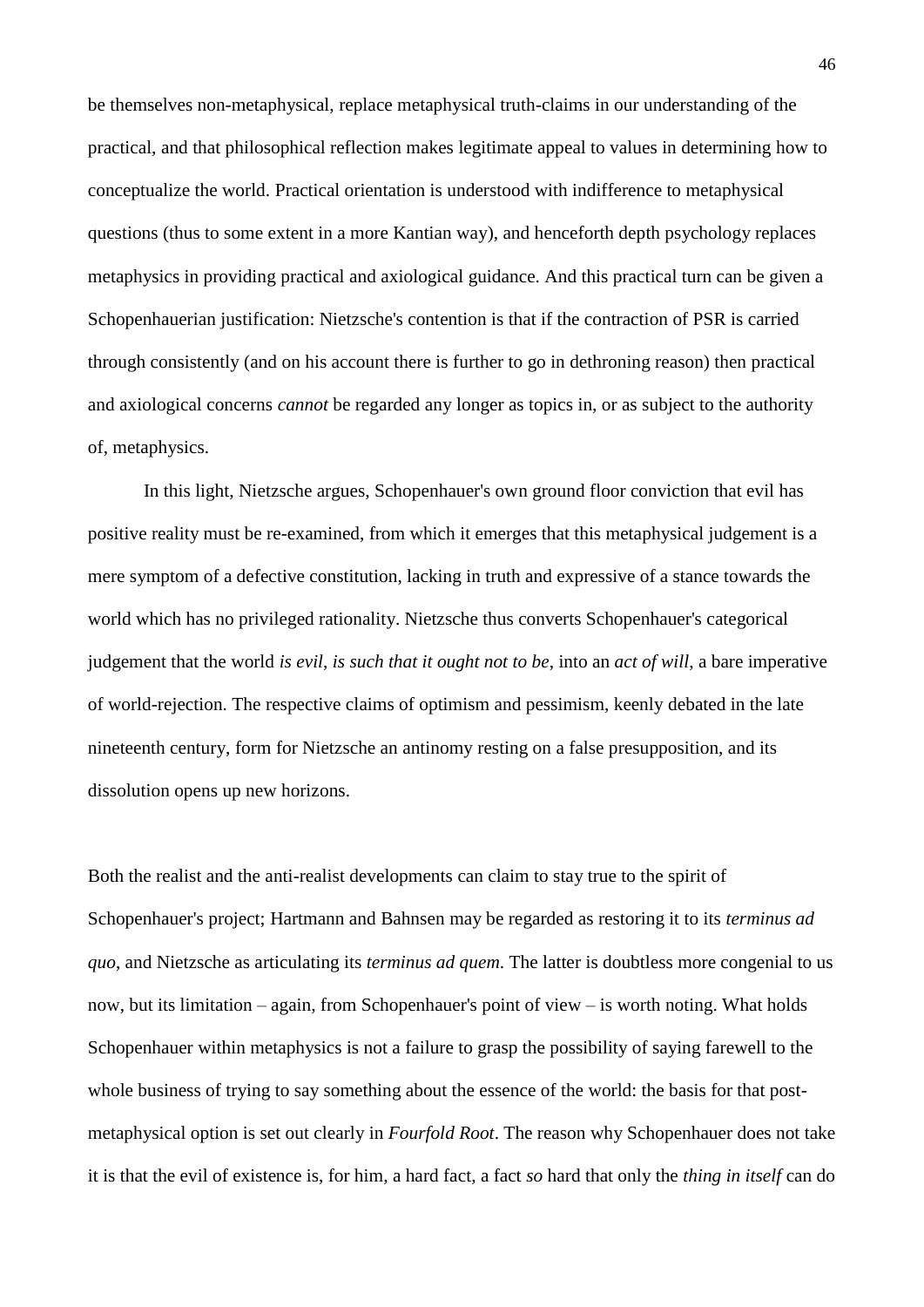justice to its reality. From this angle, the primary task, the difficulty of which was not lost on Nietzsche, is to persuade Schopenhauer out of his conviction of the *theoretical* character of his insight; in other words, to demonstrate that the anti-realist reconstrual does not – as it will appear to Schopenhauer – amount to a loss of reality and betrayal of his insight.

## **References**

Abbreviations employed in reference to Schopenhauer's works:

| BM          | Prize Essay on the Basis of Morals                       |
|-------------|----------------------------------------------------------|
| <i>FR</i>   | On the Fourfold Root of the Principle Sufficient Reason  |
| <i>FW</i>   | Prize Essay on the Freedom of the Will                   |
| <b>MREM</b> | <b>Manuscript Remains: Early Manuscripts (1804–1818)</b> |
| <b>MRCD</b> | <b>Manuscript Remains: Critical Debates (1809–1818)</b>  |
| PP          | Parerga and Paralipomena, Vols. I–II                     |
| VgP         | Vorlesung über die gesammte Philosophie                  |
| WN          | On the Will in Nature                                    |
| WWR         | The World as Will and Representation, Vols. I-II         |

Atwell, John E. (1995), *Schopenhauer on the Character of the World: The Metaphysics of Will* (Berkeley: University of California Press).

Bahnsen, Julius (1880), *Der Widerspruch im Wissen und Wesen der Welt. Princip und Einzelbewährung der Realdialektik* (Berlin: Grieben).

Cartwright, David E. (2010), *Schopenhauer: A Biography* (Cambridge: Cambridge University Press).

Ciracì, Fabio, Domenico M. Fazio, and Matthias Koßler (eds.) (2009), *Schopenhauer und die Schopenhauer-Schule* (Würzburg: Königshausen und Neumann).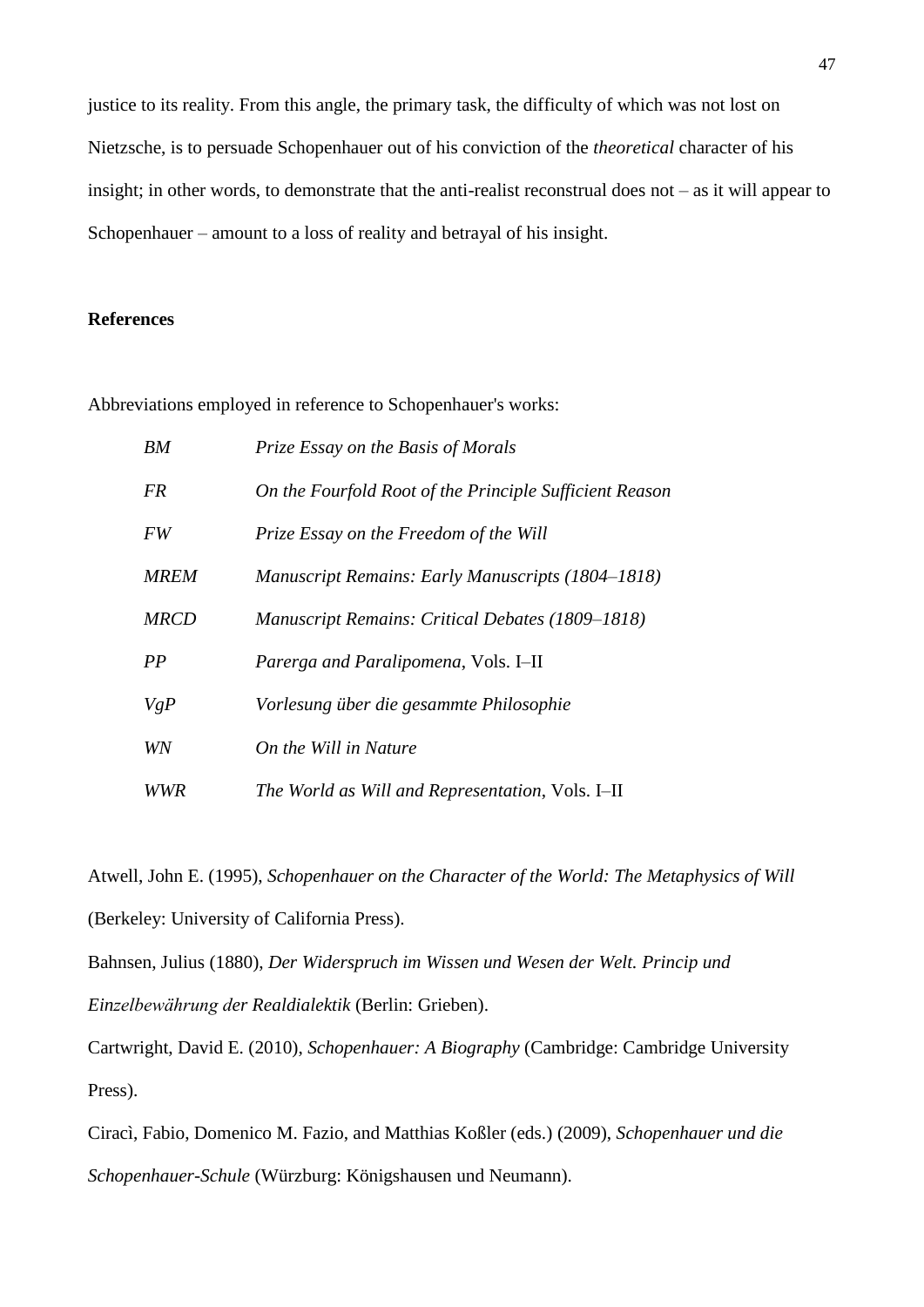Fichte, J. G. (1982 [1794–95]), *Foundations of the Entire Science of Knowledge*, in *The Science of Knowledge, with the First and Second Introductions*, ed. and trans. Peter Heath and John Lachs (Cambridge: Cambridge University Press).

Fichte, J. G. (2005 [1798]), *The System of Ethics according to the Principles of the Wissenschaftslehre*, ed. and trans. Daniel Breazeale and Günter Zöller (Cambridge: Cambridge University Press).

Gardner, Sebastian (2012), 'Schopenhauer's Contraction of Reason: Clarifying Kant and Undoing German Idealism', *Kantian Review* 17, 1–27.

Herbart, Johann Friedrich (1820), 'Rezension, *Die Welt als Wille und Vorstellung* von Arthur Schopenhauer. Leipzig, bei F. M. Brockhaus. 1819', *Hermes, oder, Kritisches Jahrbuch der Literatur* 20, 131–148.

Guyer, Paul (1999), 'Schopenhauer, Kant, and the Method of Philosophy', in Christopher Janaway (ed.), *The Cambridge Companion to Schopenhauer* (Cambridge: Cambridge University Press). Hartmann, Eduard von (1931 [1869]), *Philosophy of the Unconscious: Speculative Results According to the Inductive Method of Physical Science*, trans. William Chatterton Coupland (from the 9th edn, 1882) (London: Kegan Paul).

Hübscher, Arthur (1989), *The Philosophy of Schopenhauer in its Intellectual Context: Thinker against the Tide*, trans. Joachim T. Baer and David E. Cartwright (Lewiston, NY: Edwin Mellen). Janaway, Christopher (1989), *Self and World in Schopenhauer's Philosophy* (Oxford: Oxford University Press).

Janaway, Christopher (1999), 'Schopenhauer's Pessimism', in Christopher Janaway (ed.), *The Cambridge Companion to Schopenhauer* (Cambridge: Cambridge University Press).

Kosch, Michelle (2006), *Freedom and Reason in Kant, Schelling, and Kierkegaard* (Oxford: Oxford University Press).

Longuenesse, Béatrice (2005), 'Kant's Deconstruction of the Principle of Sufficient Reason', in *Kant on the Human Standpoint* (Cambridge: Cambridge University Press).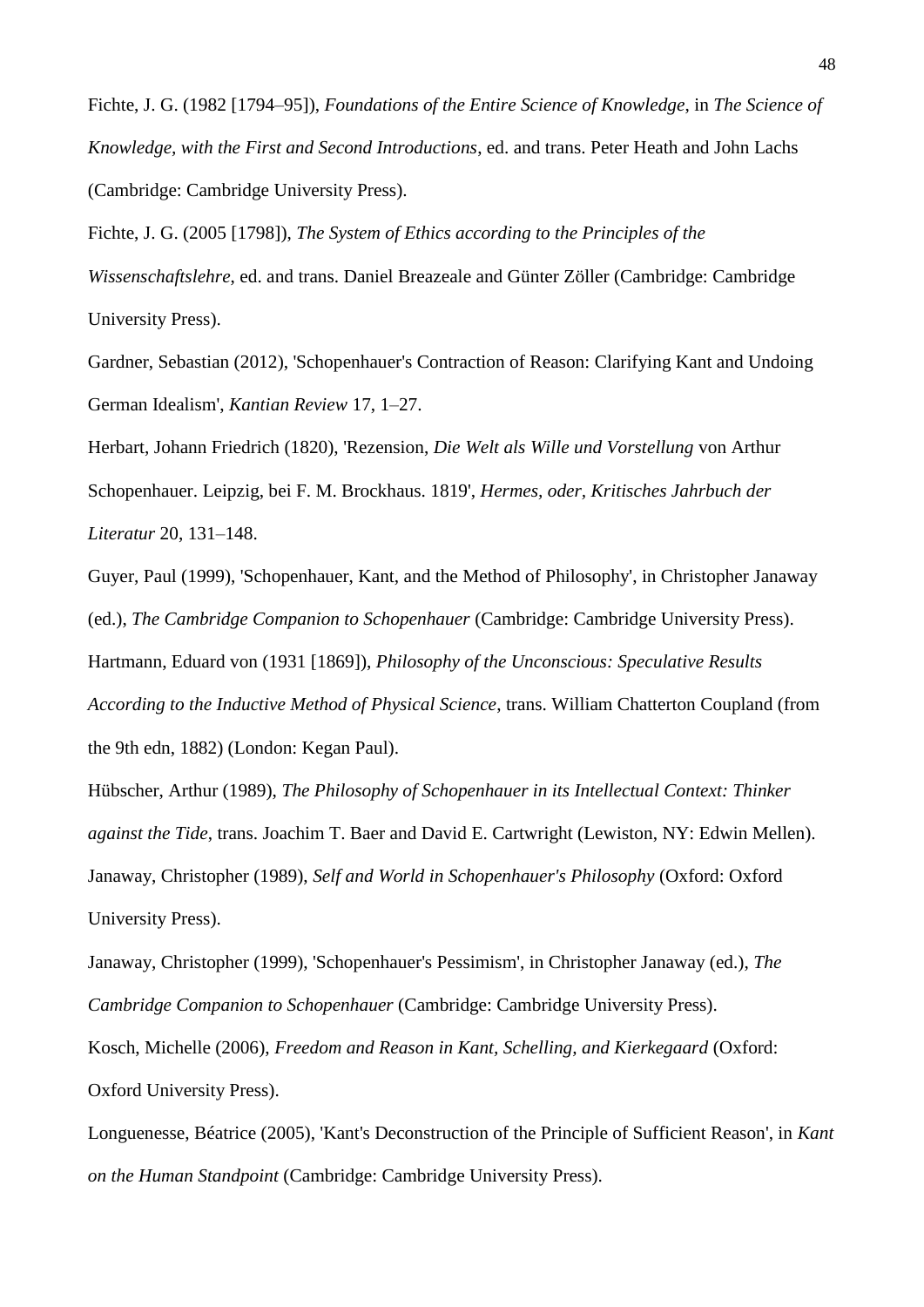Malter, Rudolf (1985), 'Schopenhauers Transzendentalismus', *Schopenhauer-Jahrbuch* 66, 29–51. Nietzsche, Friedrich (1993 [1872]), *The Birth of Tragedy Out of the Spirit of Music*, trans. Shaun Whiteside, ed. Michael Tanner (Harmondsworth: Penguin).

Nietzsche, Friedrich (1974 [1887]), *The Gay Science*, 2nd edn., trans. Walter Kaufmann (New York: Vintage).

Schelling, F. W. J. (1978 [1800]), *System of Transcendental Idealism*, trans. Peter Heath (Charlottesville: University of Virginia).

Schelling, F. W. J. (2006 [1809]), *Philosophical Investigations into the Essence of Human Freedom and Matters Connected Therewith*, trans. Jeff Love and Johannes Schmidt (Albany, NY: State University of New York Press).

Schelling, F. W. J. (2007 [1842–43]), *The Grounding of Positive Philosophy: The Berlin Lectures*, trans. Bruce Matthews (Albany, NY: State University of New York Press).

Schopenhauer, Arthur (1969 [1819/1844]), *The World as Will and Representation*, 2 vols., trans. E. F. J. Payne (New York: Dover).

Schopenhauer, Arthur (1974 [1847]), *On the Fourfold Root of the Principle of Sufficient Reason*, 2nd edn., trans. E. F. J. Payne (LaSalle, Illinois: Open Court).

Schopenhauer, Arthur (1974 [1851]), *Parerga and Paralipomena: Short Philosophical Essays*, 2 vols., trans. E. F. J. Payne (Oxford: Clarendon).

Schopenhauer, Arthur (1986 [1820]) *Vorlesung über die gesammte Philosophie d.i. Die Lehre vom Wesen der Welt und von dem menschlichen Geiste. In vier Theilen. Erster Theil: Theorie des gesammten Vorstellen, Denkens und Erkennens*, in *Theorie des gesammten Vorstellens, Denkens und Erkennens. Aus dem handschriftlichen Nachlaß*, hrsg. u. eingeleitet von Volker Spierling (München: Piper).

Schopenhauer, Arthur (1988 [1804–18]), *Manuscript Remains: Early Manuscripts (1804–1818)*, ed. Arthur Hübscher, trans. E. F. J. Payne, *Manuscript Remains in Four Volumes,* Vol. 1 (New York: Berg).